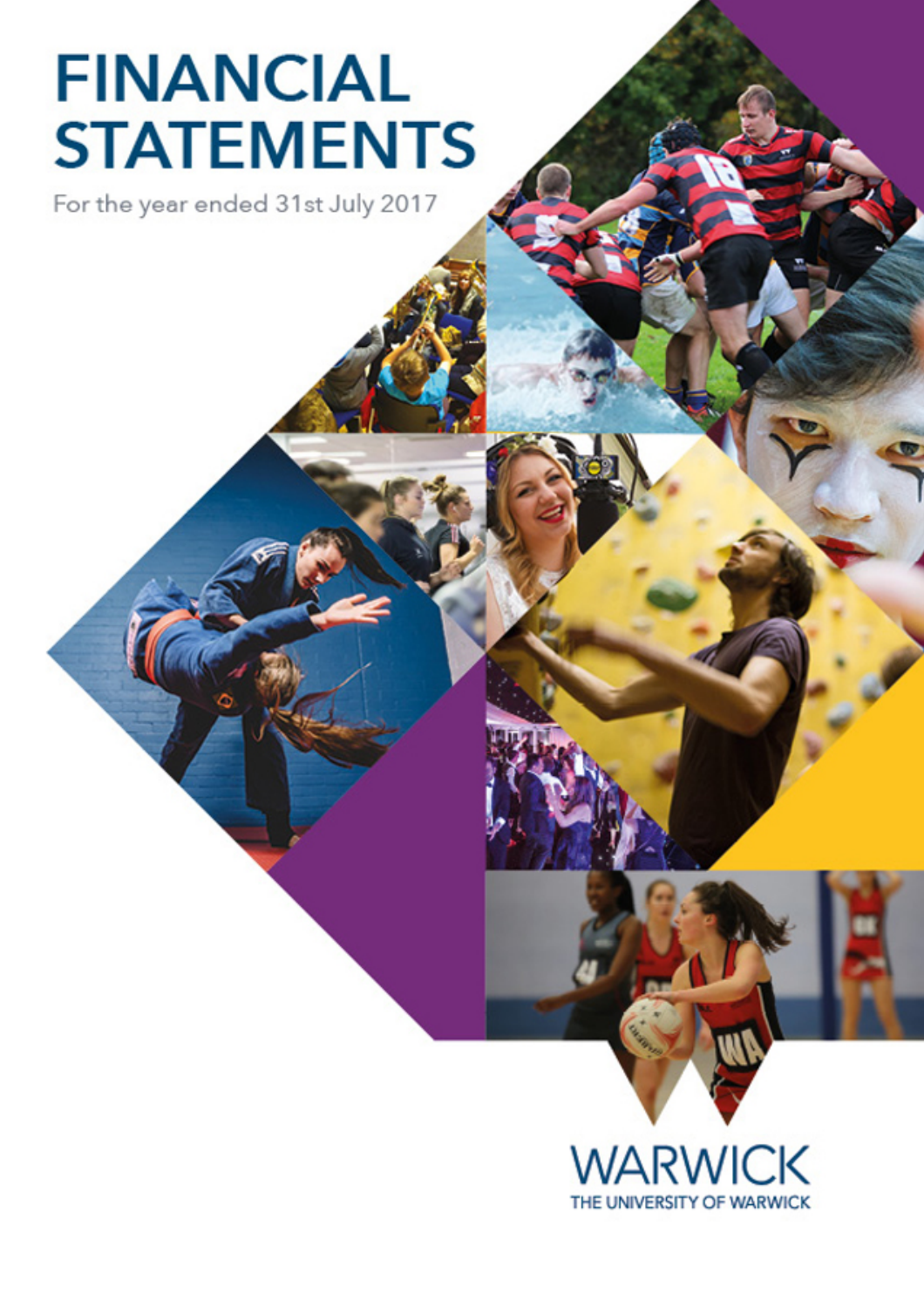# Financial Statements

for the year ended 31 July 2017

| <b>Index of Contents</b>                                                                                          | Page |
|-------------------------------------------------------------------------------------------------------------------|------|
|                                                                                                                   |      |
|                                                                                                                   |      |
|                                                                                                                   |      |
|                                                                                                                   |      |
|                                                                                                                   |      |
|                                                                                                                   |      |
|                                                                                                                   |      |
|                                                                                                                   |      |
|                                                                                                                   |      |
|                                                                                                                   |      |
|                                                                                                                   |      |
| Consolidated Cash Flow Statement (etc. b) and contain the consolidated Cash Consolidated Cash Flow Statement (    |      |
|                                                                                                                   |      |
| Indicators of Financial Health (all contact and all contact and all contact and all contact and the state of $59$ |      |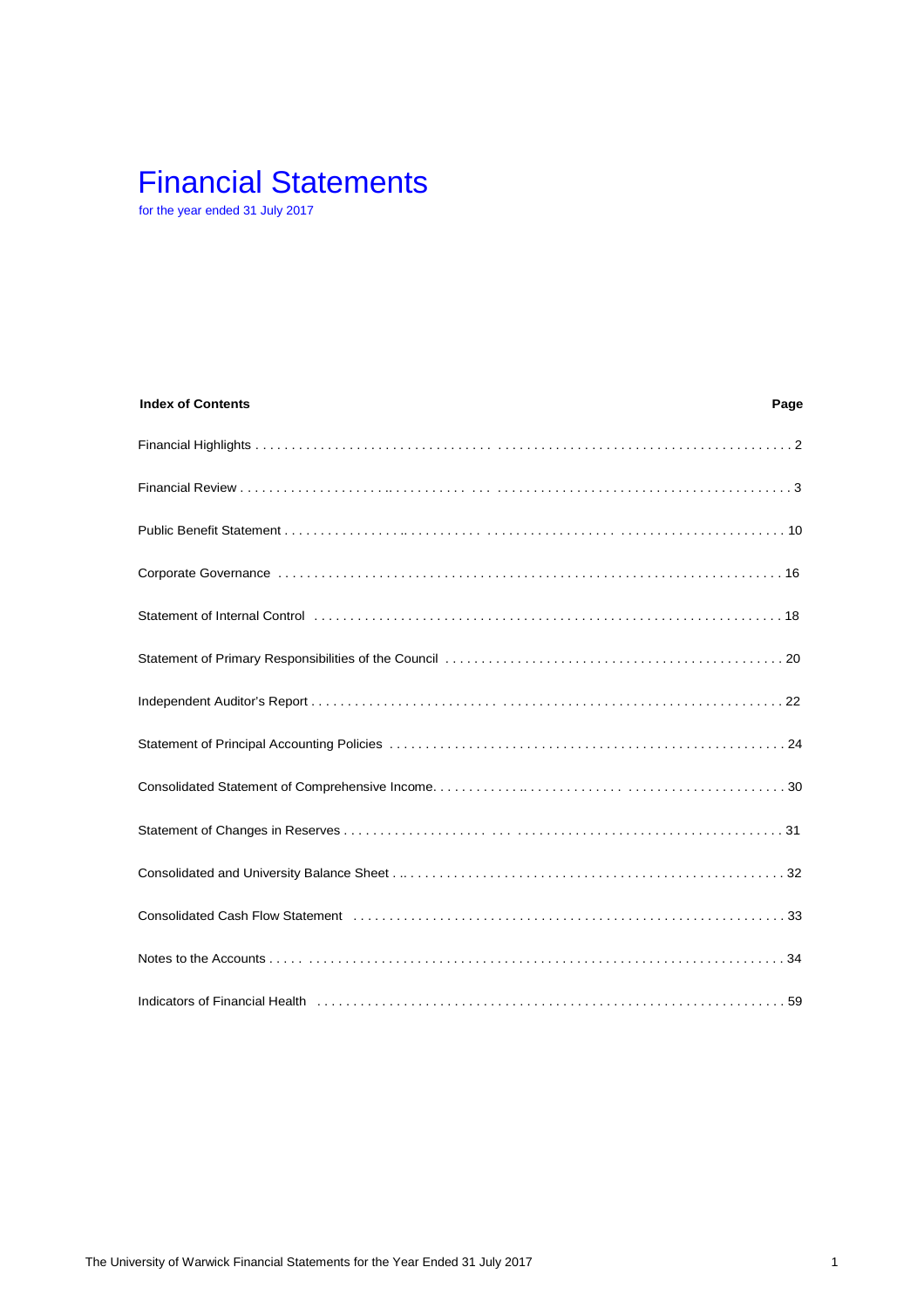# financial highlights

for the year ended 31 July 2017

| for the year ended 31 July 2017                 |                                                    |               |           |         |
|-------------------------------------------------|----------------------------------------------------|---------------|-----------|---------|
|                                                 | <b>CONSOLIDATED INCOME AND EXPENDITURE ACCOUNT</b> | 2016/17       | 2015/16   | Change  |
|                                                 |                                                    | £ million     | £ million |         |
|                                                 |                                                    |               |           |         |
| Tuition fees and educational contracts          |                                                    | 287.5         | 275.2     | 4.5%    |
| Funding body grants                             |                                                    | 58.4          | 57.9      | 0.9%    |
| Research grants and contracts                   |                                                    | 120.3         | 117.1     | 2.7%    |
| Other income                                    |                                                    | 120.3         | 117.0     | 2.8%    |
| Investment income                               |                                                    | 1.6           | 1.6       | 0.0%    |
| Donations and endowments                        |                                                    | 2.9           | 4.8       | (39.6%) |
| <b>Total income</b>                             |                                                    | 591.0         | 573.6     | 3.0%    |
| Surplus for the financial year                  |                                                    | 41.5          | 54.2      | (23.4%) |
|                                                 |                                                    |               |           |         |
| <b>CONSOLIDATED BALANCE SHEET</b>               |                                                    | 2017          | 2016      |         |
|                                                 |                                                    | £ million     | £ million |         |
|                                                 |                                                    |               |           |         |
| <b>Fixed assets</b>                             |                                                    | 590.7         | 510.5     |         |
| Investments                                     |                                                    | 24.1          | 19.7      |         |
| Net current assets                              |                                                    | 76.2          | 70.3      |         |
|                                                 |                                                    | 691.0         | 600.5     |         |
| Long term creditors and provisions              |                                                    | (477.9)       | (463.0)   |         |
| <b>Total net assets</b>                         |                                                    | 213.1         | 137.5     | 55.0%   |
|                                                 |                                                    |               |           |         |
|                                                 |                                                    | 2016/17       | 2015/16   |         |
|                                                 |                                                    | £ million     | £ million |         |
| <b>CAPITAL EXPENDITURE IN THE YEAR</b>          |                                                    | 115.9         | 93.4      | 24.1%   |
|                                                 |                                                    |               |           |         |
|                                                 | <b>NET CASH INFLOW FROM OPERATING ACTIVITIES</b>   | 110.9         | 93.0      | 19.3%   |
|                                                 |                                                    |               |           |         |
| <b>OTHER KEY STATISTICS</b>                     |                                                    | 2016/17       | 2015/16   |         |
|                                                 |                                                    | <b>Number</b> | Number    |         |
| Full Time Students:-                            | Home / EU undergraduates                           | 11,823        | 11,019    | 7.3%    |
|                                                 | Home / EU postgraduates                            | 2,287         | 2,306     | (0.8%)  |
|                                                 | Overseas undergraduates                            | 2,660         | 2,573     | 3.4%    |
|                                                 | Overseas postgraduates                             | 3,191         | 3,298     | (3.2%)  |
| Total number of students (full time equivalent) |                                                    | 21,579        | 20,677    | 4.4%    |
|                                                 |                                                    |               |           |         |
| Total staff numbers (full time equivalent)      |                                                    | 5,690         | 5,403     | 5.3%    |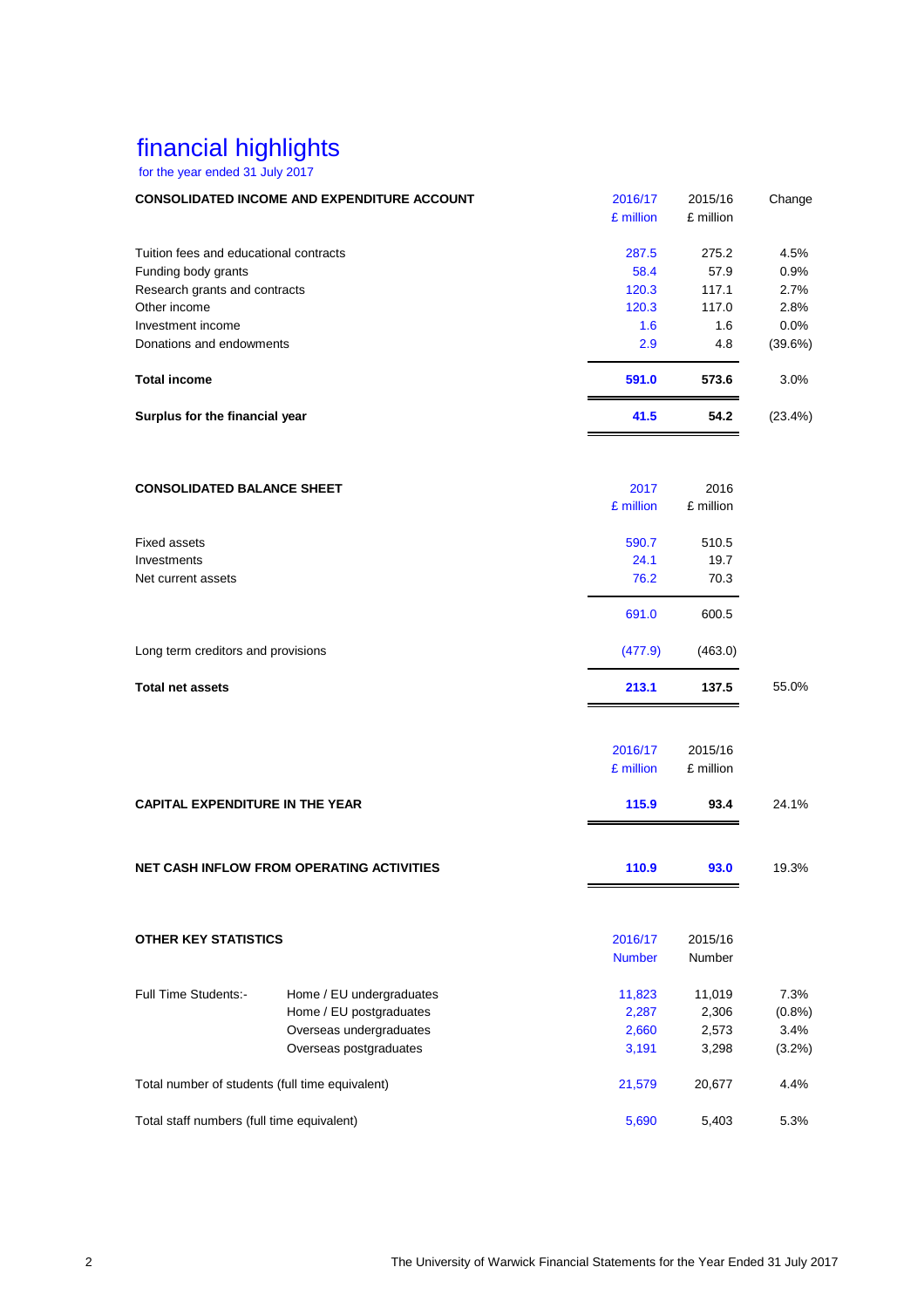#### Introduction

In March 2017, HRH the Princess Royal formally opened our new flagship teaching and learning building, the Oculus. This facility is focused on enhancing our student experience. It provides 500 and 250 seat lecture theatres as well as smaller teaching spaces, all supported by state of the art audio-visual technology. Many students already identify it as one of their favourite spaces on campus, an outstanding venue to learn and interact with fellow students and tutors.

The opening of the Oculus marks the start of a sustained period of major investment in student experience and academic excellence. During the year, work has commenced on a new Sports and Wellness Hub and a new Mathematical Sciences building and plans for future years include a new Faculty of Arts building, an interdisciplinary biomedical research building and new student residences.

This year also saw the University undertake an institutional teaching and learning review (ITLR); a review of our teaching and learning provision across all departments at undergraduate, postgraduate taught, postgraduate research and post-experience levels. The review provided assurance of the quality and standards of our courses of study and ensured alignment with external requirements. It also provided an opportunity for reflection and taking external advice on how best to enhance the quality of the University's teaching and learning provision, as well as the distinctiveness of the Warwick student experience.

The depth and breadth of the ITLR demonstrates the University's determination to deliver an outstanding teaching and learning experience for our students and our major capital investment programme will ensure that their experience is underpinned by world class facilities. This pursuit of excellence continues to be reflected in league table positions; Warwick has once again been consistently ranked in the top ten universities at a national level and in the top one hundred in international tables. The University also received silver status this year in the inaugural Teaching Excellence Framework (TEF). This award defines Warwick as a university that "consistently exceeds rigorous national quality requirements for UK higher education" and achieves "excellent outcomes for its students…with an institutional culture that facilitates, recognises and rewards excellent teaching". Warwick has also recently been ranked  $3<sup>rd</sup>$  in the Russell Group by the Economist for providing students with extra value.

The University's research grant and contract income reached £120m this year, representing year on year growth of nearly 11%. This was an excellent performance, underpinned by significant growth in research activity within WMG (up 32% on prior year) reflecting EPSRC funding for the Advanced Steel Research Centre and an increase in High Value Manufacturing Catapult funding. The University continues to be successful in attracting new research funding; notable examples of this year's awards include c. £1.75m from the EPSRC for two projects led by Professor Marin Alexe, Department of Physics, in the field of ferroelectricity and Warwick Medical School being awarded c. £5.7m from the National Institute of Health Research's (NIHR) Global Health Research Unit on Improving Health in Slums. However, the University remains concerned that the availability of future research income could be adversely impacted by Brexit and is therefore keen that negotiations with the EU achieve a positive resolution.

A number of staff have also received personal recognition for their research, such as Professor Julie Macpherson, Department of Chemistry, receiving a Royal Society Innovation Award for the work of her team, in conjunction with Professor Mark Newton and industrial partner Element Six, to investigate a new carbon material, boron doped diamond, for its electrochemical sensing capabilities. Other awards include Dr Emma Pickwell-MacPherson and Professor Nasir Rajpoot being recognised by the Royal Society's Wolfson Merit Award scheme, Professor Greg Challis winning the Royal Society of Chemistry Interdisciplinary Prize 2017 and Professor David Hutchins being elected a Fellow of the Royal Academy of Engineering.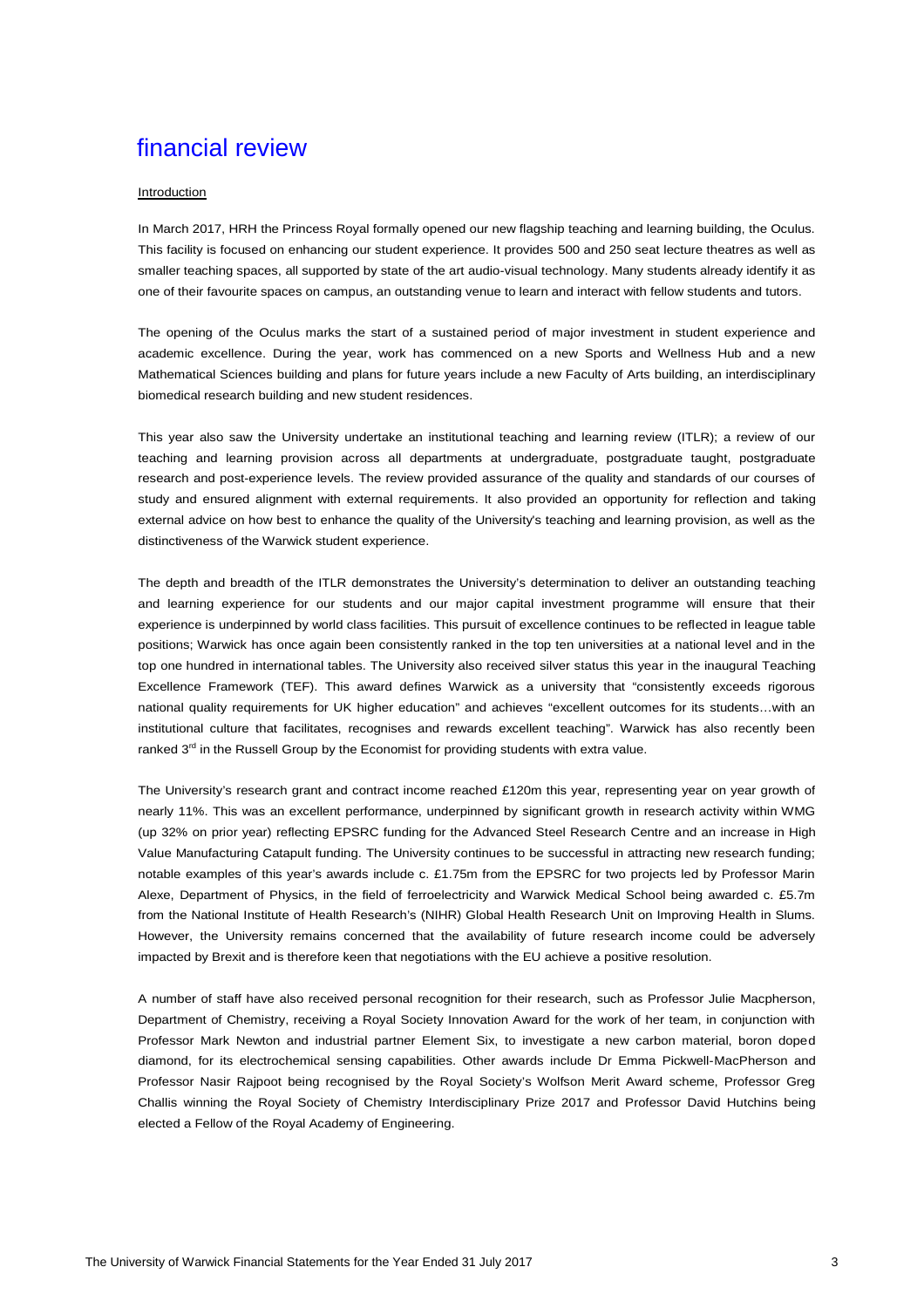#### (continued)

Maintaining the ability to invest in the University's strategic objectives is entirely dependent on consistently delivering strong financial outcomes. The University's financial performance this year has once again been good, delivering an above-budget surplus that was reinvested promptly in priority student and academic initiatives. The requirement for universities to generate surpluses for reinvestment remains poorly understood outside of the sector but it is nevertheless essential that sufficient surpluses are delivered to underpin sustainable growth in a highly competitive global environment.

The University's ability to return an appropriate level of surplus each year is in no small way due to the financial performance of Warwick Business School (WBS), which celebrates its fiftieth birthday in 2017. WBS aims t o be Europe's leading university-based business school and is living up to that billing, with excellent ratings across the range of UK and international league tables; for instance its distance learning MBA is ranked number two in the world. WBS also now has a significant presence in London at The Shard, where the success of its programmes is necessitating expansion, with a lease on an additional floor recently being signed.

This year the University was delighted to become a principal partner in the bid to make Coventry the UK City of Culture in 2021. The support from arts and cultural organisations, neighbourhood communities, businesses and schools to showcase all Coventry has to offer in culture and the arts has been great to see and we share the excitement of all those involved following the decision that Coventry appears on the final shortlist of five for this prestigious award.

With continuing uncertainty about what Brexit means and what the implications will be, not only for universities, but across the UK and EU, Warwick has sought to consolidate its existing relationships with European partners and colleagues. We have multiple partnerships across the continent which are critical in supporting our teaching and research activities. Warwick has shown its commitment to these ongoing relationships by its status as a founding member of The Guild of European Research-Intensive Universities. The Guild promotes and supports academic excellence and Warwick's commitment and closeness to this organisation supports our desire to continue to have strong relationships with all of Europe. We also look to build relationships beyond European horizons, including the renewal this year of our well-established alliance with Monash University.

Overall it has been a very good year for the University, maintaining its excellent record of achievement, strengthening its regional, national and international presence and building on a financially sustainable platform for the future. There are, no doubt, clouds on the horizon but the University has good grounds for optimism and can be confident in the importance of its mission. In the words of our new Chancellor, The Rt Hon. The Baroness Ashton of Upholland GCMG PC, who was installed in a special ceremony in May, "I know how important higher education and research are to individuals, communities, nations and across the world. Global connections and outreach matter more and more and I look forward to supporting the University and telling the Warwick story both here and internationally."

#### Financial Performance

The University recorded a surplus for the year of £41.5m. This was a positive outcome which was above budget and enabled additional investment to be made during the 2017 planning round in academic and student-facing services. The result was lower than the previous year's surplus of £54.2m, which had included a number of one off amounts, notably £6.7m of additional net income from Research Development Expenditure Credits (RDEC).

The University targets an average annual surplus in excess of 5% of income in order to generate sufficient cash to maintain and enhance our capital infrastructure. The 2016/17 figure of a surplus figure of 7.0% of income is in line with that ambition ensuring that the University remains on a stable financial footing.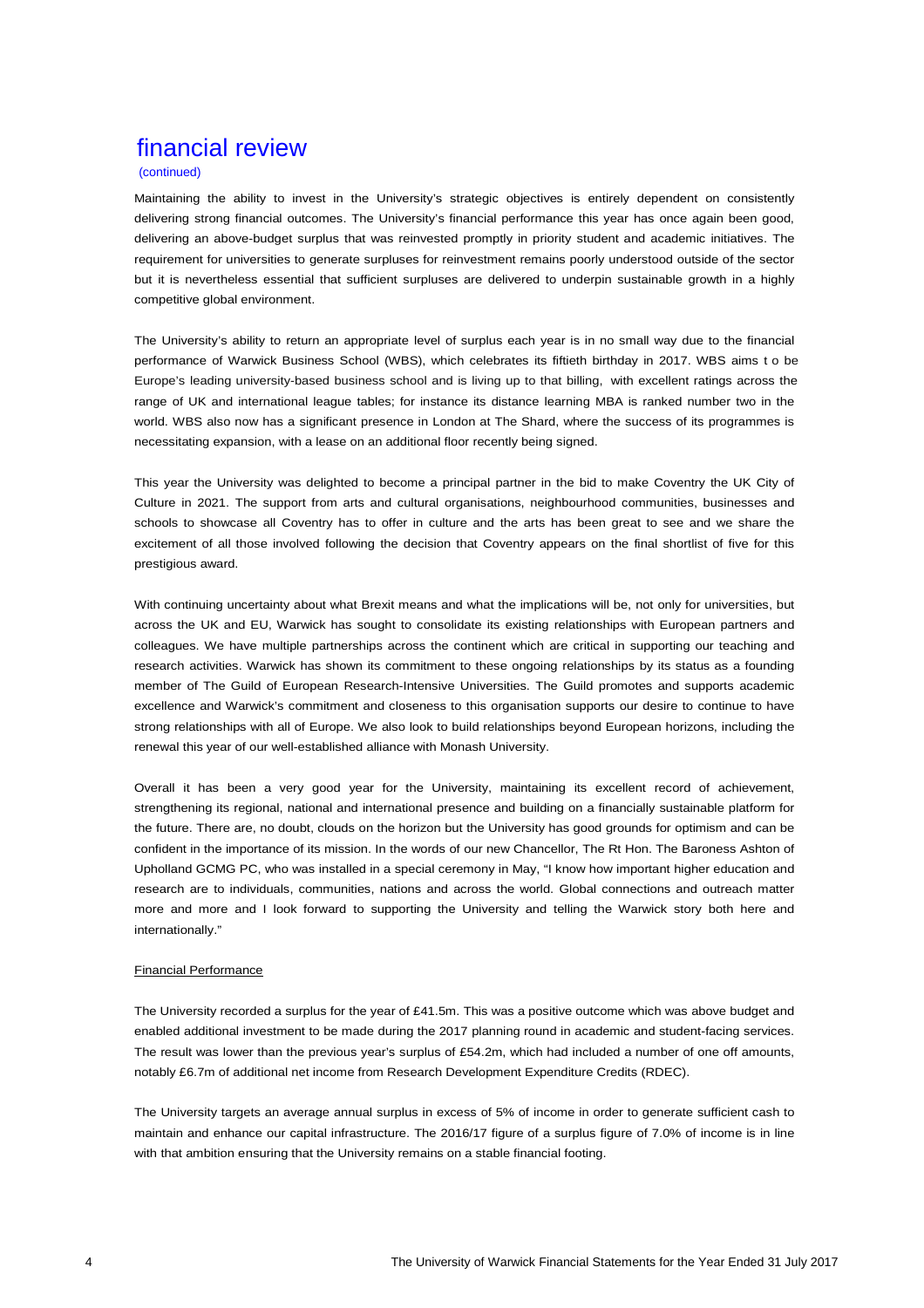

The University's total income increased 3.0% from the previous year, from £573.6m to £591.0 m. The majority of this increase is in relation to an increase in tuition fee income as a result of higher numbers of students acros s the University in 2016/17 with much of this change coming from Home and EU undergraduate student numbers.

Research income showed an increase of £3.2m in the year to a total value of £120.3m. This however hides the RDEC impact included in the previous year and adjusting for this would show an impressive c.11% increase in funded research activity.

The financial statements show an increase in staff costs moving from £280.0m to £298.0 m. After removing the impact of pension scheme adjustments this movement is an increase from £276.3m to £296.2m. Importantly , staff costs (adjusted for pension movements) as a percentage of expenditure remained constant at 53.7 %. This is largely consistent with expectations and in line with sector norms.

The University's total comprehensive income, which adjusts the reported surplus to take account of actuarial movements on the University's own pension fund and movements in the market value of financial instruments, was £75.6m for 2016/17, compared with £18.5m reported in the prior year. Actuarial gains and losses showed a significant swing from a loss of £14.5m in 2015/16 to a gain of £19.5m in 2016/17. This swing has been driven primarily from updated actuarial assumptions from the latest valuation. The change in fair value of hedging financial instruments in relation to the University's interest rate swaps also shows a significant change moving from a charge in the previous year of £21.2m to a credit of £14.6m. The movement is driven by the changing expectations around future interest rates. The amounts noted above included within comprehensive income do not impact cash so while the numbers and swings are significant, they do not affect the ongoing operations of the University in a positive or negative way.

### Financial Position

The University's Balance Sheet remains in a strong position. Our liquid cash and investment balances have increased and our non-current assets have increased from £530.2m to £614.8m driven by our large capital investment programmes. Our total net assets increased by £75.6m to £213.1m.

Trade and other receivables have largely remained constant at £47.9m (2015/16 : £45.8m). Creditors falling due in less than one year moved from £146.5m to £160.5m during the year. This movement was driven by an increase in accruals in relation to our capital programme and other estates related charges on campus. Creditors falling due after more than one year also increased from £358.8m to £389.2m. This increase is primarily due to deferred income being recognised in relation to the National Automotive Innovation Centre (NAIC) capital project to be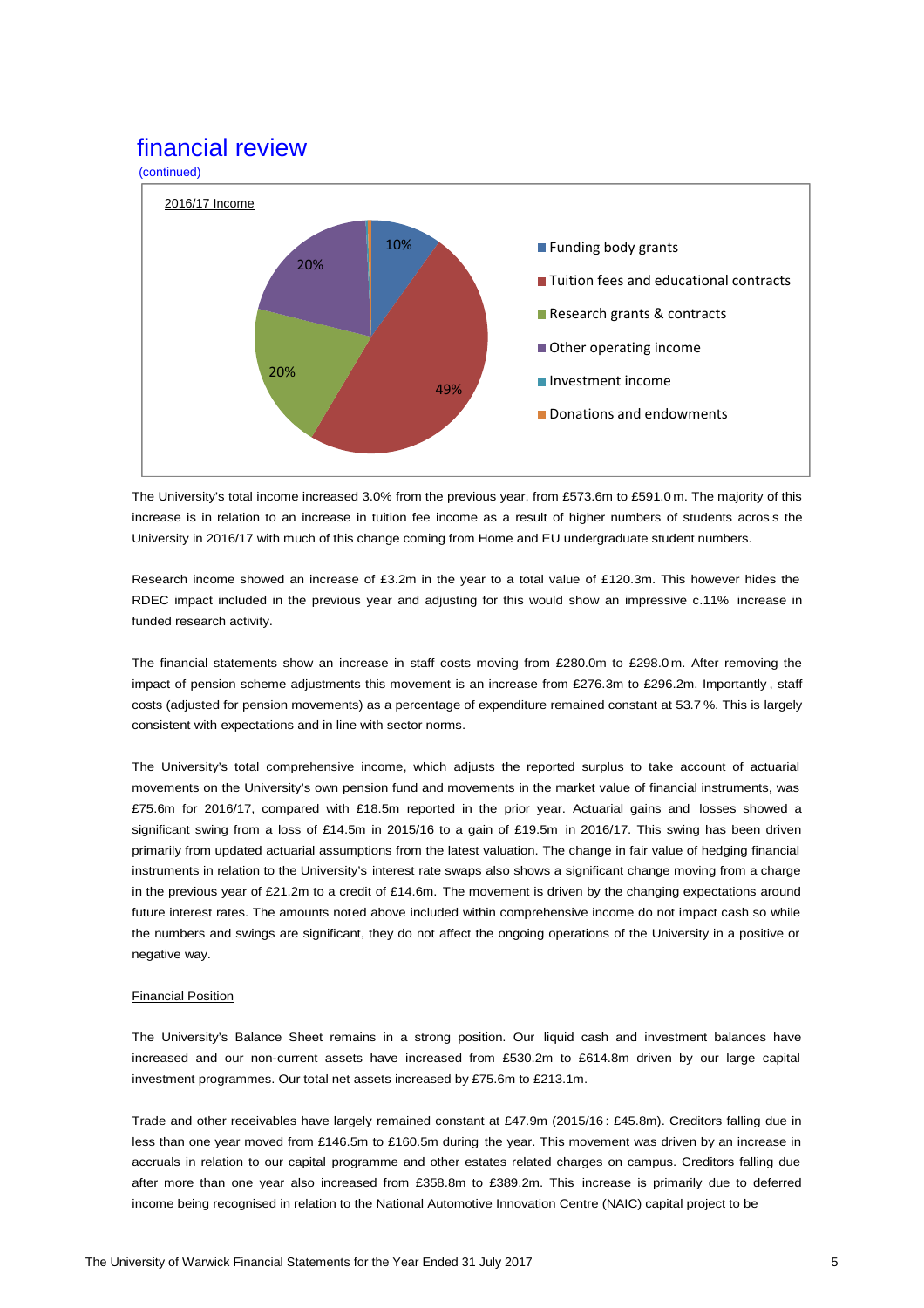### (continued)

released in future years and an increase of receipts in advance on other capital projects. Partially offsetting these increases there was a reduction in liability in relation to our interest rate swap derivative balance. The overall increase in creditors should be seen as positive for the University with funding being received in advance of need and should not be seen as a detriment to our working capital position.

Our pension liability relating to the University of Warwick Pension Scheme, discussed in more detail later in this report, reduced during the year. Whilst this does not affect the overall cash position, we must be mindful that future changes to the contribution rates of the pension schemes offered by the University to employees, could have a significant impact on the University's finances.

### Liquidity and Borrowing

The University has seen the total of its cash and cash equivalents and its current asset investment balance increase from £170.0m to £187.7m. At the same time, University borrowings reduced from £122.9m to £119.2m as the University continues to pay off capital on its loan balances. The increase in net cash position means the University has a robust platform from which to address future challenges. The University has a significant capital programme and it is expected that the University will take out further loans in future years to support the financing of this plan, with £75m of new borrowings planned in 2017/18. The accumulated year -end cash balance is fully committed to funding the capital programme and the balance will therefore reduce over the coming 24 months, though an appropriate, minimum level of cash will be maintained at all times for working capital purposes.



Net funds are the sum of cash and cash equivalents and current investments less unsecured loans.

Net cash flow from operating activities for 2016/17 was £110.9m and the University must continue to generate significant cash balances from its operations to enable it to invest in both its capital infrastructure and other strategic priorities.

The University cash balances are invested across a range of approved financial institutions, principally on a range of short term deposit accounts, up to one year in maximum length and to a maximum value of £50m per financial institution. The University investment policy maintains at its core the principal aim of protecting the charitable assets of the University and, as such, cash balances are currently restricted to UK clearing banks and the largest UK building societies. The University also maintains an investment portfolio, managed by Rathbones (see note 13 of the accounts), principally with a view to holding for the longer term and as an instrument for repaying bullet loan commitments. All cash and investment funds are held in accordance with the University's Socially Responsible Investment Policy.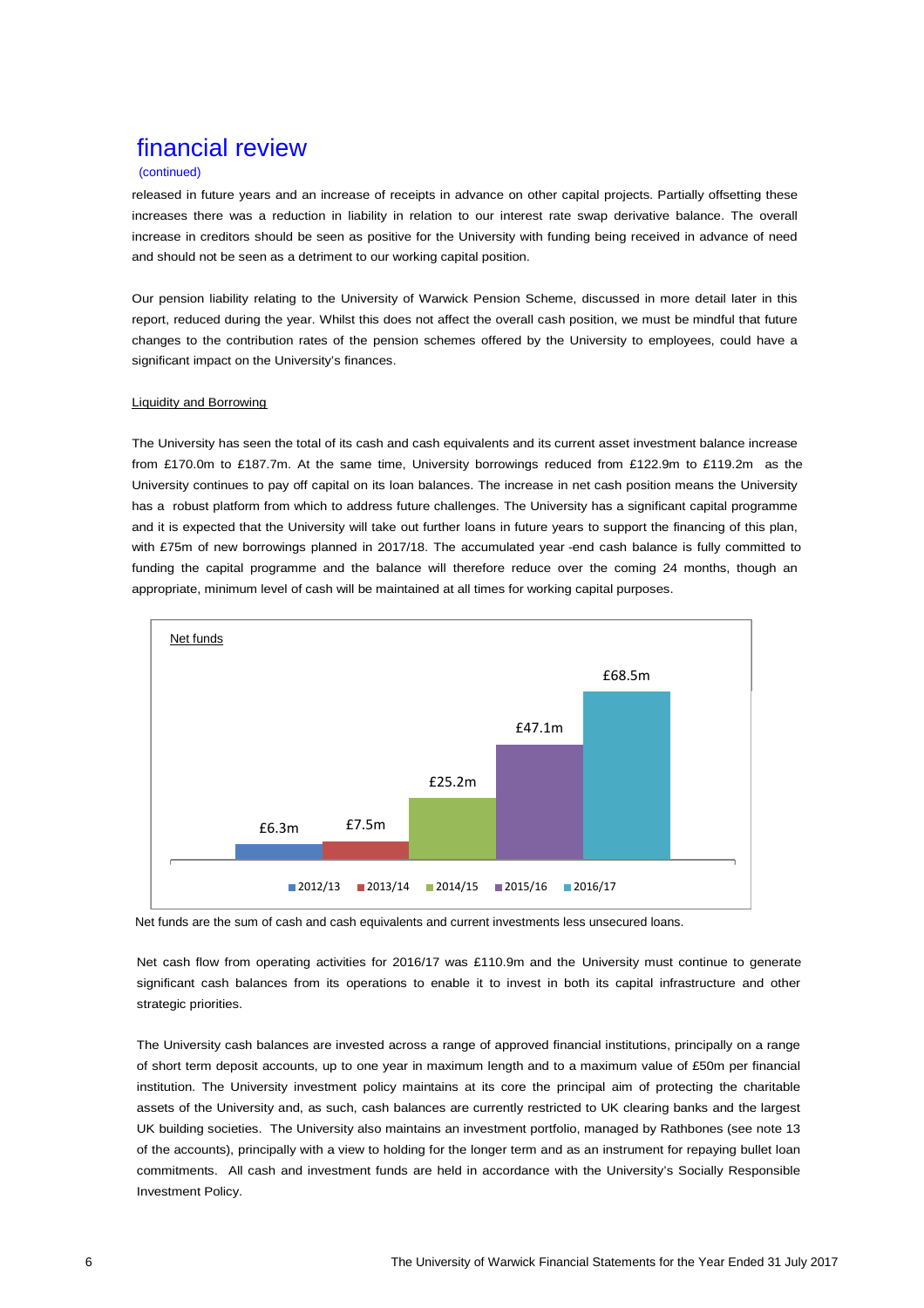(continued)

### Pensions

The defined benefit section of the University of Warwick Pension Scheme has seen its reported deficit decrease from £38.5m to £20.5m during the year. The reduction reflects refinements in the calculation of the defined benefit liability and the adoption of the latest mortality tables. The latest disclosure also takes account of the most recent actuarial valuation, which was concluded during 2017.

The USS pension liability recorded in the balance sheet, which is driven by the level of deficit contributions the University expects to pay, increased from £62.0m to £64.8m. The 2017 actuarial valuation, which is currently in progress, may have a material impact on the level of future deficit contributions and consequently on future calculations of the University's liability. This could have a significant impact on both the University's future surplus levels and its balance sheet position.

### Capital projects



The University has continued to deliver an extensive capital programme during 2016/17 spending £115.9m ( 2015/16: £93.4m). This is the first time in our history that we have spent more than £100m in a single year and this scale of investment demonstrates a firm commitment to build a world leading campus for our students and staff.

As mentioned in the introduction above, the most notable major project completed in the year was our new Oculus teaching and learning building costing £19m. There are two large state-of-the-art tiered lecture theatres, twelve other top quality flexible teaching spaces, study areas and a café. The central atrium hosts a four-screen video wall, used for live-streams of lectures and other events in the main lecture theatres, art displays and timetables of upcoming activity. There are high-tech features elsewhere in the building, such as electronic screens outside each room showing availability and interactive digital boards to help with wayfinding. The building also has exemplary environmental credentials.

Other major projects that were progressed during the year include: the NAIC which is due to open in 2018 (c. £100m project; £40.9m spent in year), the new Sherbourne student residences (c. £17.6m project; £13.7m spent in year), our new conference facility The Slate (£5.4m project; £2.1m in year), Radcliffe House refurbishment (£6.4m project; £4.5m in year) and investment in the Energy Research Accelerator (ERA) (£20.6m project; £5.5m in year). The ERA is a £180m multi-partner endeavour (£60m of Government funding with £120m from industry) to transform UK expertise in energy storage, thermal energy and energy efficiency.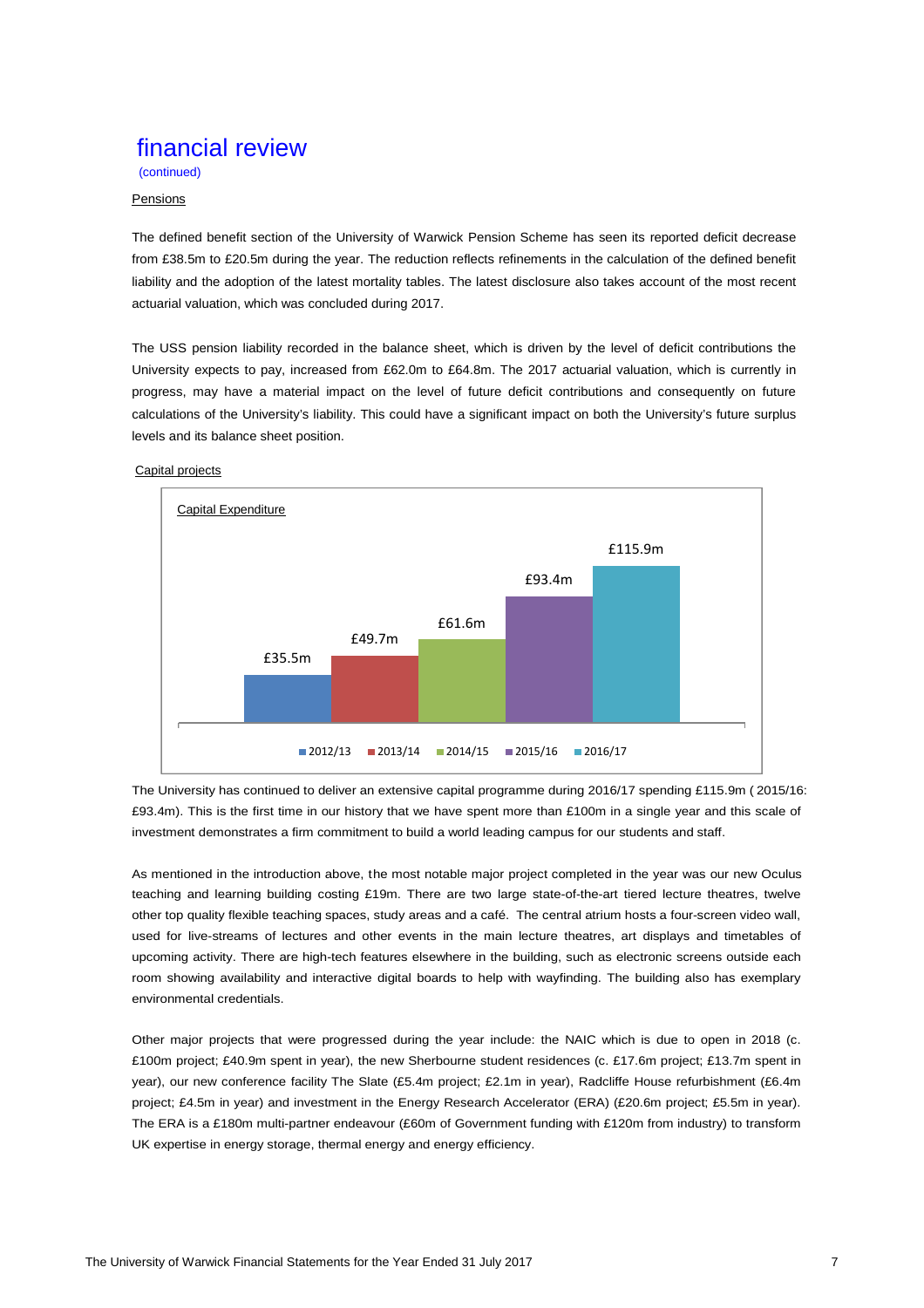### (continued)

The University also started work on a £27m extension for our mathematical sciences departments. The building, for which a £2m grant from the Wolfson Foundation was received, will enable Warwick to build on its position as one of the five UK universities chosen as founding partners in the creation of the Alan Turing Institute. It includes interdisciplinary space for both research and teaching in data science and brings our graduate training programmes closer together in a new Mathematical Sciences Graduate School.

Work has also now commenced on a new Sports and Wellness Hub, which will offer a new sports hall, a flexible swimming pool, fitness suites, climbing and bouldering walls, squash courts, flexible studio spaces, a café and outdoor 3G sports pitches and netball courts. Over the coming years the University is also planning to deliver a new Faculty of Arts building, a major investment in research and teaching facilities on our Gibbet Hill site, a refurbishment and expansion of the Warwick Arts Centre and further development of new student residences.

### Risks

The University has a Risk Management Policy which is approved by the Council. The Council, supported by Audit and Risk Committee and other committees, keeps under review the strategic risks facing the University and the programmes which help to manage or mitigate these risks. Amongst the most important are:

- Adverse changes in the funding of universities from public sources, including changes to the tuition fee regime and the potential impact of Brexit on research grant funding and the recruitment of students from the EU;
- Failing to recruit and retain a strategically desirable number, quality and diversity of students, particularly international students in a competitive and global market;
- Further adverse changes to pension scheme contributions which increase cash outflows from the University;
- Failure to maintain an internationally competitive position in respect of the quality and recognition of both teaching and research; and
- Failure to recruit and retain internationally recognised scholars in a highly competitive market.

To mitigate these strategic risks, the University, amongst other things:

- Plans prudently with respect to income assumptions, continually reviews the need for efficiency savings and monitors student feedback and surveys to most effectively direct available resources;
- Plans conservatively for student demand and focuses on building and developing overseas networks with other organisations, representatives and alumni communities;
- Is, alongside investing in the best staff and facilities and pursuing international excellence in all aspects of its operations, continuously growing its academic links and collaborative working relationships with overseas education partners and international businesses;
- Engages in regular, frequent review of recognition and reward mechanisms and leadership and development training programmes;
- Is acting on the outcomes from the Institutional Teaching and Learning Review to embed sustained excellence in teaching, whilst continuing to implement the strategy to maintain and build on our world class research reputation; and
- Is building on its existing partnerships and collaborations in Europe, including founding membership of the Guild of European Research Intensive Universities, and around the world to maintain and enhance our global reach and reputation.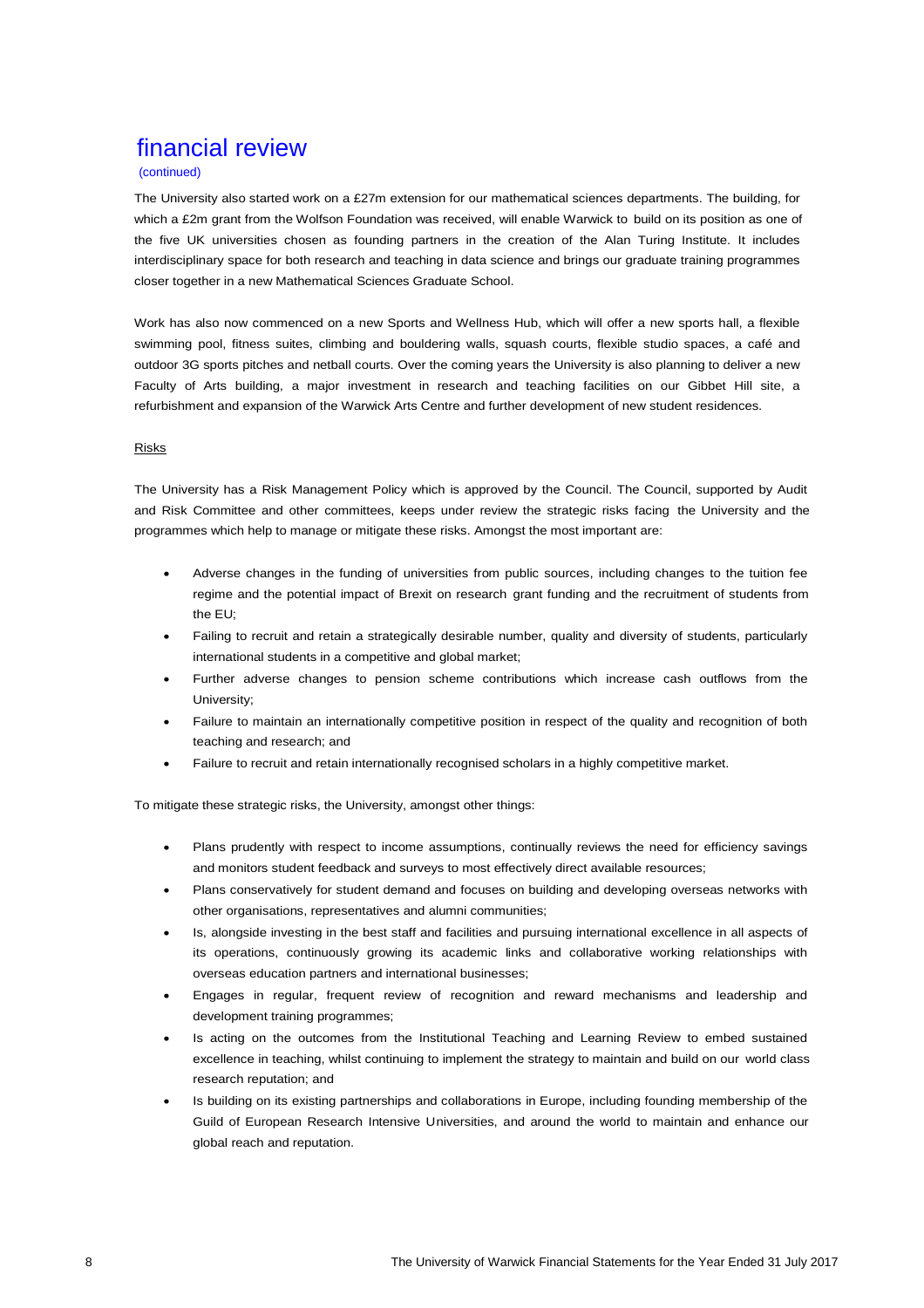### (continued)

Of the risks outlined above, the most pressing issue to be resolved is the Government's future approach to tuition fees. It is no longer clear as to whether it will be possible to increase regulated fees in future years or whether indeed there will be any cuts to the levels universities are able to charge. Any reduction in fee level charged, without any corresponding increase in grant support from the Government, will materially damage institutions' ability to meet their strategic objectives and could have a significant impact on the whole Higher Education landscape.

The future relationship of the UK with the EU is also a major concern for both our future student recruitment and the ability of the University to recruit and retain the best staff. It is also important that we are able to access large scale research programmes to maintain our internationally recognised status.

### Future outlook

The future outlook for higher education is less certain than it has been at any point in the last decade. In particular, the political debate that is continuing to unfold in respect of tuition fees could have significant consequences for the future funding of the sector. Similarly, uncertainty around the impact on the sector of Brexit is no closer to being resolved than a year ago. There is also uncertainty for Warwick and many other universities in respect of the outcome of the 2017 USS pension valuation which could have a significant impact on university finances as well as major implications for its staff.

National policy-makers will have a critical role to play over the coming months to support the continuing success story of Warwick and other leading UK universities. The University will monitor policy developments and will naturally wish to contribute to the thinking on these, and other, important issues where it is right to do so. However, we will not wish to be solely reliant on favourable political outcomes as a catalyst for success. Warwick has an enviable track record of navigating changing and challenging environments through innovation and effective leadership and will approach the future in the same spirit. We also face the future from a position of financial strength, with good levels of cash and reserves and some capacity to borrow further if required to maintain future investment; our planning assumptions also contain a measure of sensible prudence. So despite the current uncertainties we can proceed with a confidence that is underpinned by financially sustainable planning, agile decision-making, and our well-established international reputation for excellence in teaching and research.

Keith Bedell-Pearce CBE, University Treasurer 22 November 2017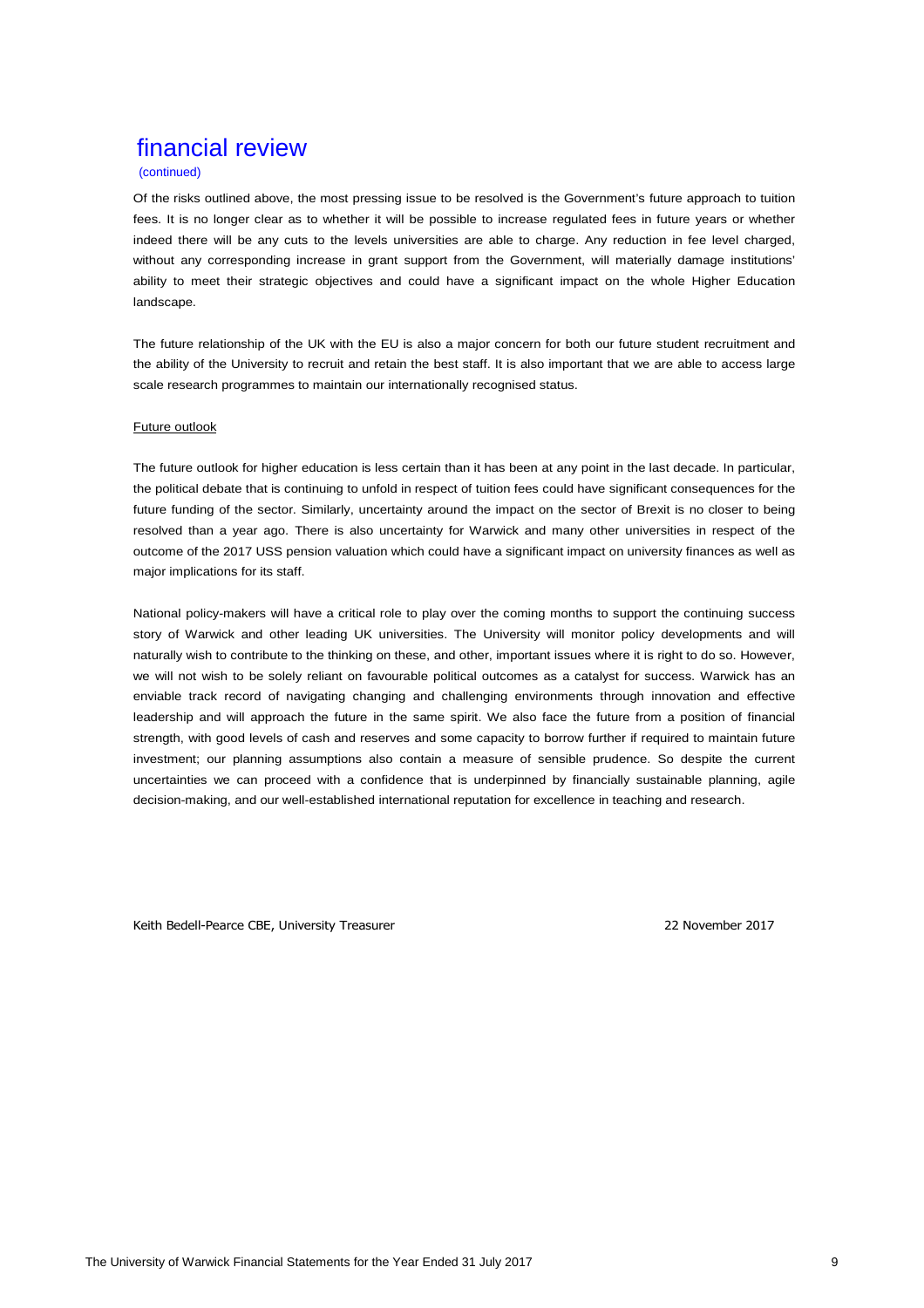The University of Warwick provides public benefit principally through the pursuit of its core objects, as set out in its Charter; these being: *"the advancement of learning and knowledge by teaching and research and the provision of University education."* Members of the University Council, as charity trustees, have complied with their responsibility to have due regard to the Charity Commission's guidance on public benefit in exercising their powers and duties.

The University Council approves the University strategy and governs the work of the University to ensure that students benefit from the excellent and inclusive educational environment that the University seeks to offer, and that the general public benefits from the generation of knowledge and the long-term impact of the University's research.

In the most recent Research Excellence Framework (REF 2014), Warwick was ranked seventh in the UK, with 87% of the University's research rated as "world-leading" or "internationally excellent".

The University assures itself on the standards of awards, quality of taught provision. Quality enhancement and the student experience is further assured through its quinquennial Periodic Review Process, Institutional Teaching and Learning Review (ITLR). The ITLR undertaken in 2017 reaffirmed the effectiveness of the review approach in meeting the University's requirements of assurance of the quality and standards of its teaching and learning. Following the 2017 ITLR the University has embarked on a significant programme of work to further enhance educational quality and standards, and to ensure that best practice is shared across departments.

In 2017 the University was awarded silver status in the Government's inaugural Teaching Excellence Framework (TEF). The TEF panel found that Warwick "consistently exceeds rigorous national quality requirements for UK higher education" and achieves "excellent outcomes for its students...with an institutional culture that facilitates, recognises and rewards excellent teaching".

This reflects the high quality of teaching and research that is demonstrated consistently at Warwick. The University has been ranked 51<sup>st</sup> in the world by the QS World University Rankings,  $8<sup>th</sup>$  in the UK by The Guardian, 1<sup>st</sup> in the West Midlands by the Times and Sunday Times Good University Guide 2018 and placed in the top 20 most international universities in the world.

As well as over 120 awards for the quality of teaching at Warwick through the Warwick Awards for Teaching Excellence (WATE), 17 Warwick staff have been awarded Fellowships under the National Teaching Fellowship Scheme (NTFS), including three awards in 2016, making Warwick the only university to have achieved this result in that year.

The University Council seeks to ensure that Warwick education and knowledge generation are at the forefront of excellence in national and international education agendas, and is committed to continuing to work in partnership with the University's students and staff to maintain and further enhance the quality and distinctive ness of education and research at Warwick.

### Teaching and Learning

*Through our distinctive degree programmes, we can present an agile response to emerging needs. We want Warwick graduates to take their place among the best thinkers and more influential citizens of the future. True to our founding mission, we'll adopt approaches that foster and support an inclusive educational environment: one that's accessible to people from all backgrounds.*

 We prepare our students to contribute to society and in the workplace. Our graduates are in high demand: in 2017 Warwick was ranked as the most targeted university nationally by the UK's leading graduate employers and in 2018 Warwick was placed in the world's top 100 universities for graduate employability. We have developed innovative programmes in partnership with local employers (for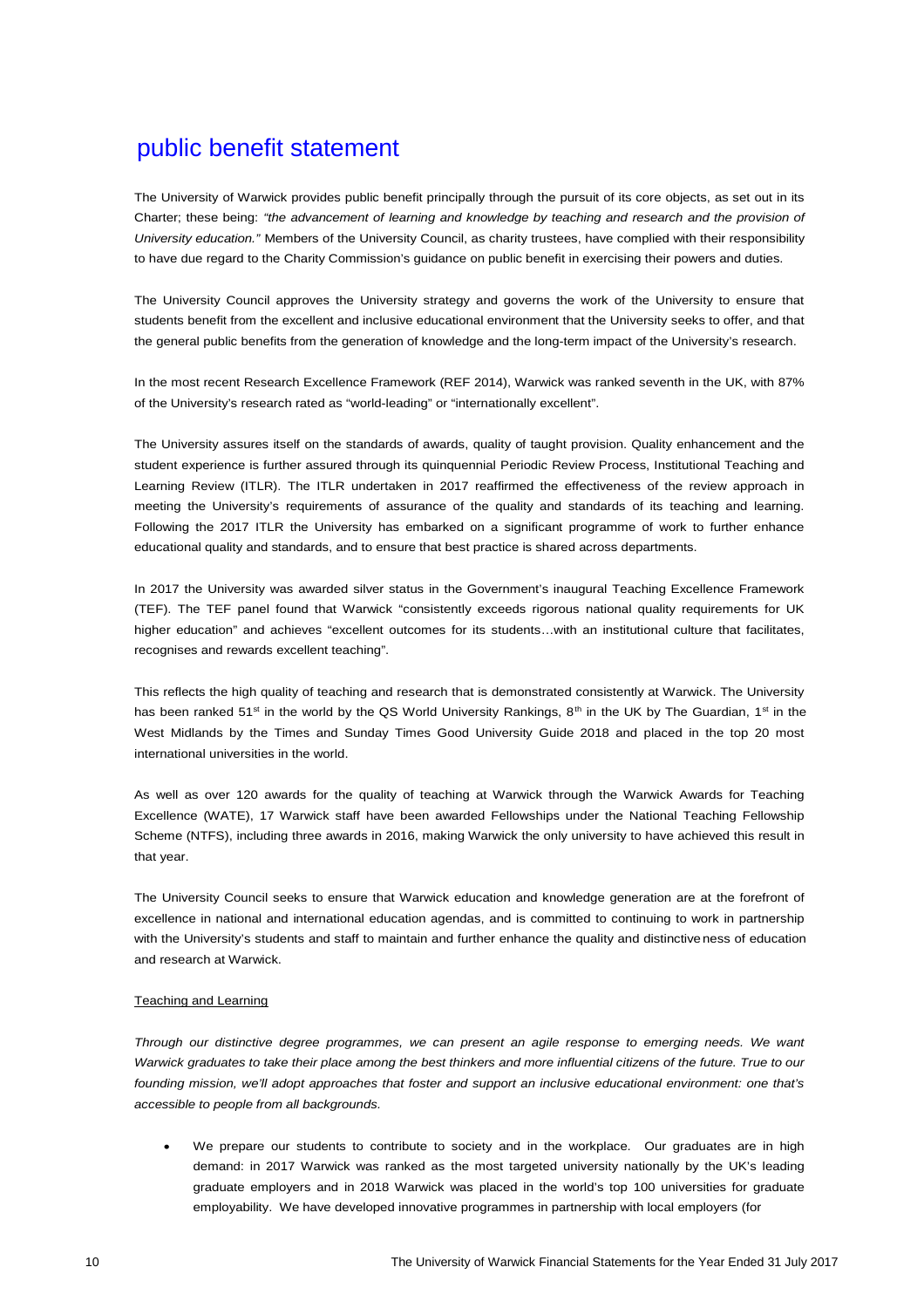(continued)

example in the automotive industry), and we offer flexible and distance learning solutions to facilitate participation in life-long learning.

- We seek to ensure that, wherever possible, financial circumstances do not become a barrier to studying at Warwick. We offer means-tested packages of support for UK undergraduate students. Rent levels are set with reference to affordability, and scholarships are available for international and postgraduate students.
- Our Widening Participation Strategy is driven by our vision of becoming a recognised global leader in enhancing social diversity and participation in higher education. Current activities include: the UniTracks programme (a national scheme supporting over 700 disadvantaged gifted and talented students aged 14–18 to achieve their potential and enter the most selective higher education courses), Pathways to Law (enabling 100 Year 12-13 pupils and their families each year to receive guidance on the study of law and careers in law) and the Sutton Scholars Programme (a local scheme run in partnership with the Sutton Trust for Year 8 and 9 students with a focus on providing information, advice and guidance to highly able students from under-represented backgrounds). The University is a member of the Realising Opportunities Scheme, whereby fifteen leading universities agree to work locally with the 'most able, least likely' Year 12 and 13 pupils to raise aspiration, awareness and achievement, and to then give additional consideration to applicants from any of the partner institutions in recognition of their engagement with the programme. The programme seeks to recruit an additional 1,000 students nationally each year. The University runs six residential programmes at Easter and during the summer to support targeted Widening Participation students with exam preparation and supporting aspiration and progression to Higher Education and Warwick.
- The University has strengthened its provision to support local students through activities to raise aspiration and attainment levels, engaging with learners from 30 targeted state secondary schools in Coventry and Warwickshire. We run an intensive programme with the RSA Family of Academies, which offers a suite of activities supporting the learner journey to higher education. The University is leading the HEFCE funded National Collaborative Outreach Programme (NCOP) for targeted students in Year 9-13 in low participation neighbourhood wards in Warwickshire. The programme is designed to support young people from low participation wards to progress to higher education. The University is a partner in the University School Trust (Multi Academy Trust) focused on schools in East London, formed through the partners of the St Paul's Way Trust School.
- The University is actively engaged in a "Closing the Gap" project with Warwickshire County Council to examine the challenges faced by disadvantaged Free School Meals learners and developing intervention and support that promotes better attainment and progression outcomes from Key Stages 2-5.
- The University sponsors two University Technical Colleges (UTC), WMG Academy for Young Engineers based in Coventry and Solihull, building on its expertise in this area providing education for 14-19 year olds through an applied, problem based curriculum. The University has worked in partnership with local employers to develop a bespoke learning experience that is delivering technical, employability and business skills that will maintain manufacturing knowledge and excellence within the West Midlands region.
- Warwick Business School (WBS) offers a BSc (with Foundation Year) in Accounting and Finance, and a BSc (with Foundation Year) in Management. The Foundation Year aims to equip students with the skills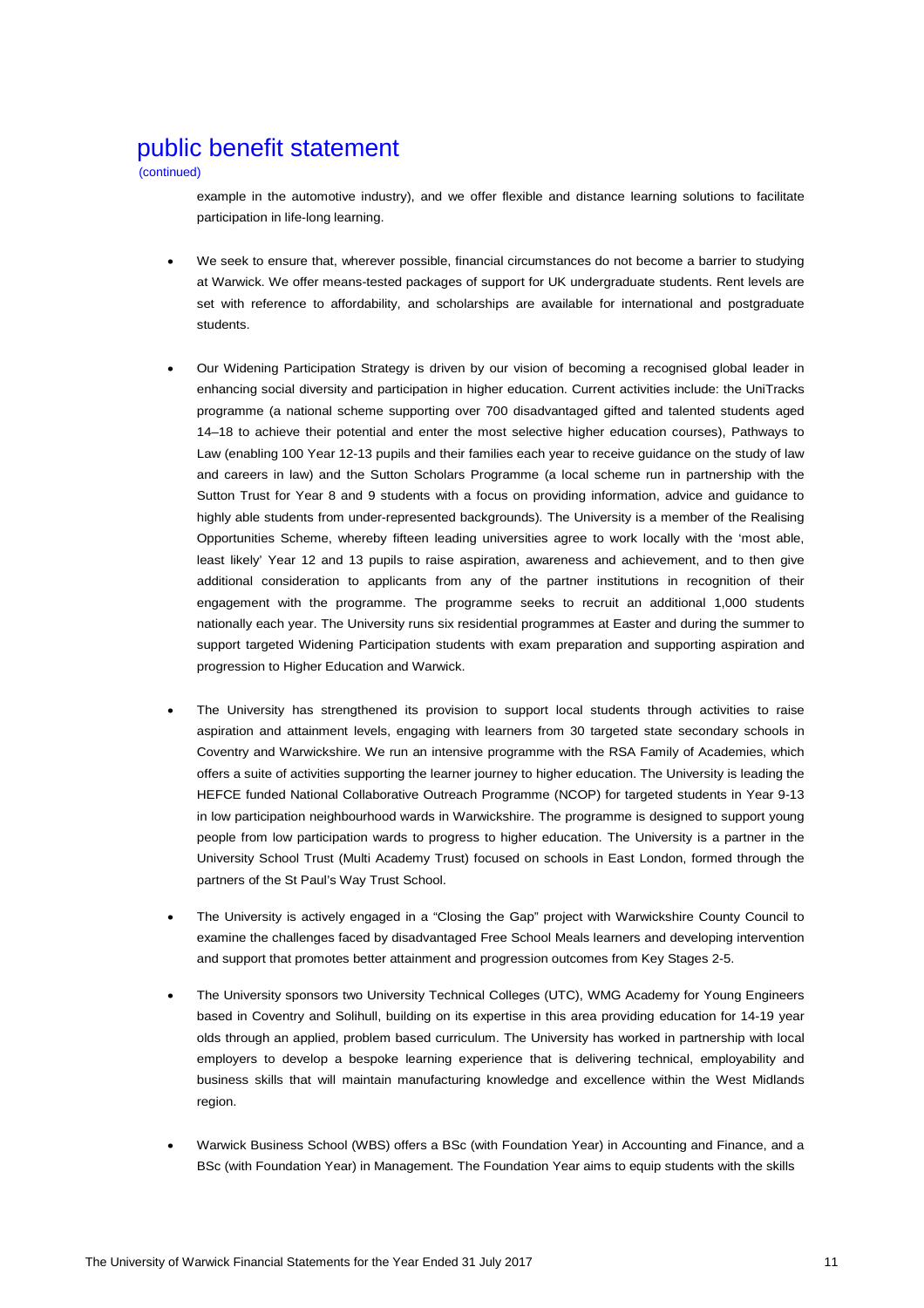(continued)

and knowledge they will need for successful progression to Year 1 of the existing 3-year BSc degrees in these subjects. The Foundation Year is targeted at students from widening participation groups who have the potential to succeed on the WBS undergraduate programme.

- The University continues to build on the evidence developed through the Postgraduate Support Schemes in prioritising resource to support the progression to postgraduate study for underrepresented groups. In 2016/17 the University committed £500k for 100 postgraduate taught scholarships through the Warwick Taught Masters Scholarship Scheme, which is in addition to any financial support they are eligible for.
- The Warwick Scholars Programme supports students that enrol at Warwick via one of our outreach schemes, UniTracks, Realising Opportunities and Pathways to Law, providing a financial scholarship, additional employability opportunities including internships and overseas volunteering placements. Similar opportunities are presented through schemes like the Lloyds Scholars programme and the Multi-Cultural Scholars Programme.
- The University provides opportunities for adults seeking to return to learning or wishing to pursue studies in higher education through offerings such as the Foundation and 2+2 degree programmes, the Gateway to HE programme and the part time degree. In addition, the University's short course programme attracts over a thousand registrations annually from the general public, predominantly from the local region.
- Warwick in Africa is a well-established innovative, philanthropically funded programme, which supports learners and their teachers with Maths and English teaching in South Africa, Tanzania and Ghana. To date over 400,000 learners have benefitted from Warwick in Africa and nearly £3m has been raised in philanthropic income to support global outreach.
- Warwick in India provides tutorial support to approximately 500 Indian children per annum near Delhi in collaboration with the Laksh Foundation.

### Research

*As a globally connected, research-led university, we will try to be part of the solution to the world's pressing problems, and ensure that staff, students, teaching and research all have a positive impact on society at large – particularly with regards to knowledge transfer and policy making – and that the economic, social and cultural benefits of our research are properly highlighted.*

Highlights this year include:

- The University of Warwick is working to find better ways of delivering healthcare to some of the world's poorest people, by improving their health, wellbeing and functioning. The National Institute of Health Research (NIHR) has awarded the University over £7m for a Global Health Research Unit on Improving Health in Slums and a Global Health Research Group to work with psychosis sufferers in India.
- The University of Warwick is part of SCEPTREplus, a project consortium funded by the Agriculture and Horticulture Development Board (AHDB), which is designed to respond to emerging crop protection issues as well as looking at longer term future issues, helping to provide solutions for growers.
- In 2016, Warwick helped to form and joined the Guild of European Research-Intensive Universities, which brings together universities that have demonstrable excellence in teaching, research and policy formation from across Europe to collaborate on the creation of innovative solutions to some of Europe's most intractable scientific and social challenges.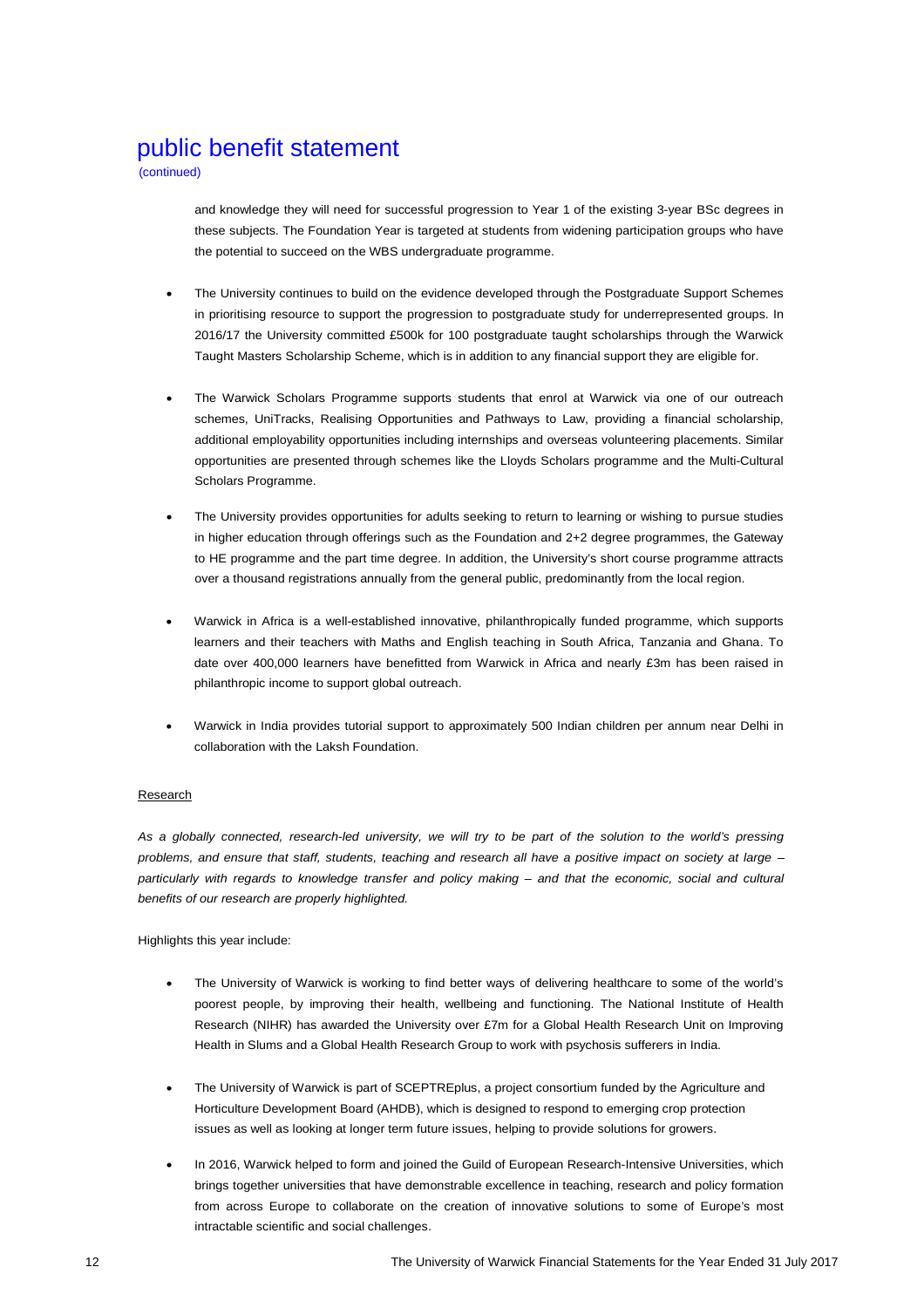(continued)

- Our Global Research Priorities programme addresses some of the most challenging problems facing the world today, providing a platform for multidisciplinary research in 11 key areas of international significance, from food to sustainable cities, energy to innovative manufacturing (details available at http://www2.warwick.ac.uk/research/priorities ).
- We are committed to improving public access to our research findings. The Warwick Research Archive Project (WRAP, available at http://wrap.warwick.ac.uk/) is a free online repository service to provide access to our written research output (including journal articles and PhD theses). The University also holds unique repositories, such as our Modern Records Centre (MRC), which has been designated an Outstanding Collection by the Museums, Libraries and Archives Council, holding nationally important archives for the study of social, economic and political history, mainly from the mid-19<sup>th</sup> century onwards.
- Warwick Ventures oversees technology transfer and commercialisation of University research. Over the past 17 years it has launched over 90 knowledge-based companies. Warwick's intellectual property is licensed to other companies in a wide range of industries.

### Corporate Social Responsibility

*We remain committed to driving social, cultural and economic growth through the quality of our graduates and the real difference they can make to their communities and sectors, as leaders in their own right and as citizens with a significant part to play in the future economic and global society. We remain committed to working with local and national governments, and to working with other institutions to magnify our economic impact. We'll remain true to the principles of Diversity and Inclusion. Working closely with our Students' Union, as a University community we strive to provide holistic support mechanisms for our staff and students. As an organisation that manages its footprint and impact on the environment, we'll use this as a foundation to embed the broader principles of sustainability.*

### Regional and Community

- We work in partnership with all of our local councils and a wide range of local business and community organisations to make sure that the University has a real and positive impact on our local area, and that the community at large benefits from our teaching, research, facilities, and other activities. We work very closely with new and emerging regional partners, such as the West Midlands Combined Authority (WMCA) and the West Midlands Growth Company, who will deliver the strategic policy, investment, and infrastructure to underpin the future prosperity of the West Midlands. The University is represented on the Coventry and Warwickshire Local Enterprise Partnership (CWLEP) Board.
- Our most recent study commissioned to identify the economic impact of the University showed that we contributed around £784m Gross Value Added (GVA) to the economy in Coventry and Warwickshire in 2014/15 and supported 14,400 jobs locally. At regional level our impact totaled £1bn GVA and supported some 17,900 jobs across the West Midlands.
- Our researchers are actively engaged with policy development and evidence supporting place-based strategies, including on inward investment, and contributing to key WMCA Commissions on, for example, Mental Health, Skills and Productivity. We are also building on our relationships with more established regional organisations such as the West Midlands CBI.
- Warwick supports the Midlands Engine and was a founding institution in Midlands Innovation, with the Universities of Aston, Birmingham, Leicester, Loughborough and Nottingham, to drive further collaborative research, enterprise and innovation in the wider region to create jobs and stimulate economic growth and improved productivity.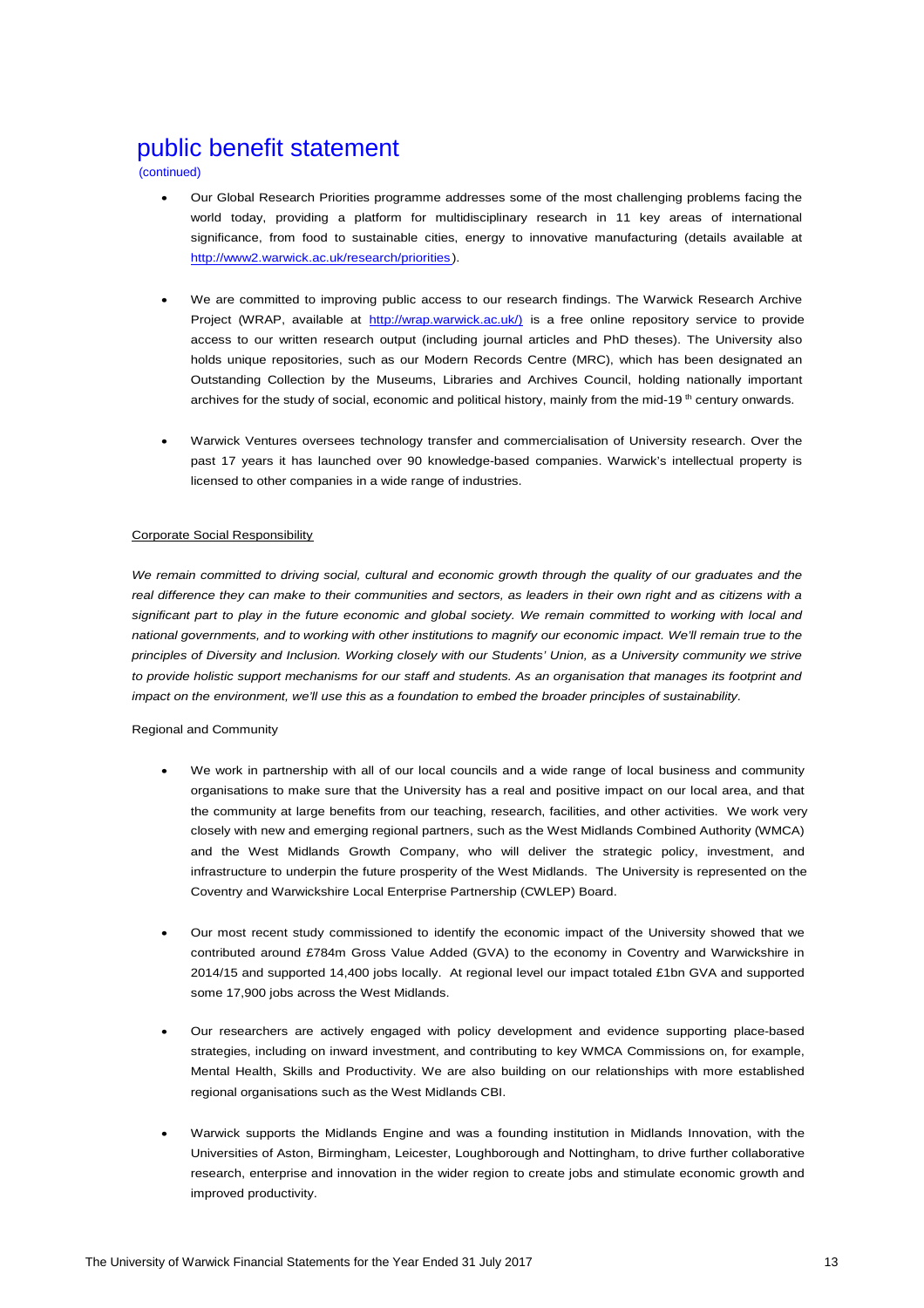(continued)

- Both the University of Warwick and Coventry University worked closely with the City Council and local people in shaping and developing Coventry's City of Culture 2021 bid.
- The University of Warwick Science Park offers office and laboratory space to companies (including startups) in four locations across the West Midlands. It provides a supportive environment with access to research and resources from the University of Warwick and an experienced in-house business support team.
- The University's strong drive on extra-curricular activity drives a high level of student engagement in volunteering, as well as clubs and societies. Our students give back to the community directly through volunteering, and develop skills, experience, and attitudes that will enable effective citizenship and social capital. We provide support to our staff and students to engage regularly in volunteering opportunities through Warwick Volunteers (http://www2.warwick.ac.uk/about/community/volunteers) and a Staff Volunteers Forum. Almost 3,000 of our students were registered with Warwick Volunteers in the past twelve months.
- Our campus life provides many opportunities for learning, development and enrichment. The Warwick Arts Centre, which is currently undergoing a significant re-development, is an important cultural centre for the region and visited by around 250,000 members of the local community each year. The newly developed facilities at the Arts Centre will be completed by 2020 and will offer new theatre, cinema, workshop, and performance arts spaces.
- As part of our commitment to Public Engagement with Research and engagement with our local communities, the newly formed Public Engagement Team support and promote academic research and it's far reaching benefits across our region. A range of public engagement activities are designed to raise aspirations and accessibility to our teaching and research and increase the University's profile in the region.

The recently launched Regional (www.warwick.ac.uk/global/regional), Public Engagement (www.warwick.ac.uk/warwickengages), and Community webpages (www.warwick.ac.uk/community) share and promote the University's regional and community activities. Twice a year we share our latest news via our "CommUnity" newsletter, which is delivered to households in neighbourhoods in both Coventry and Leamington Spa, and is also distributed to around 500 other partners, organisations and individuals.

Diversity and Inclusion

- The gender split of the University's workforce as at 1 August 2017 was: males: 46.9% and females: 53.1% (males 47.4%; females: 52.6% in 2015/16). The percentage of females in academic positions is 30% (29.7% in 2015/16). 955 employees are from a BME background (compared to 898 in 2015/16), which is equivalent to 15% of the total employee population, however only 9% of professors are BME. The number of disabled staff is 262 (4.1%) (246 in 2015/16), with more females declaring a disability than males.
- We promote equality, diversity and inclusion, evidenced by our continued achievement of the HR Excellence in Research award, now in its fourth year; Athena SWAN awards, which includes a Silver Institutional award and 13 departmental awards, 2 at Silver level and 11 at Bronze; The Workplace Wellbeing Charter Mark; our status as a Stonewall Diversity Champion and participation in the Stonewall Equality Index, of which we saw a rise of 117 places in the 16/17 Index, and more recently our Race Equality Charter Mark work.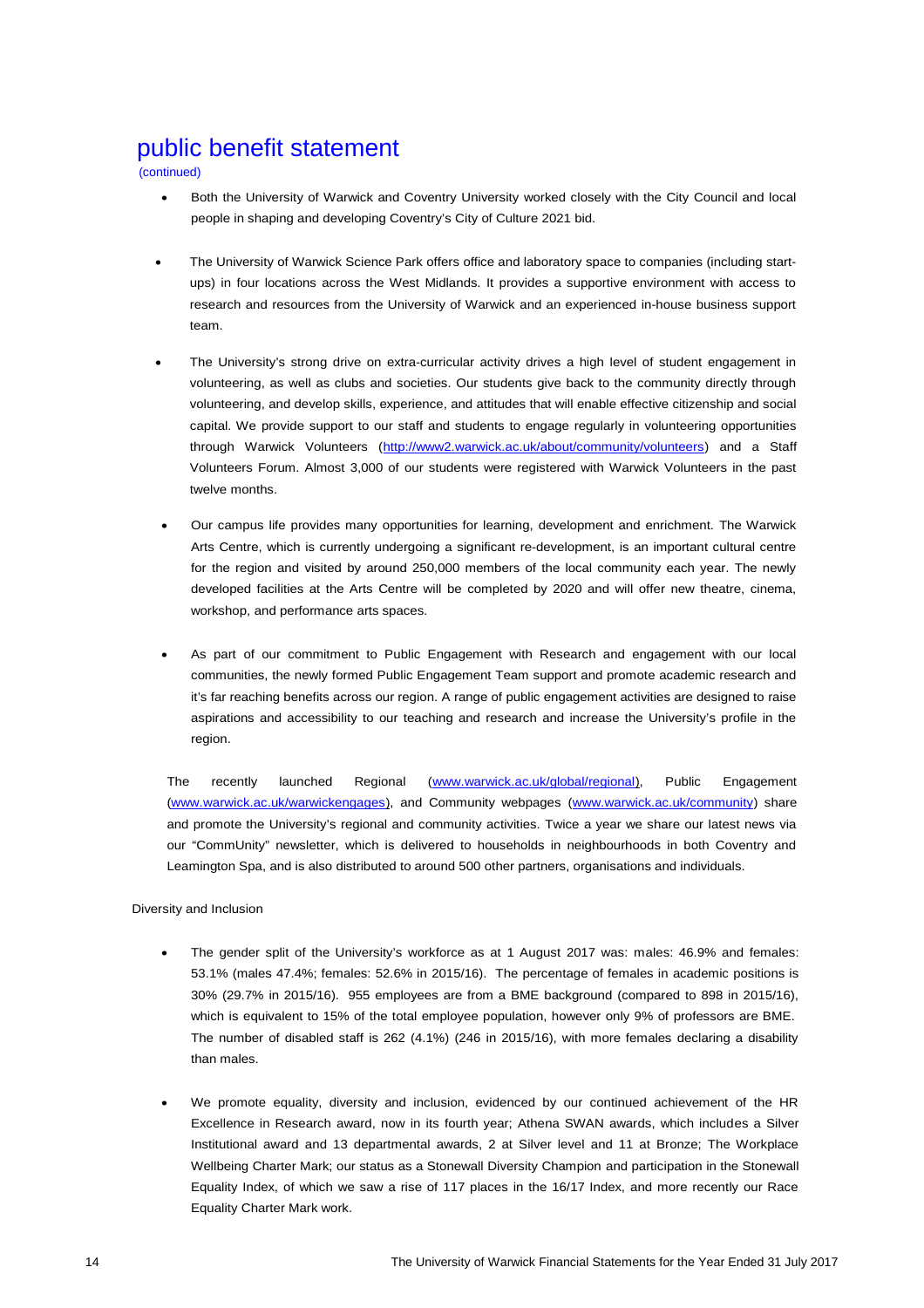(continued)

 We continue to build on a set of initiatives to support the development and careers of women, to ensure even greater equality of experience and opportunity at Warwick, as well as to consider intersectionality between gender and BME staff. A Gender Taskforce has been created to address gender imbalance in the academy, making sure that we make best use of all the talent we have, and that individuals and the University feel the benefits of this. Significant progress has been made on LGBTUA+ initiatives, including the LGBT+ supporters programme, the Trans Guidance booklet and the Safe Overseas Travel booklet. The LGBTUA+ Taskforce established in 2016 are currently focussing initiatives on support for Trans staff and students.

### Environmental Sustainability

- The University is firmly committed to sustainability and works in partnership with its staff and students to promote environmental sustainability. The University's Environmental Policy is available at http://www2.warwick.ac.uk/about/environment/warwick/policies/environmental-policy-2016.pdf
- Students are encouraged to engage with sustainability issues through teaching and student societies' projects, including via the provision of optional modules, such as the undergraduate Global Sustainability Development degree or an MSc in Sustainable Energy Technologies.
- The University Estates Office is certified to the international Environment Management System ISO14001.
- The University self-generates 60% of its heat and power needs and, for the year 2015/16, the ratio of carbon emissions to income are 42% lower than the 2005/6 baseline.

### Responsible Investment

Our investments are managed in line with our Socially Responsible Investment Policy (available at http://www2.warwick.ac.uk/services/finance/corporate\_information/socially\_responsible\_investment\_policy ). The University promotes and monitors compliance with the highest standards of research ethics as embodied in UK regulation and practice. The nature of any funding offered to the University is carefully considered from an ethical perspective.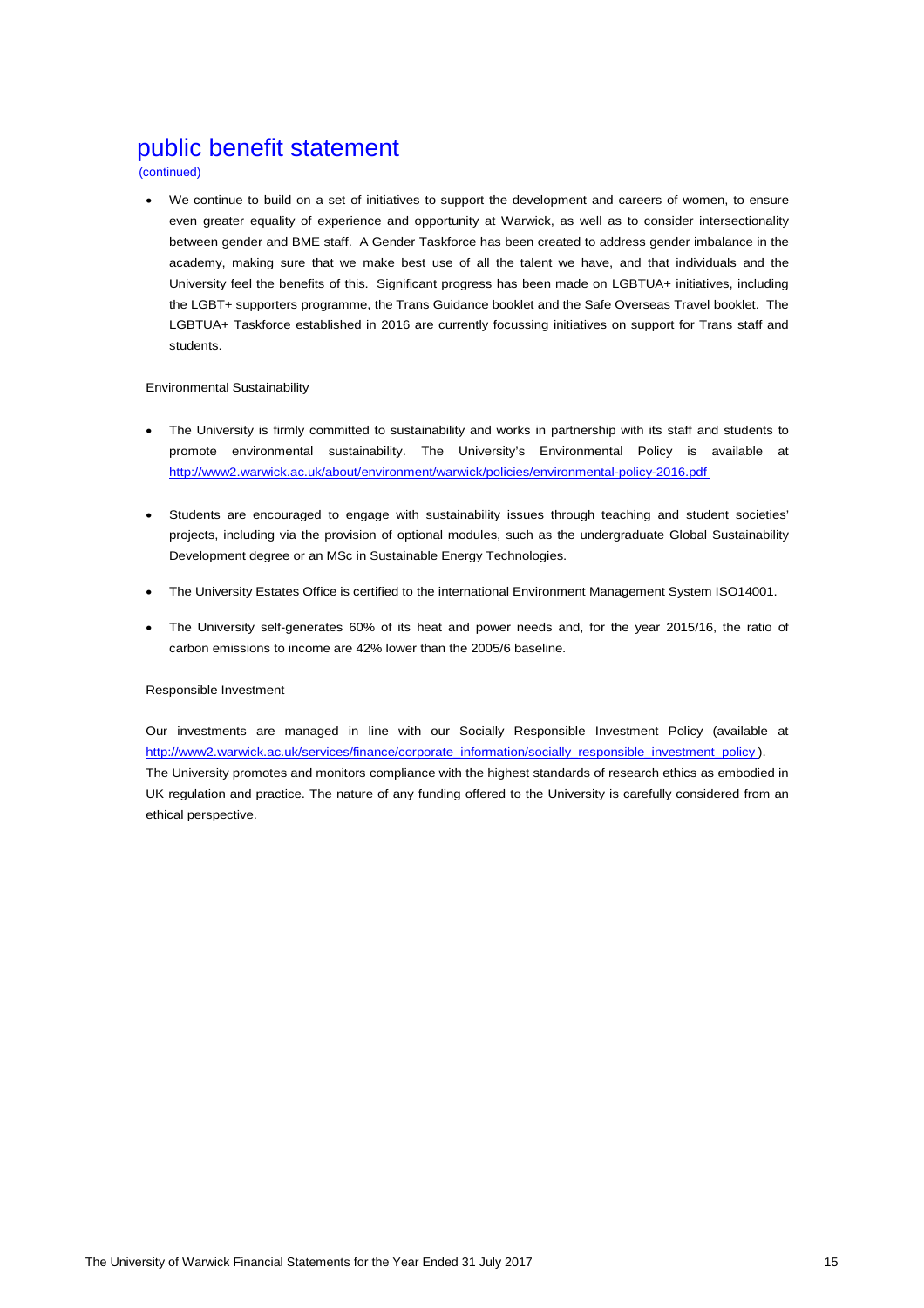### corporate governance

- 1. The University has charitable status as one of the exempt charities listed in Schedule 3 to the Charities Act 2011. It is therefore exempt from certain requirements of that Act, including the need to register with the Charity Commission. Since 1 June 2010, the Higher Education Funding Council for England (HEFCE) has been "principal regulator" for charity law purposes of those English universities which are exempt charities. The University's legal status derives from a Royal Charter originally granted in March 1965. Its objects, powers and framework of governance are set out in the Charter and its supporting Statutes.
- 2. The University conducts its business in accordance with the seven principles identified by the Committee on Standards in Public Life (selflessness, integrity, objectivity, accountability, openness, honesty and leadership) and with the guidance to universities that has been provided by the HEFCE and the Committee of University Chairs (CUC) in the Higher Education Code of Governance. The University is mindful of its charitable purpose and its strategy aims to encompass its public benefit role.
- 3. The University Council is the executive governing body, responsible for the finance, property, investments and general business of the University, and for setting the general strategic direction of the institution. It has a majority of members from outside the University (described as independent members), from whom the Chair and the University Treasurer are drawn. Also included in its membership are representatives of the staff of the University and the student body. None of the independent members receive any payment, apart from the reimbursement of reasonable expenses, for the work that they do for the University.
- 4. The Council approves its Code of Practice on Corporate Governance and Statement of Primary Responsibilities annually. A copy of the Code of Practice on Corporate Governance can be obtained from the University's website. The Responsibilities of the Council are set out on pages 20 and 21 of these accounts.
- 5. The Council meets at least five times each academic year. The Council is supported by a number of subcommittees, as outlined in its Code of Practice on Corporate Governance. Reports from each committee, as well as from the Senate, inform the work of the Council.
- 6. There were 25 members of the Council in 2016/17. During the financial year ended 31 July 2017 (and continuing except where indicated), the following individuals were members of the Council: Sir George Cox (Chair to 31 July 2017), Mr K Bedell-Pearce (Treasurer), Dr N Bentley, Ms A Bhalla (from 1 December 2016), Professor D Branch (to 31 July 2017), Professor A Clarke, Ms V Cooke (Vice-Chair), Professor S Croft (Vice-Chancellor and President), Professor C Ennew, Dr J Ferrie, Ms K Gadhok, Ms R Gittins (to 31 July 2017), Mr G Howells (to 31 July 2017), Professor Christina Hughes (to 31 October 2016), Professor Christopher Hughes (academic member to 31 October 2016, Pro-Vice-Chancellor from 1 November 2016), Dr D Keith, Ms J MacNaughton, Sir David Normington (independent member to 31 July 2017, Chair from 1 August 2017), Mr A Penfold, Mr L Pilot (to 31 July 2017), Ms A Pulford, Professor L Roberts, Mr N Sachdev, Professor S Swain, Professor P Thomas, Ms G Tucker; for the subsequent period from 1 August 2017 to the approval of these financial statements (and beyond): Professor L Green, Mr P Kehoe, Mr M Kynaston and Ms H Worsdale.
- 7. The University maintains a Register of Interests of members of the Council which may be consulted by arrangement with the Secretary to Council. All members of the Council, and sub-committees, are requested to declare any conflicts of interest in relation to the agenda of each meeting.
- 8. The Secretary to the Council plays a key role in the operation and conduct of Council business, and provides advice to the Chair of Council on all matters of procedure and in respect of any matters where conflict, potential or real, may occur. All members of the governing body have access to the services of the Council Secretariat.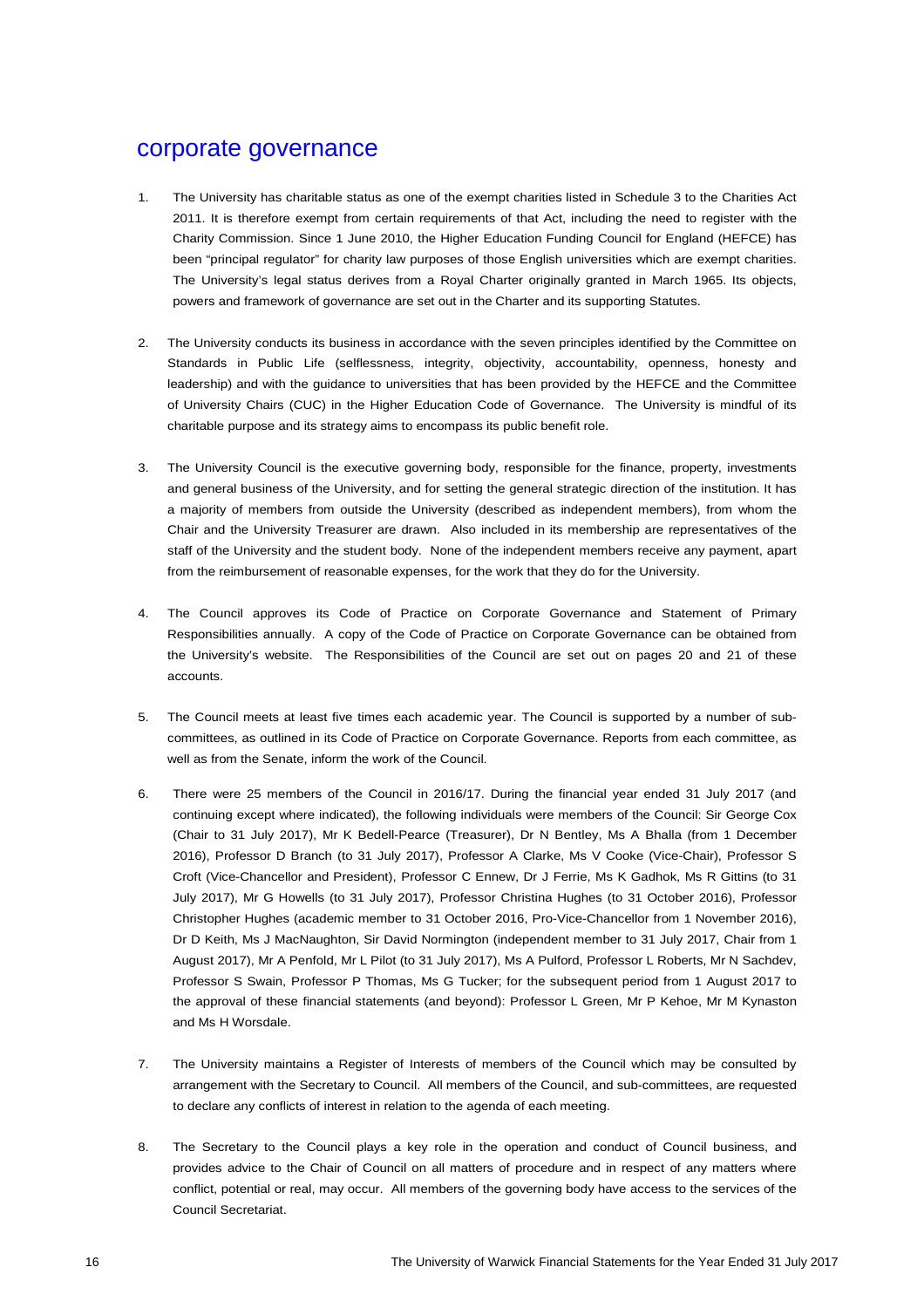### corporate governance

(continued)

- 9. The University Council has delegated the following authority to the Remuneration Committee:
	- (a) The determination of the remuneration of senior members of the University staff whom it is deemed appropriate, including but not exclusive to the Vice-Chancellor and President, the Provost, the Pro-Vice-Chancellors, the Registrar, and the Group Finance Director;
	- (b) The determination of the level of severance pay to be awarded to those members of staff whose salary exceeds £100,000.

The Council appoints members of the Remuneration Committee who have expertise in leadership and/or senior remuneration in other sectors. The constitution of the Remuneration Committee during 2016/17 was as follows: Chair of the Council (Chair), Vice-Chancellor and President (when considering remuneration packages other than his own), Treasurer, three independent members of the Council (Dr N Bentley, Ms K Gadhok, Sir David Normington), one independent member (vacant).

The Remuneration Committee meets four times each year. It reports annually to the Council on the work of the Committee, including decisions taken under delegated authority.

The Remuneration Committee exercises its delegated authority on behalf of the Council within an agreed remuneration policy framework. Any matters in relation to remuneration or severance pay that do not fall within the approved remuneration policy framework or the delegated authority of the Committee are referred to the Council for approval. In proposing and applying the framework, the Remuneration Committee has regard to HEFCE's guidance on severance pay and the remuneration of senior staff.

The framework for University Senior Remuneration 2017 has been approved by the University Council and is published online (http://www2.warwick.ac.uk/services/gov/committees/rc/ ).

In addition, the Remuneration Committee approves annually the operating framework within which the Vice-Chancellor shall exercise his authority to determine senior remuneration, and receives an annual report on the work of the Vice-Chancellor's Advisory Group on Remuneration.

The constitution and terms of reference of the Remuneration Committee are published online (http://www2.warwick.ac.uk/services/gov/committees/rc/ ).

- 10. The Senate is the academic authority of the University and draws its membership entirely from the staff and the students of the institution. Its role is to direct and regulate the teaching and research work of the University. Whilst the Council and the Senate have clearly defined functions and responsibilities, there is active consultation and interaction between the two bodies.
- 11. The principal academic and administrative officer of the University is the Vice-Chancellor and President who has a general responsibility to the Council for maintaining and promoting the efficiency and good order of the University. Under the terms of the formal Memorandum of Assurance and Accountability between the University and the HEFCE, the Vice-Chancellor and President is the accountable officer of the University and in that capacity can be summoned to appear before the Public Accounts Committee of the House of Commons.
- 12. As Chief Academic and Administrative Officer of the University, the Vice-Chancellor and President exercises considerable influence upon the development and implementation of institutional strategy, the identification and planning of new developments and the shaping of the institutional ethos. The Vice-Chancellor and President is supported by the senior executive team.
- 13. Any enquiries about the constitution and governance of the University should be addressed to the Secretary to Council.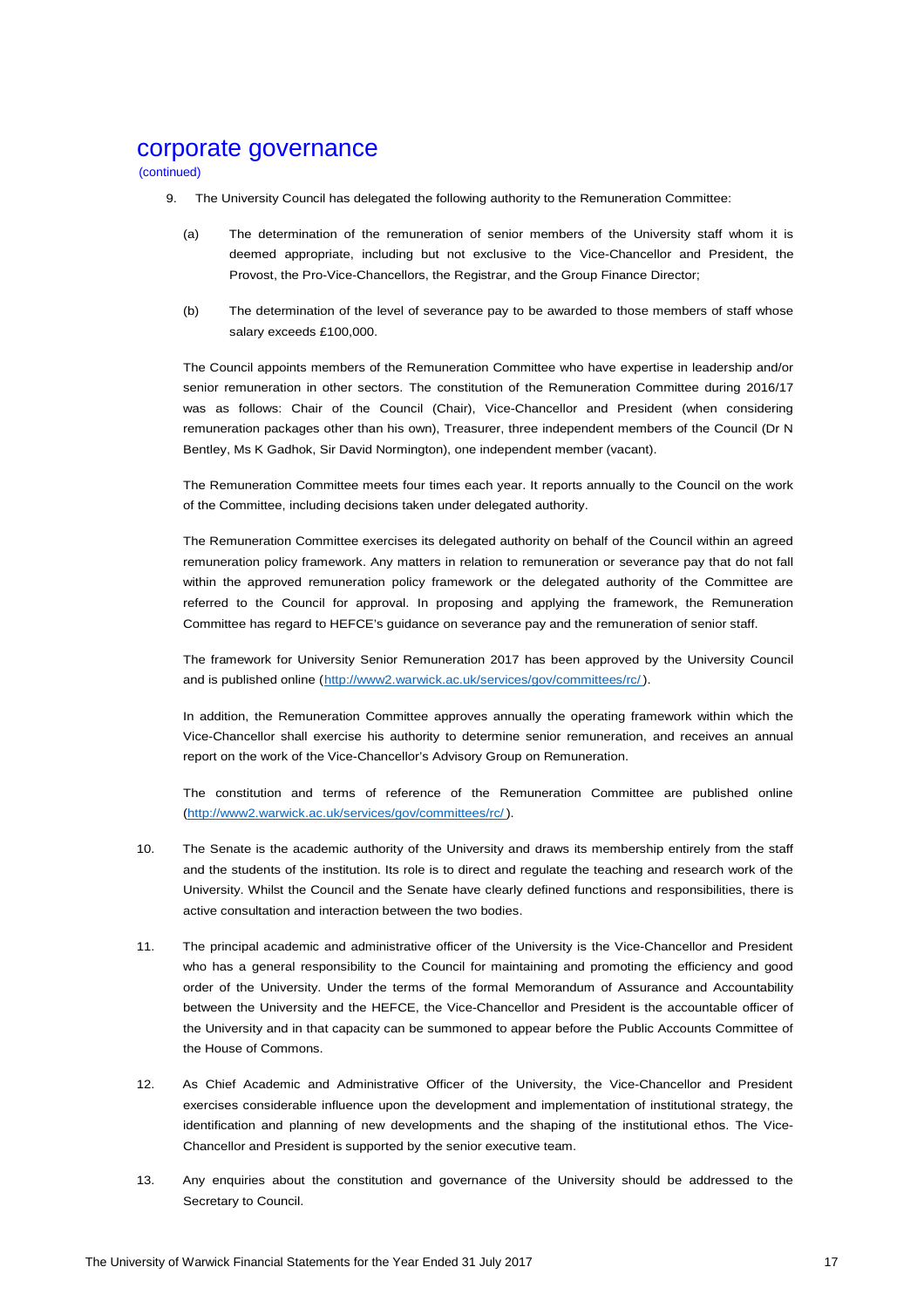# statement of internal control

The Council is responsible for maintaining a sound system of internal control that supports the achievement of the aims and objectives of the University, and the efficacy of its policies, whilst safeguarding the public and other funds and assets for which it has responsibility.

A system of control is designed to mitigate risk to a reasonable level rather than to eliminate all risk, and therefore can only provide reasonable and not absolute assurance of effectiveness. Key elements of the system of internal control, which are designed to discharge the responsibilities set out above, include the following:

- Approval of University strategy by the Council, whose membership includes a majority of external members, together with academic and non-academic representation.
- Monitoring the performance of the University through the annual consideration by the Council and other relevant committees of Key Performance Indicators.
- An annual and forward looking operating and capital planning process that combines top-down and bottom-up input, and is subject to challenge and scrutiny via a range of appropriately informed committees.
- Quarterly monitoring of financial performance and updates to forecast out-turns.
- Clearly defined requirements for control of expenditure, including the appointment of staff, investment and borrowings, together with comprehensive Financial Regulations and Procedures.
- An Internal Audit function that undertakes investigative work to identify any areas of weakness in compliance with University policies and procedures, primarily based on an agreed audit plan, but also in response to the identification of emerging risks or in response to actual issues. The Head of Internal Audit also prepares an annual value for money report for consideration by the Audit and Risk Committee.

The Audit and Risk Committee, whose membership is entirely external, plays a key role in providing the Council with objective assurance that its system of internal control is effective. The Audit and Risk Committee provides termly reports to the Council, in addition to providing its formal opinions on the adequacy and effectiveness of Warwick's arrangements for risk management, control and governance, economy, efficiency and effectiveness (value for money), and the management and quality assurance of data submitted to the Higher Education Statistics Agency, the Student Loans Company, HEFCE and other bodies in its Annual Report to the Council.

- The Audit and Risk Committee provides challenge on operational, financial and risk matters coming before it and, where appropriate, monitors agreed actions to ensure that changes and recommendations are duly implemented.
- The Audit and Risk Committee receives regular reports from the Head of Internal Audit that provide an overview of internal control matters (in the main as set out in the agreed Internal Audit Plan), including an opinion on the adequacy and effectiveness of the University's systems of internal control, together with recommendations for improvements.
- Additionally, the Audit and Risk Committee considers an annual report from the Head of Internal Audit that provides and evidences an opinion on the adequacy and effectiveness of the University arrangements for economy, efficiency and effectiveness (value for money) as well as risk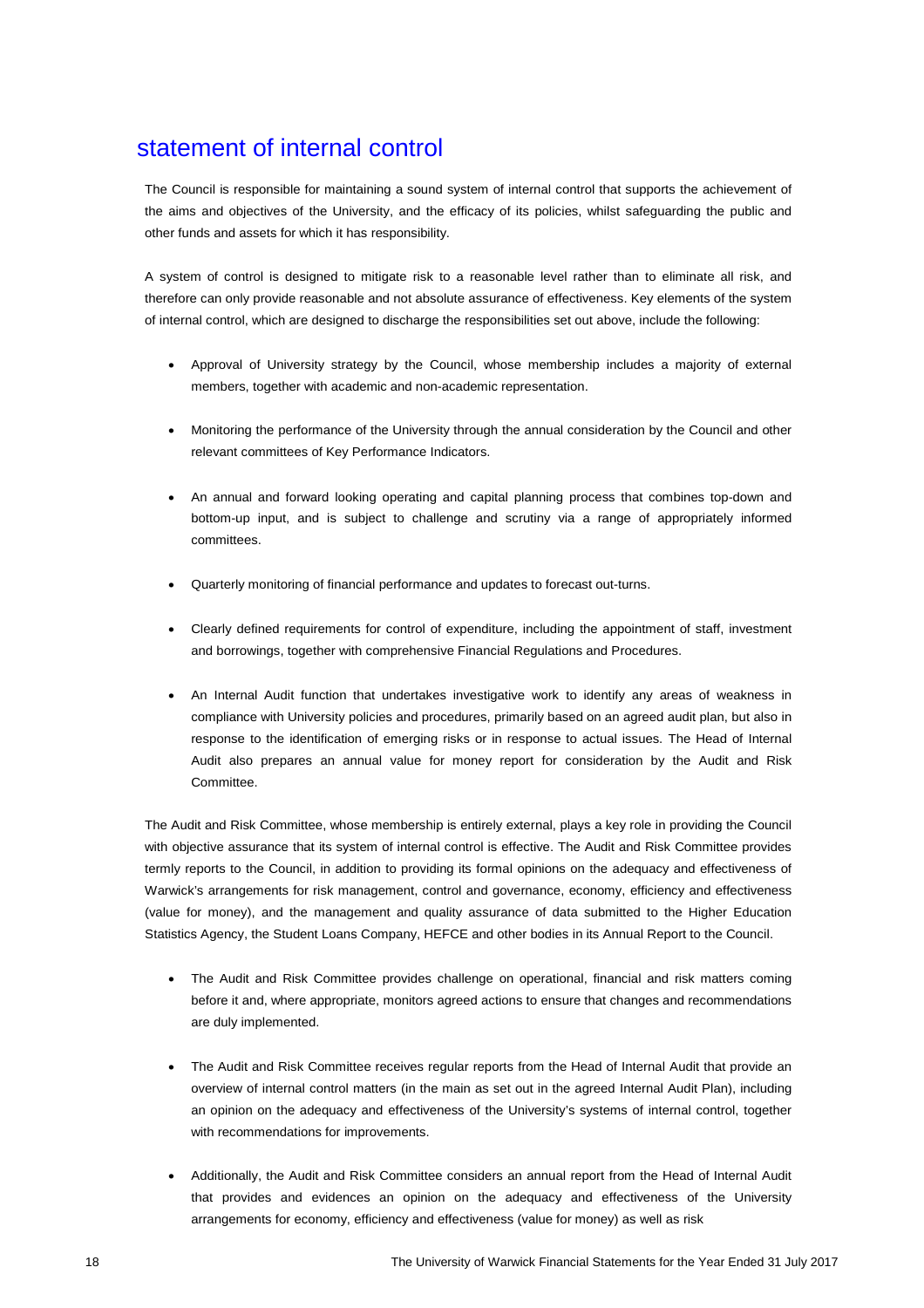# statement of internal control

(continued)

management, control and governance, in addition to a report summarising the data management and returns assurance processes.

- The Audit and Risk Committee meets on an annual basis with Internal Audit as well as External Audit without University management being present.
- The Audit and Risk Committee also receives periodic reports on the management of the University's significant risks and on specific areas of internal control.

The Audit and Risk Committee has oversight of the University's risk management strategy and policy on behalf of the Council.

- The University operates a system of risk management designed to identify the significant risks to the achievement of the University's strategy, to evaluate the nature and extent of those risks and to manage them effectively.
- The Council holds ultimate responsibility for ensuring the effective and efficient management of institutional risk. The Council monitors formally the institutional risk profile twice a year and is ultimately responsible for the University's key risks. A broader risk horizon-scanning exercise is conducted on an annual basis.
- The Senate maintains an oversight of all academic risks facing the institution. The Senate undertakes horizon scanning and 'blue skies' activities in relation to academic risk identification.
- The Steering Committee has responsibility for the initial identification and oversight of risks associated with the University Strategy, as well as monitoring key institutional financial and strategic/capital project risks. It has the oversight of resource prioritisation in a risk/opportunity context. The Steering Committee undertakes regular horizon scanning and 'blue skies' activities in relation to strategic risk identification.
- The Academic Resourcing Committee, Administrative and Professional Services Group, and Campus and Commercial Services Group consider departmental risk assessments, maintain oversight of key department risks throughout the year, and escalate those that could have significant institutional impact.
- The Operational Risk Management Group (ORMG) supports the Steering Committee through its responsibility for operational and compliance risk identification, analysis, evaluation and monitoring. The ORMG encourages the adoption of the principles of business continuity and monitors the University's insurance portfolio.
- Heads of Department and individual risk owners are responsible for the consideration and dynamic management of risk within their remit.
- The University recognises the need to identify, understand and manage the risks inherent in the changing operating environment, and in developing strategies in response, and therefore consideration of risk is explicit in the development and implementation of strategy, and is required as part of any business case and as part of the management of institutional projects.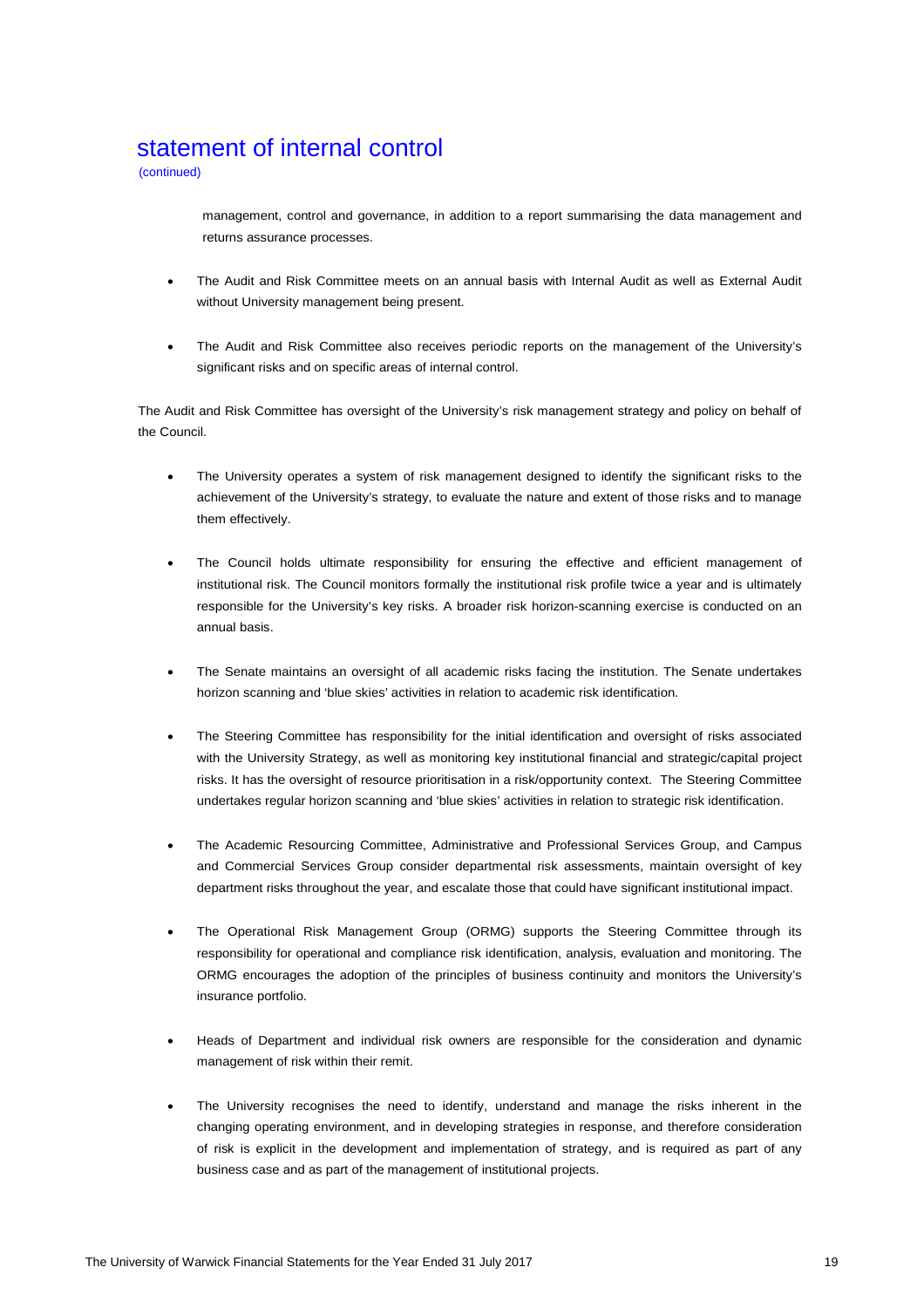# statement of primary responsibilities of the council

of the University of Warwick

This Statement is based on the Model Statement contained in the Higher Education Code of Governance published by the Committee of University Chairs in December 2014, adapted to reflect the powers and responsibilities that the Council of the University of Warwick derives from the University Statutes.

The Council is the governing body of the University and its members are the trustees of the University in relation to the University's status as an exempt charity. Subject to the powers of the Senate as provided for in the University Statutes, it has ultimate responsibility for the affairs of the University. It is responsible for reviewing the work of the University and taking such steps as it thinks proper for the purpose of advancing the interests of the University, maintaining its efficiency, encouraging teaching, the pursuit of learning and the prosecution of research and providing for the recreation and well-being of students.

Consistent with the University's constitution, the primary responsibilities of the University Council are as follows:

- 1. To enable the University to achieve and develop its mission and primary objectives of learning, teaching and research. The Council is responsible for approving and for keeping under review the University's long-term and strategic plans, including key performance indicators, and for ensuring that these meet the interests of the University's stakeholders and beneficiaries.
- 2. To appoint the Vice-Chancellor and President as Chief Academic and Administrative Officer of the University and the HEFCE Accountable Officer and to put in place suitable arrangements for monitoring their performance.
- 3. To delegate authority to the Vice-Chancellor and President for the effective academic, corporate, financial, estate and human resource management of the University.
- 4. To establish and keep under regular review the policies, procedures and limits within such management functions as shall be undertaken by and under the authority of the Vice-Chancellor and President.
- 5. To ensure the establishment and monitoring of systems of control and accountability, including financial and operational controls and risk assessment, and clear procedures for handling internal grievances and for managing conflicts of interest.
- 6. To ensure that processes are in place to monitor and evaluate the performance and effectiveness of the University against its plans and approved key performance indicators. Where possible and appropriate, these shall be benchmarked against other comparable institutions.
- 7. To establish processes to monitor and evaluate the performance and effectiveness of the Council and the University's systems of governance and decision making.
- 8. To conduct its business in accordance with best practice in higher education corporate governance, with the principles of public life drawn up by the Committee on Standards in Public Life, and with due regard to the Charity Commission's guidance on public benefit.
- 9. To safeguard the good name and values of the University and to be responsible for the ethical governance of the University.
- 10. To appoint the Secretary to the Council and to ensure that, if the person appointed has managerial responsibilities in the institution, there is an appropriate separation in the lines of accountability .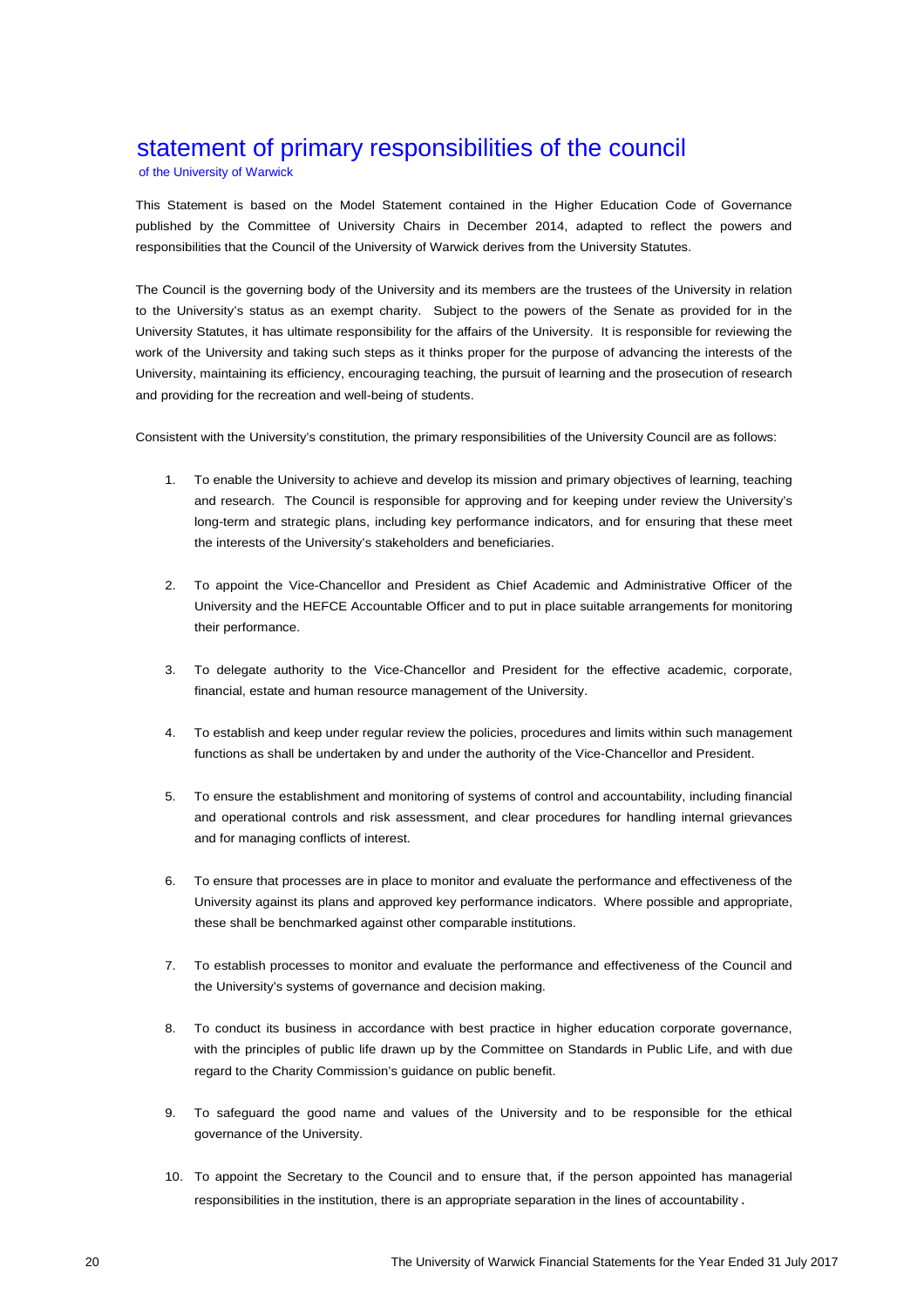# statement of primary responsibilities of the council

of the University of Warwick (continued)

- 11. To be the employing authority for all staff in the University and to establish a human resources strategy for the University.
- 12. Subject to the powers of the Senate, to be the principal financial and business authority of the University, to ensure that proper books of account are kept and, to approve the University's annual budget and financial statements and to have overall responsibility for the University's assets, property and physical estate.
- 13. To be the University's legal authority and to ensure that systems are in place for meeting all the University's legal obligations, including those arising from contracts and other legal commitments made in the University's name. The Council is responsible for determining regulations for the custody and use of the common seal of the University.
- 14. To receive assurance that adequate provision has been made for the general welfare of students.
- 15. To act as trustee for any property, legacy, endowment, bequest or gift in support of the work and welfare of the University.
- 16. To be responsible for effective planning, ongoing control, monitoring and review of the University's health and safety management procedures.
- 17. To approve changes to University Statutes and to ensure that the University's constitution is followed at all times and that appropriate advice is available to enable this to happen.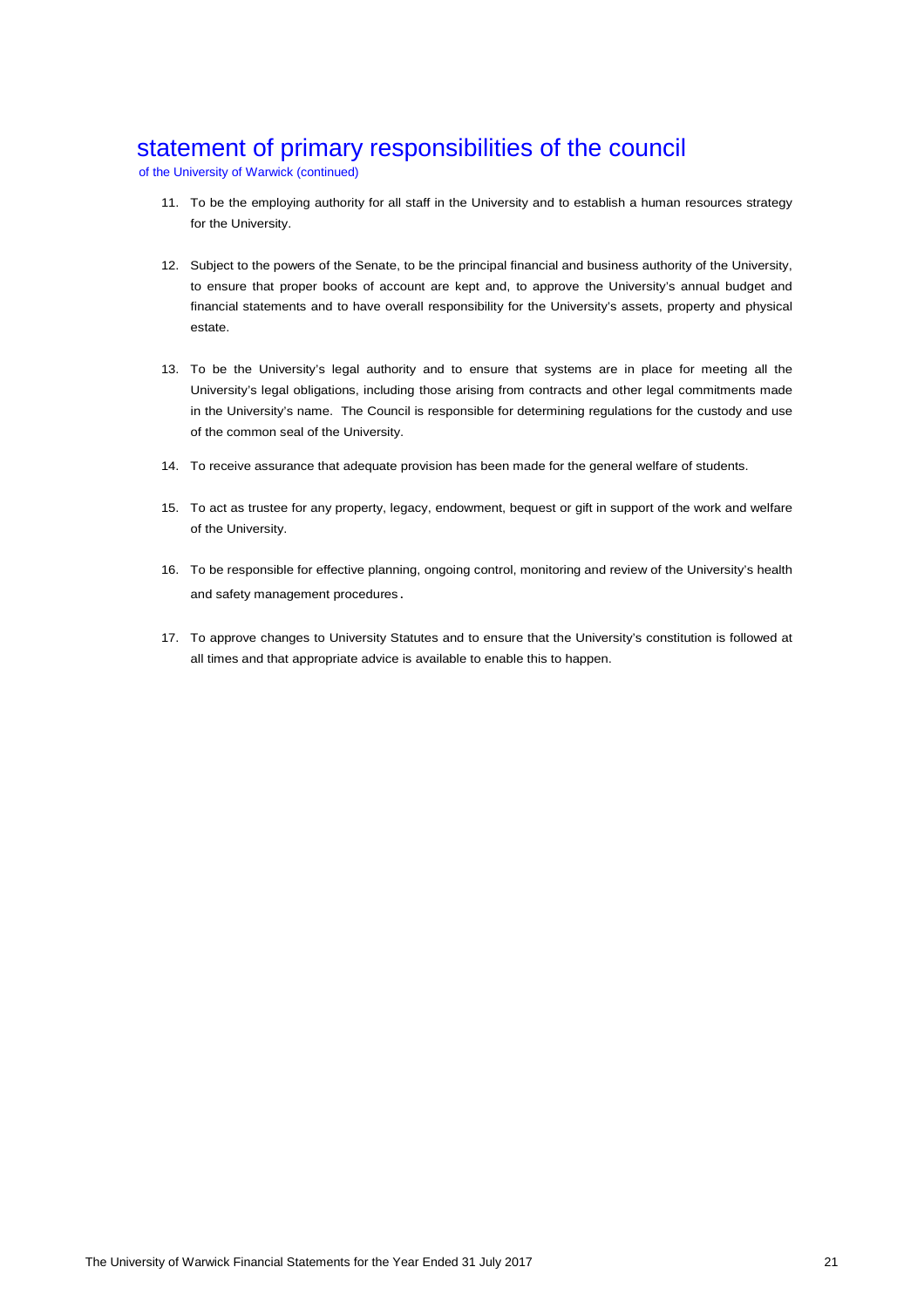# independent auditor's report

to the Council of the University of Warwick

### opinion

We have audited the financial statements of The University of Warwick ("the University") for the year ended 31 July 2017 which comprise the Consolidated Statement of Comprehensive Income, the Statement of Changes in Reserves, the Consolidated and University Balance Sheet, the Consolidated Cash Flow Statement and related notes, including the Statement of Principal Accounting Policies.

In our opinion the financial statements:

- give a true and fair view of the state of the Group's and the University's affairs as at 31 July 2017, and of the Group's and the University's income and expenditure, gains and losses and changes in reserves, and of the Group's cash flows, for the year then ended;
- have been properly prepared in accordance with UK accounting standards, including FRS 102 *The Financial Reporting Standard applicable in the UK and Republic of Ireland,* and with the 2015 *Statement of Recommended Practice – Accounting for Further and Higher Education* ; and
- meet the requirements of HEFCE's Accounts Direction to higher education institutions for 2016-17 financial statements.

### basis for opinion

We conducted our audit in accordance with International Standards on Auditing (UK) ("ISAs (UK)") and applicable law. Our responsibilities are described below. We have fulfilled our ethical responsibilities under, and are independent of the group in accordance with, UK ethical requirements including the FRC Ethical Standard. We believe that the audit evidence we have obtained is a sufficient and appropriate basis for our opinion.

### going concern

We are required to report to you if we have concluded that the use of the going concern basis of accounting is inappropriate or there is an undisclosed material uncertainty that may cast significant doubt over the use of that basis for a period of at least twelve months from the date of approval of the financial statements. We have nothing to report in these respects.

### other information

The Council is responsible for the other information, which comprises the Financial Highlights, the Financial Review, the Public Benefit Statement, the Corporate Governance Statement, the Statement of Internal Control and the Indicators of Financial Health. Our opinion on the financial statements does not cover the other information and, accordingly, we do not express an audit opinion or any form of assurance conclusion thereon.

Our responsibility is to read the other information and, in doing so, consider whether, based on our financial statements audit work, the information therein is materially misstated or inconsistent with the financial statements or our audit knowledge. Based solely on that work, we have not identified material misstatements in the other information.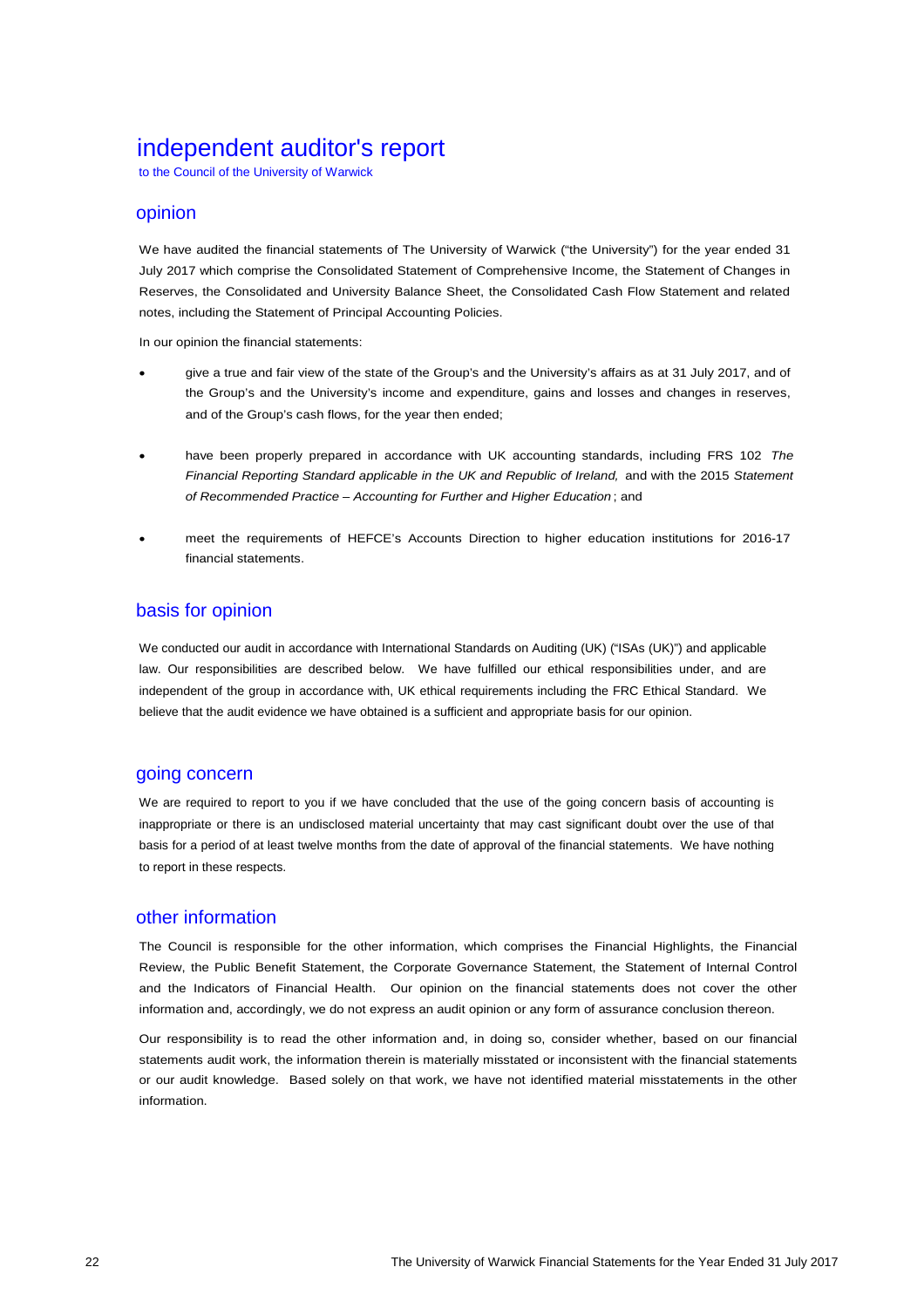# independent auditor's report

to the Council of the University of Warwick (continued)

### Council responsibilties

As explained more fully in their statement set out on page 20, the Council is responsible for: the preparation of the financial statements and for being satisfied that they give a true and fair view; such internal control as it determines is necessary to enable the preparation of financial statements that are free from material misstatement, whether due to fraud or error; assessing the group and parent University's ability to continue as a going concern, disclosing, as applicable, matters related to going concern; and using the going concern basis of accounting unless it either intends to liquidate the group or the parent University or to cease operations, or has no realistic alternative but to do so.

### Auditor's responsibilties

Our objectives are to obtain reasonable assurance about whether the financial statements as a whole are free from material misstatement, whether due to fraud or error, and to issue our opinion in an auditor's report. Reasonable assurance is a high level of assurance, but does not guarantee that an audit conducted in accordance with ISAs (UK) will always detect a material misstatement when it exists. Misstatements can arise from fraud or error and are considered material if, individually or in aggregate, they could reasonably be expected to influence the economic decisions of users taken on the basis of the financial statements.

A fuller description of our responsibilities is provided on the FRC's website at www.frc.org.uk/auditorsresponsibilities.

### report on other legal and regulatory requirements

We are required to report on the following matters under the HEFCE Audit Code of Practice (effective 1 August 2016) issued under the Further and Higher Education Act 1992.

In our opinion, in all material respects:

- funds from whatever source administered by the Group or the University for specific purposes have been properly applied to those purposes and managed in accordance with relevant legislation;
- income has been applied in accordance with the University's Statutes; and
- funds provided by HEFCE have been applied in accordance with the Memorandum of Assurance and Accountability and any other terms and conditions attached to them.

### the purpose of our audit work and to whom we owe our responsibilities

This report is made solely to the Council, in accordance with the Charters and Statutes of the institution. Our audit work has been undertaken so that we might state to the Council those matters we are required to state to them in an auditor's report and for no other purpose. To the fullest extent permitted by law, we do not accept or assume responsibility to anyone other than the University and the Council for our audit work, for this report, or for the opinions we have formed.

**Michael Rowley for and on behalf of KPMG LLP, Statutory Auditor** *Chartered Accountants* One Snowhill Snow Hill Queensway Birmingham B4 6GH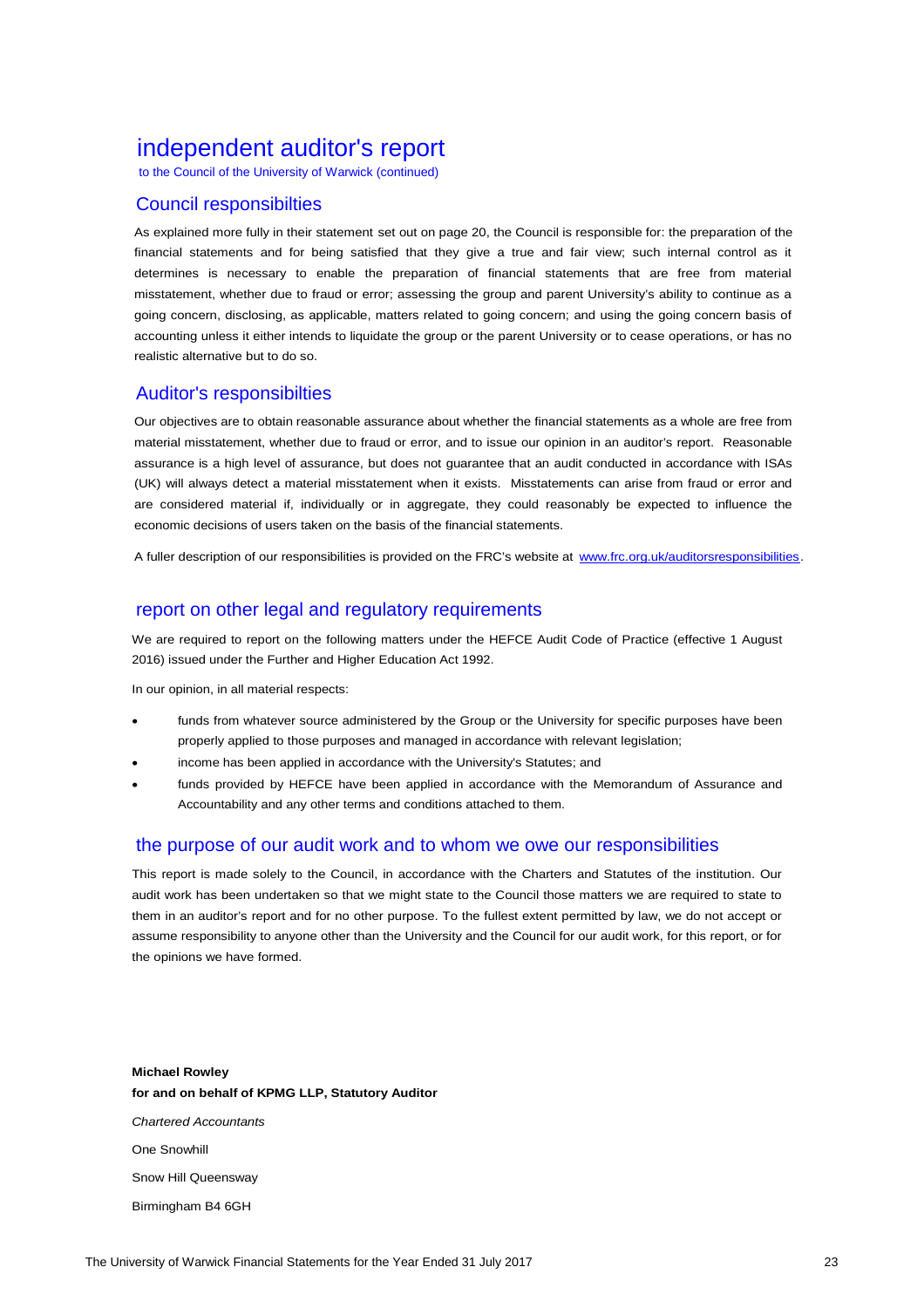### 1. Basis of preparation

These financial statements have been prepared in accordance with the 2015 Statement of Recommended Practice (SORP): Accounting for Further and Higher Education and in accordance with Financial Reporting Standard (FRS ) 102. The University is a public benefit entity and therefore has applied the relevant public benefit requirement of the FRS102. The financial statements are prepared in accordance with the historical cost convention modified by the revaluation of derivative financial instruments.

### 2. Basis of consolidation

The consolidated financial statements include the financial statements of the University, its subsidiary undertakings, the University of Warwick Foundation, and the University's share of associated undertakings. The results of subsidiaries acquired or disposed of during the period are included in the consolidated statement of income and expenditure from the date of acquisition or up to the date of disposal. Intra- group transactions are eliminated on consolidation.

The consolidated financial statements do not include those of Warwick Students' Union and subsidiaries of the Union, as these are separate organisations in which the University has no control or significant influence over policy decisions.

#### 3. Income recognition

Income from the sale of goods or services is credited to the Consolidated Statement of Comprehensive Income and Expenditure when the goods or services are supplied to the external customers or the terms of the contract have been satisfied.

Fee income is stated gross of any expenditure which is not a discount and credited to the Consolidated Statement of Comprehensive Income and Expenditure over the period in which students are studying. Where the amount of the tuition fee is reduced, by a discount for prompt payment, income receivable is shown net of the discount. Bursaries and scholarships are accounted for gross as expenditure and not deducted from income.

Funds the University receives and disburses as paying agent on behalf of a funding body are excluded from the income and expenditure of the University where the University is exposed to minimal risk or enjoys minimal economic benefit related to the transaction.

Government grants including funding council block, capital grants and Government rese arch grants are recognised within the Consolidated Statement of Comprehensive Income and expenditure over the periods in which the University recognises the related costs for which the grant is intended to compensate. Where part of a Government grant is deferred it is recognised as deferred income within creditors and allocated between creditor s due within one year and due after more than one year as appropriate.

Other revenue grants and donations from non-government sources, including research grants from non- government sources, are recognised within the Consolidated Statement of Comprehensive Income and Expenditure when the University is entitled to the income and performance related conditions have been met. Income received in advance of performance related conditions being met is deferred on the Balance Sheet and released to the Consolidated Statement of Income and Expenditure in line with such conditions being met.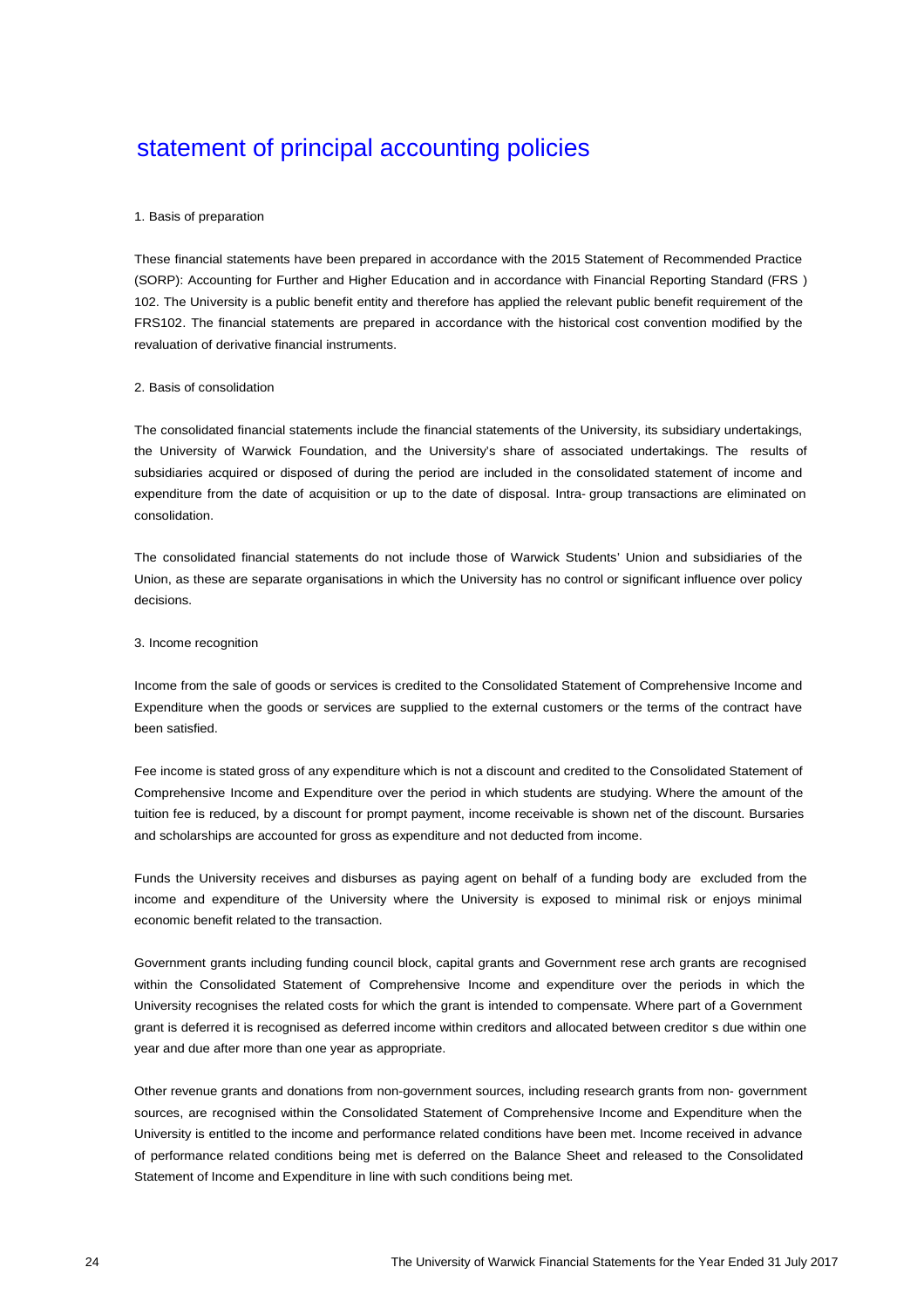### (continued)

Non exchange transactions without performance related conditions may include donations and endowments. Donations and endowments with donor imposed restrictions are recognised within the Consolidated Statement of Comprehensive Income and Expenditure when the University is entitled to the income.

Income is retained within the restricted reserve until such time that it is utilised in line with such restrictions at which point the income is released to general reserves through a reserve transfer.

Investment income and appreciation of endowments is recorded in income in the year in which it arises and as either restricted or unrestricted income according to the terms of the restriction applied to the individual endowment fund.

Donations with no restrictions are recorded within the Consolidated Statement of Comprehensive Income and Expenditure when the University is entitled to the income.

Donations and endowments with restrictions are classified as restricted reserves with additional disclosure provided within the notes to the accounts.

There are four main types of donations and endowments with restrictions: 1. Restricted donations - the donor has specified that the donation must be used for a particular objective. 2. Unrestricted permanent endowments - the donor has specified that the fund is to be permanently invested to generate an income stream for the general benefit of the University. 3. Restricted expendable endowments - the donor has specified a particular objective other than the purchase or construction of tangible fixed assets, and the University can convert the donated sum into Income. 4. Restricted permanent endowments - the donor has specified that the fund is to be permanently invested to generate an income stream to be applied to a particular objective.

Capital grants from non-government sources are recorded in income when the University is entitled to the income, subject to any performance related conditions being met.

Investment income is credited to the statement of income and expenditure on a receivable basis.

4. Accounting for retirement benefits

#### *Universities Superannuation Scheme (USS)*

The University participates in the Universities Superannuation Scheme (USS). With effect from 1 October 2016, the scheme changed from a defined benefit only pension scheme to a hybrid pension scheme, providing defined benefits (for all members), as well as defined contribution benefits. The assets of the scheme are held in a separate trustee-administered fund. Because of the mutual nature of the scheme, the scheme's assets are not attributed to individual institutions and a scheme-wide contribution rate is set. The University is therefore exposed to actuarial risks associated with other institutions' employees and is unable to identify its share of the under-lying assets and liabilities of the scheme on a consistent and reasonable basis. As required by Section 28 of FRS 102 "Employee benefits", the University accounts for the scheme as if it were a wholly defined contribution scheme. As a result, the amount charged to the income and expenditure account represents the contributions payable to the scheme in respect of the accounting period. Since the University has entered into an agreement (the Recovery Plan) that determines how each employer within the scheme will fund the overall deficit, the University recognises a liability for the contributions payable that arise from the agreement (to the extent that they relate to the deficit) and therefore an expense is recognised.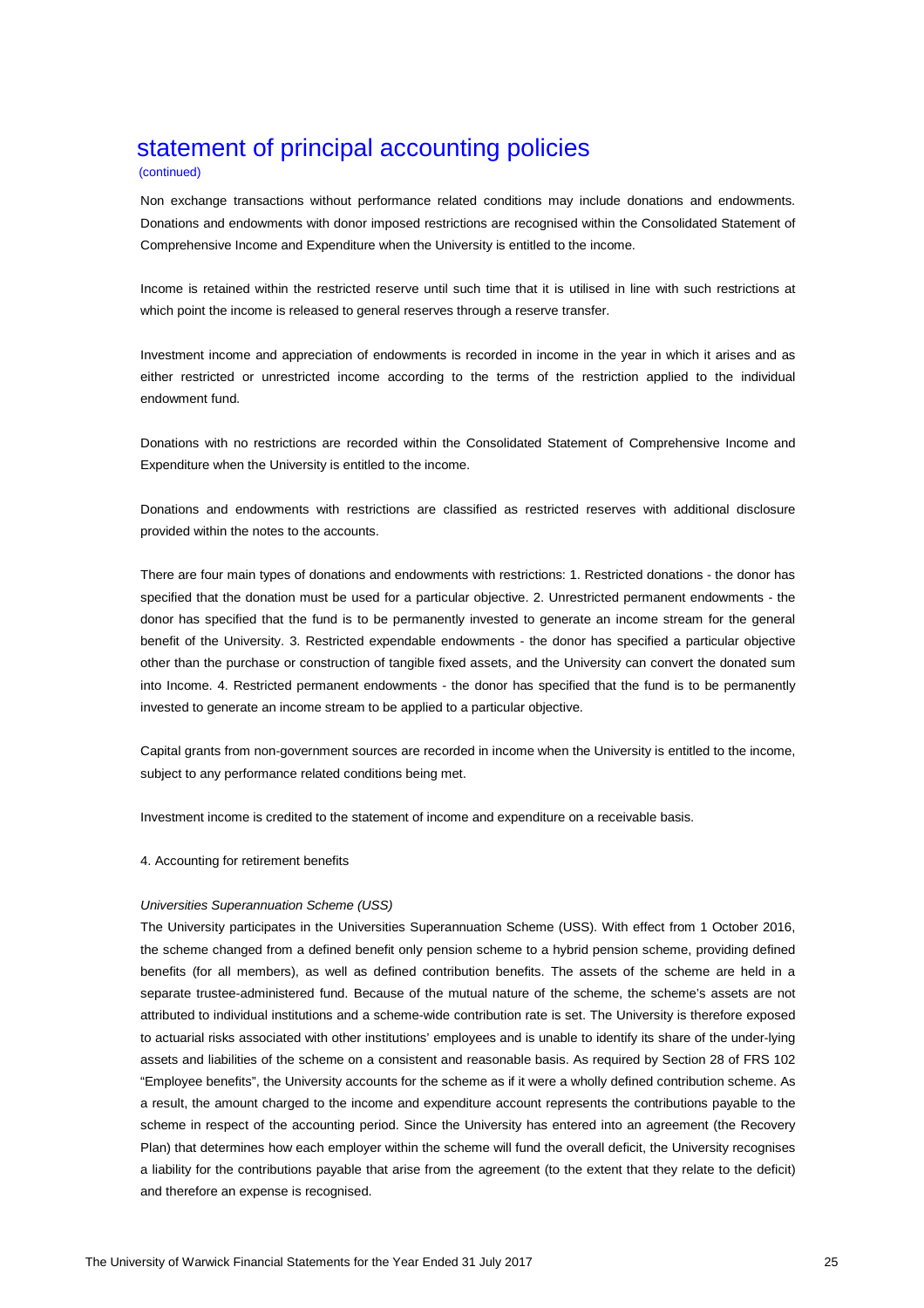(continued)

### *University of Warwick Pension Scheme*

The Defined Benefit (DB) section of the University's own scheme, an exempt approved pension scheme, provides retirement benefits (based on final pensionable salary), lump sum and spouse's death-in-service benefits. The scheme is set up under trust and the assets are held in a separate trustee-administered fund. The University's net obligation for the scheme is calculated in accordance with the advice of a qualified actuary using the projected unit credit method. When the calculation results in a benefit to the University, the recognised asset is limited to the total of any unrecognised past service costs and the present value of benefits available in the form of any future refunds from the plan, reductions in future contributions to the plan or on settlement of the plan and takes into account the adverse effect of any minimum funding requirements. The DB section of the scheme was closed to new recruits on 1 April 2010.

From 1 April 2010 the University introduced a new Defined Contribution (DC) section to its own scheme, for those eligible members who are not members of the DB section. The DC section of the scheme is operated as a separate defined contribution pension scheme. Employer contributions to this section of the scheme are accounted for through the Income and Expenditure Account of the University at the time that payment to the external provider is accrued as due. A small number of staff remain in other pension schemes.

### 5. Employment benefits

Short term employment benefits such as salaries and compensated absences are recognised as an expense in the year in which the employees render service to the University. Any unused benefits are accrued and measured as the additional amount the University expects to pay as a result of the unused entitlement.

#### 6. Finance leases

Leases in which the University assumes substantially all the risks and rewards of ownership of the leased asset are classified as finance leases. Leased assets acquired by way of finance lease are stated at an amount equal to the lower of their fair value and the present value of the minimum lease payments at inception of the lease, less accumulated depreciation and less accumulated impairment losses. Lease payments are accounted for as described below.

Minimum lease payments are apportioned between the finance charge and the reduction of the outstanding liability. The finance charge is allocated to each period during the lease term so as to produce a constant periodic rate of interest on the remaining balance of the liability.

### 7. Operating leases

Costs in respect of operating leases are charged on a straight-line basis over the lease term. Any lease premiums or incentives are spread over the minimum lease term.

### 8. Foreign currency

Transactions denominated in foreign currencies are recorded at the average rate of exchange ruling for each month. Monetary assets and liabilities denominated in foreign currencies are recorded at the closing rate of exchange ruling at the year end. The resulting exchange differences are dealt with in the determination of income and expenditure for the financial year.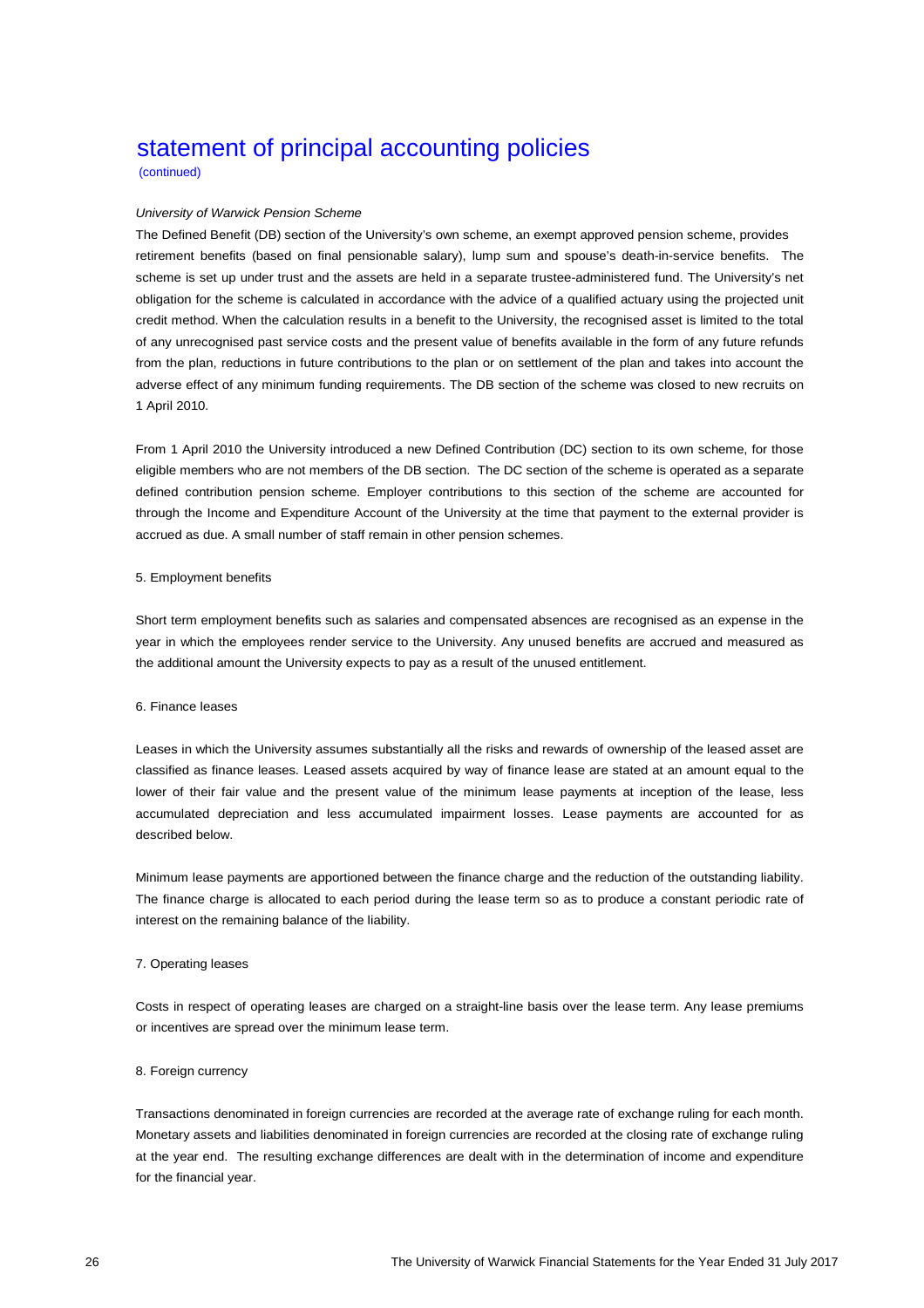(continued)

#### 9. Fixed assets

Fixed assets are stated at cost less accumulated depreciation and accumulated impairment losses.

Where parts of a fixed asset have different useful lives, they are accounted for as separate items of fixed assets. Costs incurred in relation to land and buildings after initial purchase or construction are capitalised to the extent that they increase the expected future benefits to the University.

No depreciation is charged on assets in the course of construction.

#### Land and buildings

Land is not depreciated as it is considered to have an indefinite useful life. Buildings are depreciated in equal instalments over their expected useful lives of 50 years, Car Parks are depreciated over 35 years and laboratory and other major refurbishments over 10 to 20 years. Where buildings are acquired with the aid of government and other specific grants they are capitalised and depreciated as above or over the life of the project if deemed more appropriate. The University has no inherited assets.

#### Equipment

In the accounts of the University, equipment, including micro-computers and software, costing less than £25,000 per individual item or group of related items are written off in the year of acquisition. Capitalised equipment, other than certain information technology equipment, is stated at cost and depreciated over typical expected useful lives of 5 to 10 years; software licences and certain items of information technology equipment are depreciated over three years. Equipment bought for a specific research or other project is usually depreciated over five years, or the life of the project if more appropriate. All assets are depreciated on a straight line basis, with a full year's depreciation in the year of acquisition.

A review for impairment of a fixed asset is carried out if events or changes in circumstances indicate that the carrying value of an asset may not be recoverable.

Depreciation methods, useful lives and residual values are reviewed at the date of preparation of each Balance Sheet.

#### Borrowing costs

Borrowing costs are recognised as an expense in the Consolidated Statement of Comprehensive Income and Expenditure in the period in which they are incurred.

#### 10. Investments

Non-current investments are held on the Balance Sheet at amortised cost less impairment. Investments in associates and subsidiaries are carried at cost less impairment in the University's accounts.

Current and fixed asset investments are held at fair value with movements recognised in the Consolidated Statement of Income and Expenditure.

### 11. Stock

Stocks of raw materials and consumables include departmental stocks in science departments, supplies for the Estates Office and goods for resale in catering, bars and retail outlets and are valued at the lower of cost plus attributable overheads and net realisable value. Stocks of other consumable materials are written off to expenditure as incurred.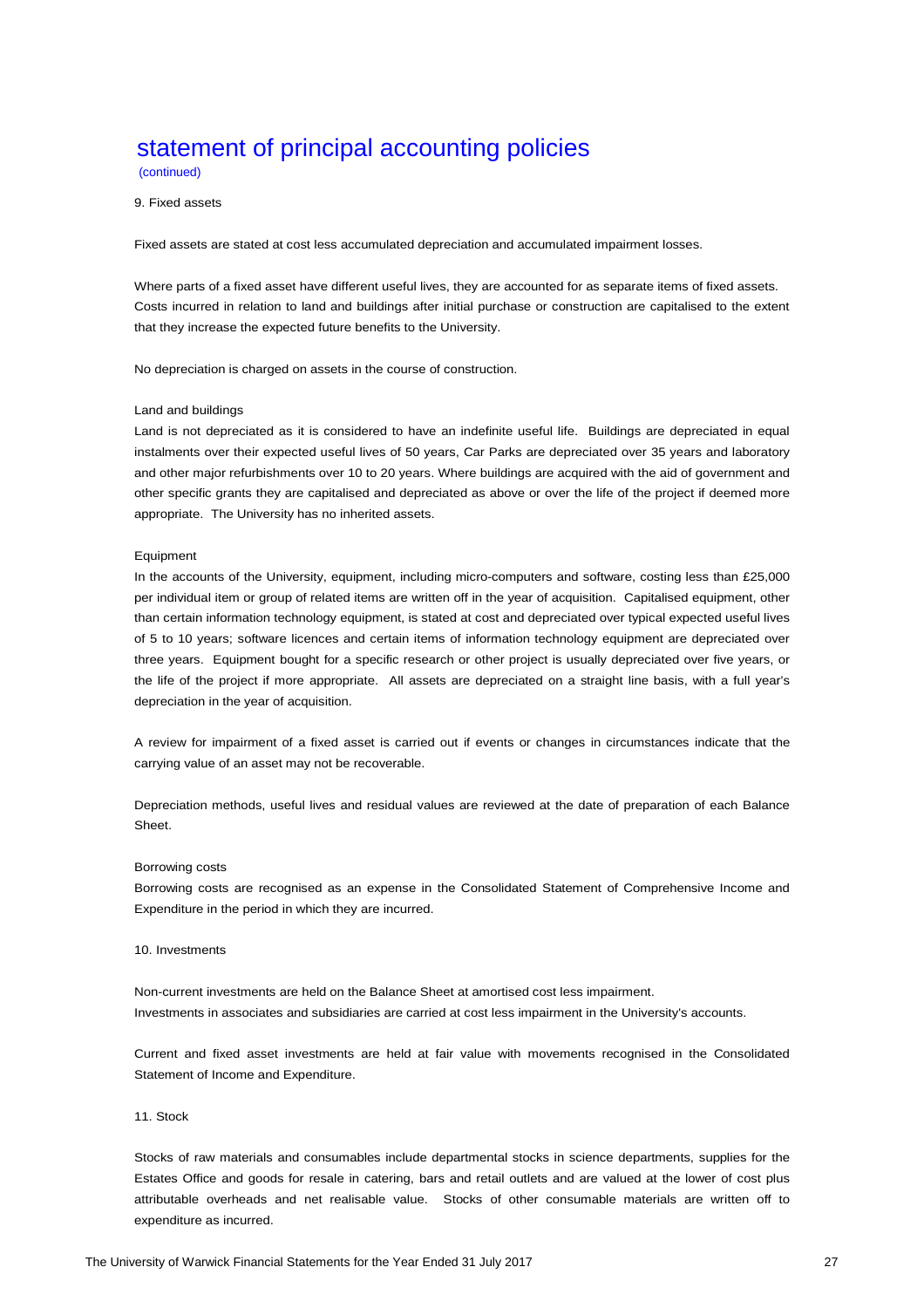### (continued)

12. Cash and cash equivalents

Cash includes cash in hand, deposits repayable on demand and overdrafts. Deposits are repayable on demand if they are in practice available within 24 hours without penalty.

Cash equivalents are short term, highly liquid investments that are readily convertible to known amounts of cash with insignificant risk of change in value.

#### 13. Provisions, contingent liabilities and contingent assets

Provisions are recognised in the financial statements when the University has a present obligation (legal or constructive) as a result of a past event, it is probable that an outflow of economic benefits will be required to settle the obligation and a reliable estimate can be made of the amount of the obligation.

The amount recognised as a provision is determined by discounting the expected future cash flows at a pre-tax rate that reflects risks specific to the liability.

A contingent liability arises from a past event that gives the University a possible obligation whose existence will only be confirmed by the occurrence or otherwise of uncertain future events not wholly within the control of the University. Contingent liabilities also arise in circumstances where a provision would otherwise be made but either it is not probable that an outflow of resources will be required or the amount of the obligation cannot be measured reliably.

A contingent asset arises where an event has taken place that gives the University a possible asset whose existence will only be confirmed by the occurrence or otherwise of uncertain future events not wholly within the control of the University.

Contingent assets and liabilities are not recognised in the Balance Sheet but are disclosed in the notes.

#### 14. Taxation

The University is an exempt charity within the meaning of Part 3 of the Charities Act 2011. It is therefore a charity within the meaning of Para 1 of schedule 6 to the Finance Act 2010 and accordingly, the University is potentially exempt from taxation in respect of income or capital gains received within categories covered by section 478-488 of the Corporation Tax Act 2010 (CTA 2010) or section 256 of the Taxation of Chargeable Gains Act 1992, to the extent that such income or gains are applied to exclusively charitable purposes. The University receives no similar exemption in respect of Value Added Tax. Irrecoverable VAT on inputs is included in the costs of such inputs. Any irrecoverable VAT allocated to fixed assets is included in their cost.

The University's subsidiaries and associated undertakings are liable to Corporation Tax in the same way as any other commercial organisation.

Deferred tax is provided in full on timing differences which result in an obligation at the balance sheet date to pay more tax, or a right to pay less tax, at a future date, at rates expected to apply when they crystallise based on current rates and law. Timing differences arise from the inclusion of items of income and expenditure in taxation computations in periods different from those in which they are included in financial statements. Deferred tax assets are more likely than not to be recovered. Deferred tax assets and liabilities are not discounted.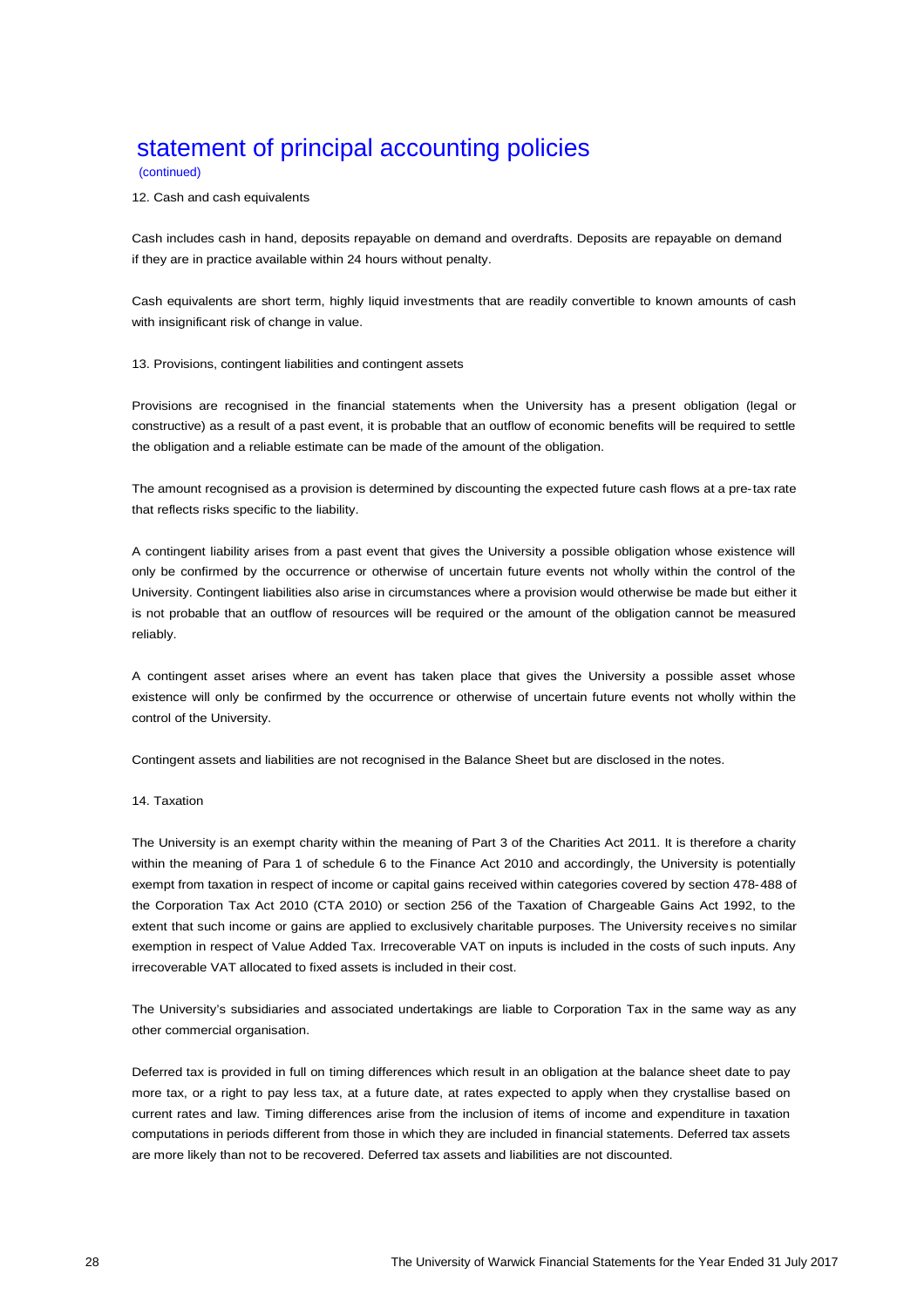#### (continued)

#### 15. Basic financial instruments

Trade and other receivables are recognised initially at transaction price less attributable transaction costs. Trade and other payables are recognised initially at transaction price plus attributable transaction costs.

#### 16. Derivatives

Derivatives (interest rate swaps) are held on the Balance Sheet at fair value with movements in fair value recorded in the Consolidated Statement of Income and Expenditure. The University has adopted and complied with the requirements of hedge accounting and as a result movements in fair value are recorded within Other Comprehensive Income. Any ineffective portion of the hedge is recognised immediately in income or expenditure.

The hedging gain or loss recognised in other comprehensive income is reclassified to income or expenditure when the hedged item is recognised in profit or loss or when the hedging relationship ends.

### 17. Reserves

Reserves are allocated between restricted and unrestricted reserves. Restricted endowment reserves include balances which, through endowment to the University, are held as a permanently restricted fund as the University must hold the fund in perpetuity.

Other restricted reserves include balances through which the donor has designated a specific purpose and therefore the University is restricted in the use of these funds.

#### 18. Accounting estimates and judgements

The preparation of financial statements requires the use of accounting estimates and assumptions. It also requires management to exercise its judgement in the process of applying accounting policies. Estimates, assumptions and judgements are continually evaluated based on available information and experience. Estimates based on assumptions and judgements could differ significantly from actual results. The areas most affected by the use of estimates and judgements are described below.

Calculation of pension provisions:

- i. The calculation of the liability for the present value of recovery contributions to the USS scheme is made using assumptions about the future salary and numerical growth of members of the USS scheme. The estimates used for these variables are set out in note 27.
- ii. The calculation of the defined benefit pension liability in the UWPS scheme is made using actuarial assumptions, as set out in note 27.

#### Short-term employment benefits:

The University has provided for the cost of unused holiday leave of its employees at the end of the financial year. This accrual was based on the actual leave carried forward at 31 July of a number of employees sampled across University departments. The results from this sample were extrapolated over the University employee population as a whole to determine the total accrual.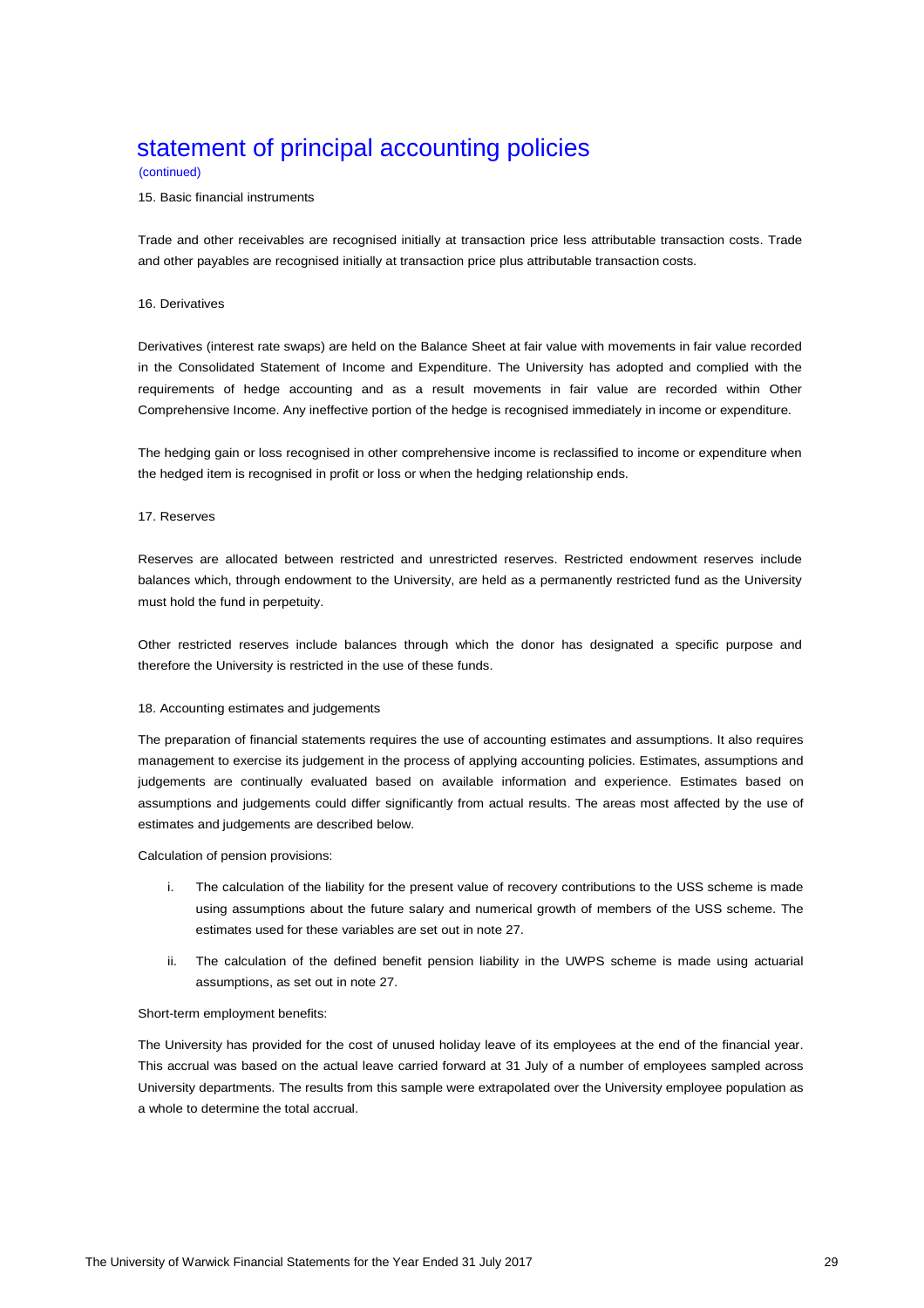### consolidated statement of comprehensive income

for the year ended 31 July 2017

|                                                                          |                | Consolidated         |                      | University           |                      |
|--------------------------------------------------------------------------|----------------|----------------------|----------------------|----------------------|----------------------|
|                                                                          | Note           | 2016/17<br>£ million | 2015/16<br>£ million | 2016/17<br>£ million | 2015/16<br>£ million |
| <b>Income</b>                                                            |                |                      |                      |                      |                      |
| Tuition fees and educational contracts                                   | $\mathbf 1$    | 287.5                | 275.2                | 287.5                | 275.2                |
| Funding body grants                                                      | $\overline{2}$ | 58.4                 | 57.9                 | 58.4                 | 57.9                 |
| Research grants and contracts                                            | 3              | 120.3                | 117.1                | 120.3                | 117.1                |
| Other income                                                             | $\overline{4}$ | 120.3                | 117.0                | 105.9                | 100.5                |
| Investment income                                                        | 5              | 1.6                  | 1.6                  | 1.3                  | 1.4                  |
| Donations and endowments                                                 | 6              | 2.9                  | 4.8                  | 2.8                  | 4.7                  |
| <b>Total income</b>                                                      |                | 591.0                | 573.6                | 576.2                | 556.8                |
| <b>Expenditure</b>                                                       |                |                      |                      |                      |                      |
| Staff costs                                                              | $\overline{7}$ | 298.0                | 280.0                | 282.7                | 264.2                |
| Other operating expenses                                                 |                | 210.7                | 195.2                | 211.6                | 194.5                |
| Depreciation                                                             | 12             | 35.6                 | 32.4                 | 34.5                 | 31.2                 |
| Interest and other finance costs                                         | $\mathcal G$   | 8.8                  | 10.1                 | 8.8                  | 10.1                 |
| <b>Total expenditure</b>                                                 |                | 553.1                | 517.7                | 537.6                | 500.0                |
| Surplus before other gains or losses                                     |                | 37.9                 | 55.9                 | 38.6                 | 56.8                 |
| Gain / (loss) on disposal of non-current assets                          | 10             | 1.2                  | (0.9)                | 1.2                  | (0.9)                |
| Gain on investments                                                      | 13             | 2.4                  | 1.1                  | 2.0                  | 0.9                  |
| Surplus before tax                                                       |                | 41.5                 | 56.1                 | 41.8                 | 56.8                 |
| Taxation                                                                 | 11             | 0.0                  | (1.9)                | 0.0                  | (1.9)                |
| Surplus for the year                                                     |                | 41.5                 | 54.2                 | 41.8                 | 54.9                 |
| Actuarial gain / (loss) in respect of pension schemes                    | 20             | 19.5                 | (14.5)               | 19.5                 | (14.5)               |
| Change in fair value of hedging financial instruments                    | 18             | 14.6                 | (21.2)               | 14.6                 | (21.2)               |
| <b>TOTAL COMPREHENSIVE INCOME AND</b><br><b>EXPENDITURE FOR THE YEAR</b> |                | 75.6                 | 18.5                 | 75.9                 | 19.2                 |
| <b>Represented by:</b>                                                   |                |                      |                      |                      |                      |
| Endowment comprehensive income and expenditure for the year              |                | 1.0                  | 0.5                  | 0.5                  | 0.4                  |
| Unrestricted comprehensive income and expenditure for the year           |                | 74.6                 | 18.0                 | 75.4                 | 18.8                 |
| <b>Attributable to the University</b>                                    |                | 75.6                 | 18.5                 | 75.9                 | 19.2                 |

All items of income and expenditure relate to continuing activities.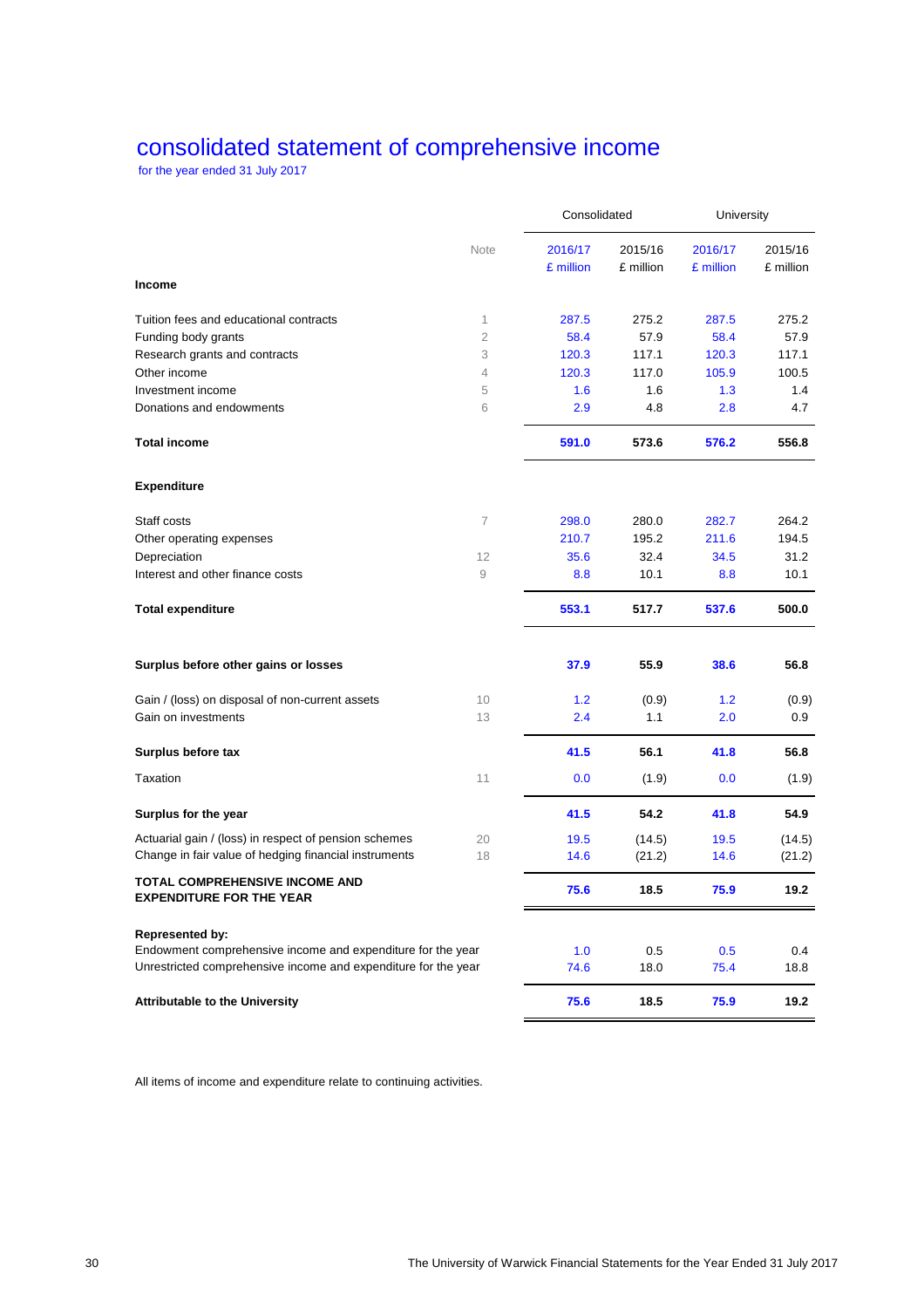### statement of changes in reserves

for the year ended 31 July 2017

|           | Income and expenditure<br>account |                        |  |
|-----------|-----------------------------------|------------------------|--|
| £ million | £ million                         | £ million              |  |
| 8.9       | 110.1                             | 119.0                  |  |
| 0.5       | 53.7<br>(35.7)                    | 54.2                   |  |
| 0.0       |                                   | (35.7)                 |  |
| 0.5       | 18.0                              | 18.5                   |  |
| 9.4       | 128.1                             | 137.5                  |  |
| 1.0       | 40.5                              | 41.5                   |  |
| 0.0       | 34.1                              | 34.1                   |  |
| 1.0       | 74.6                              | 75.6                   |  |
| 10.4      | 202.7                             | 213.1                  |  |
|           |                                   | Endowment Unrestricted |  |

| <b>University</b>                                       | Income and expenditure<br>account | <b>Total</b>                        |           |  |  |  |        |
|---------------------------------------------------------|-----------------------------------|-------------------------------------|-----------|--|--|--|--------|
|                                                         | £ million                         | Endowment Unrestricted<br>£ million | £ million |  |  |  |        |
| <b>Balance at 1 August 2015</b>                         | 3.9                               | 75.3                                | 79.2      |  |  |  |        |
| Surplus from the income and expenditure statement       | 0.4                               | 54.5                                | 54.9      |  |  |  |        |
| Other comprehensive income and expenditure              | 0.0<br>(35.7)                     |                                     |           |  |  |  | (35.7) |
| Total comprehensive income and expenditure for the year | 0.4                               | 18.8                                | 19.2      |  |  |  |        |
| <b>Balance at 1 August 2016</b>                         | 4.3                               | 94.1                                | 98.4      |  |  |  |        |
| Surplus from the income and expenditure statement       | 0.5                               | 41.3                                | 41.8      |  |  |  |        |
| Other comprehensive income and expenditure              | 0.0                               | 34.1                                | 34.1      |  |  |  |        |
| Total comprehensive income and expenditure for the year | 0.5                               | 75.4                                | 75.9      |  |  |  |        |
| Balance at 31 July 2017                                 | 4.8                               | 169.5                               | 174.3     |  |  |  |        |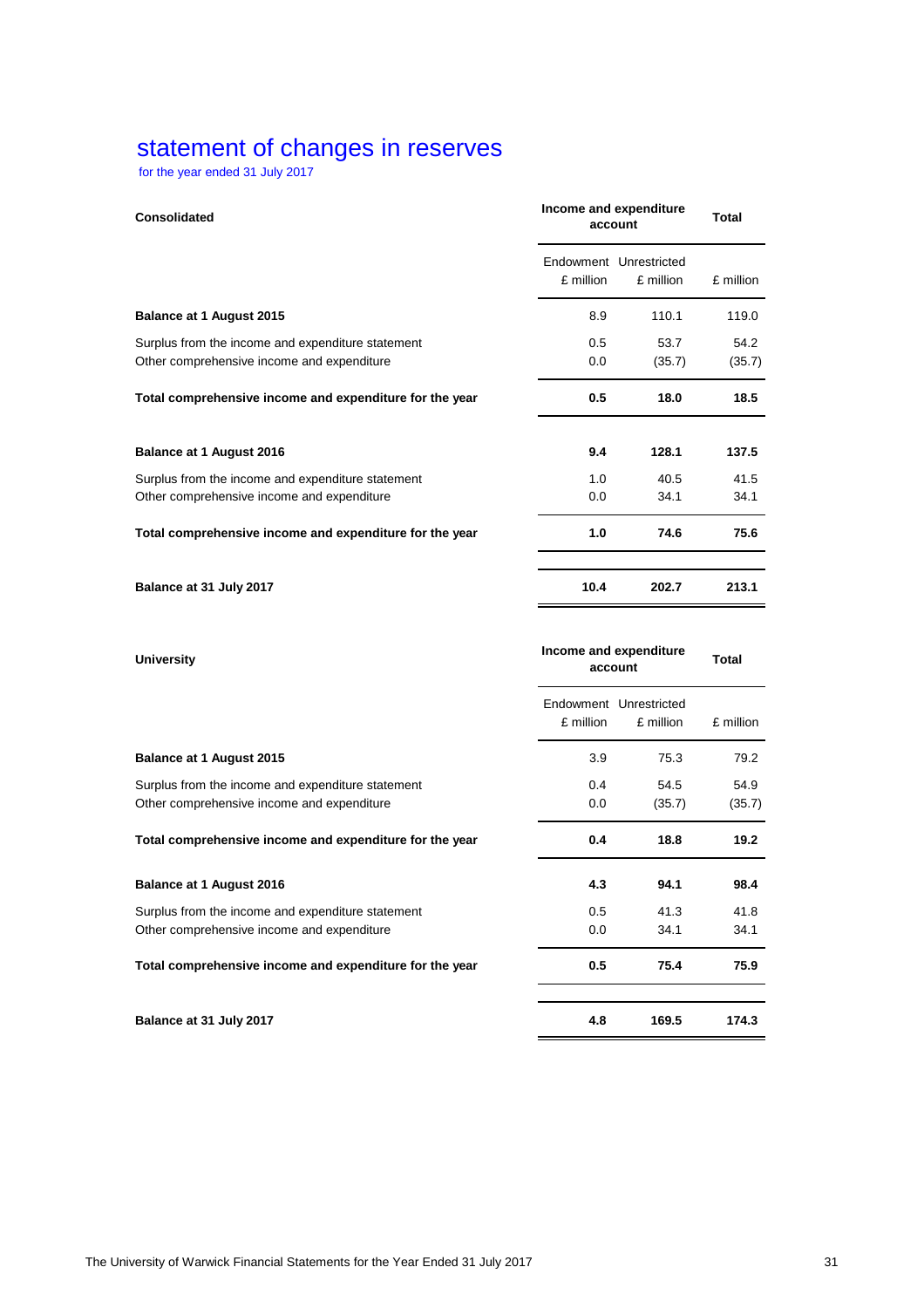# consolidated and university balance sheet

as at 31 July 2017

|                                                                                  |      | Consolidated      |                   | University        |                   |
|----------------------------------------------------------------------------------|------|-------------------|-------------------|-------------------|-------------------|
|                                                                                  | Note | 2017<br>£ million | 2016<br>£ million | 2017<br>£ million | 2016<br>£ million |
| <b>Non-current assets</b>                                                        |      |                   |                   |                   |                   |
| <b>Fixed assets</b>                                                              | 12   | 590.7             | 510.5             | 574.4             | 493.5             |
| Investments                                                                      | 13   | 24.1              | 19.7              | 25.9              | 21.1              |
|                                                                                  |      | 614.8             | 530.2             | 600.3             | 514.6             |
| <b>Current assets</b>                                                            |      |                   |                   |                   |                   |
| <b>Stock</b>                                                                     | 14   | 1.1               | 1.0               | 0.6               | 0.5               |
| Trade and other receivables                                                      | 15   | 47.9              | 45.8              | 54.9              | 51.2              |
| Investments                                                                      | 16   | 89.0              | 70.0              | 89.0              | 70.0              |
| Cash and cash equivalents                                                        |      | 98.7              | 100.0             | 95.0              | 97.4              |
|                                                                                  |      | 236.7             | 216.8             | 239.5             | 219.1             |
| Less: Creditors : Amounts falling due within one year                            | 17   | (160.5)           | (146.5)           | (188.8)           | (173.8)           |
| <b>Net current assets</b>                                                        |      | 76.2              | 70.3              | 50.7              | 45.3              |
| <b>Total assets less current liabilities</b>                                     |      | 691.0             | 600.5             | 651.0             | 559.9             |
| Creditors : Amounts falling due after more than one year                         | 18   | (389.2)           | (358.8)           | (388.0)           | (357.3)           |
| <b>Provisions</b>                                                                |      |                   |                   |                   |                   |
| Pension provisions                                                               | 20   | (85.3)            | (100.5)           | (85.3)            | (100.5)           |
| Other provisions                                                                 | 21   | (3.4)             | (3.7)             | (3.4)             | (3.7)             |
| <b>TOTAL NET ASSETS</b>                                                          |      | 213.1             | 137.5             | 174.3             | 98.4              |
| <b>Restricted reserves</b><br>Income and expenditure reserve - endowment reserve | 22   | 10.4              | 9.4               | 4.8               | 4.3               |
| <b>Unrestricted reserves</b><br>Income and expenditure reserve - unrestricted    |      | 202.7             | 128.1             | 169.5             | 94.1              |
| <b>TOTAL RESERVES</b>                                                            |      | 213.1             | 137.5             | 174.3             | 98.4              |

The financial statements on pages 30 to 58 were approved by the Council on 22 November 2017, and signed on its behalf by:

Professor Stuart Croft, Vice-Chancellor and President Keith Bedell-Pearce CBE, University Treasurer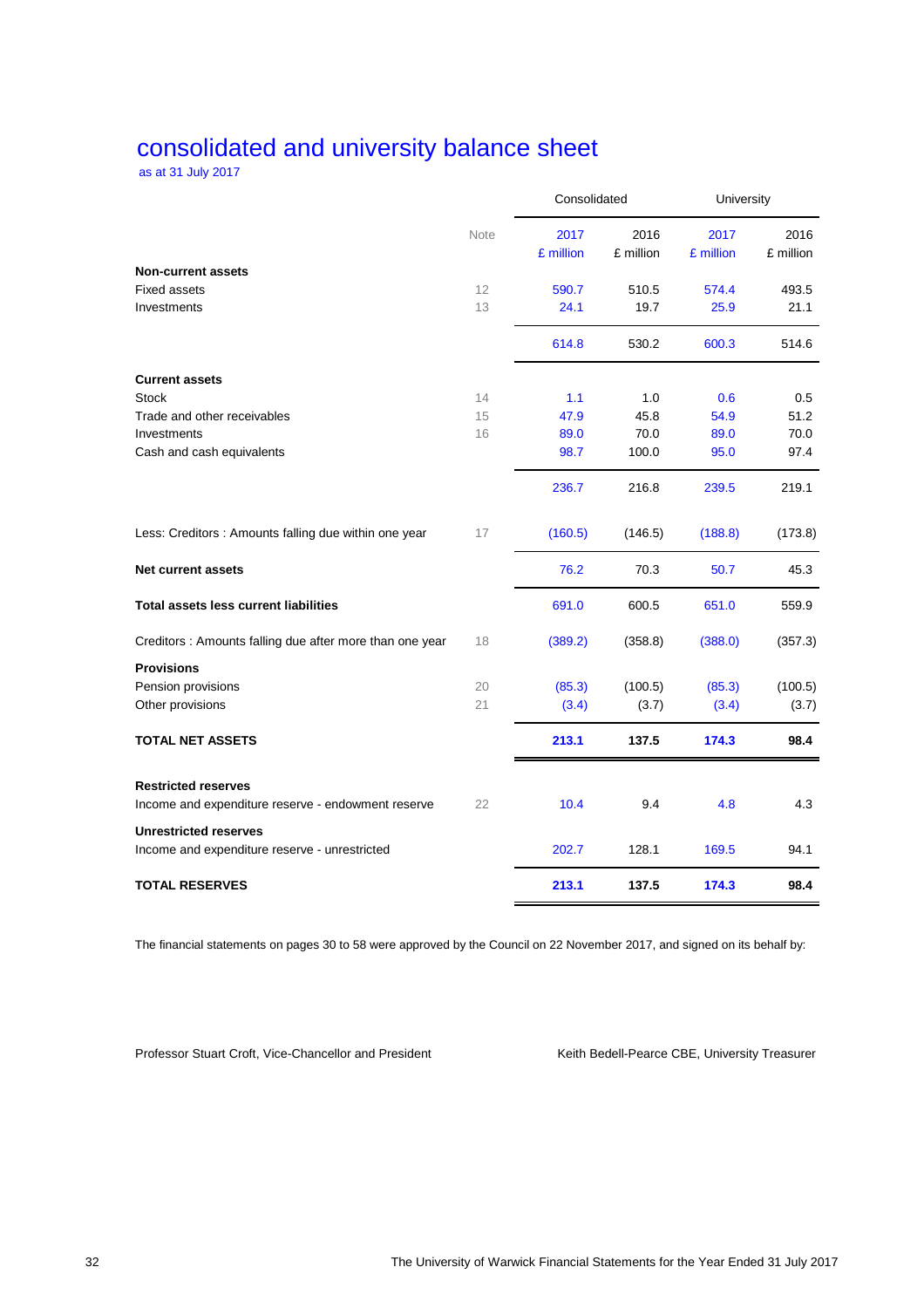# consolidated cash flow statement

for the year ended 31 July 2017

|                                                                | Note               | 2016/17<br>£ million | 2015/16<br>£ million |
|----------------------------------------------------------------|--------------------|----------------------|----------------------|
| Cash flow from operating activities                            |                    |                      |                      |
| Surplus for the year                                           |                    | 41.5                 | 54.2                 |
|                                                                |                    |                      |                      |
| Adjustment for non-cash items<br>Depreciation                  | 12                 | 35.6                 | 32.4                 |
| Gain on investments                                            | 13                 | (2.4)                | (1.1)                |
| Increase in stock                                              | 14                 | (0.1)                | (0.1)                |
| Increase in debtors                                            | 15                 | (2.1)                | (6.7)                |
| Increase in creditors                                          | 17 & 18            | 46.9                 | 14.4                 |
| Increase in pension provision                                  | 20                 | 4.3                  | 6.6                  |
| Decrease in other provisions                                   | 13 & 21            | (0.4)                | (0.3)                |
|                                                                |                    |                      |                      |
| Adjustment for investing or financing activities               |                    |                      |                      |
| Investment income                                              | 5                  | (1.6)                | (1.6)                |
| Interest payable                                               | 9                  | 6.2                  | 7.2                  |
| Endowment income                                               | 22                 | (1.3)                | (1.1)                |
| (Gain) / loss on the sale of non-current assets                | 10                 | (1.2)                | 0.9                  |
| Capital grant income                                           |                    | (14.5)               | (11.8)               |
| Net cash inflow from operating activities                      |                    | 110.9                | 93.0                 |
|                                                                |                    |                      |                      |
| Cash flows from investing activities                           |                    |                      | 29.0                 |
| Capital grants receipts                                        |                    | 30.4                 |                      |
| Disposal of non-current asset investments                      |                    | 1.2                  | 0.0                  |
| Investment income                                              | 5                  | 1.6                  | 1.6                  |
| Payments made to acquire fixed assets                          | 12                 | (115.9)              | (93.4)               |
| New non-current asset investments                              | 13                 | (1.9)                | (2.2)                |
| New current asset investments                                  | 16                 | (19.0)               | (1.0)                |
|                                                                |                    | (103.6)              | (66.0)               |
| Cash flows from financing activities                           |                    |                      |                      |
| Interest paid                                                  | $\hbox{ }^{\rm 9}$ | (6.2)                | (7.2)                |
| Endowment cash received                                        | 22                 | 1.3                  | 1.1                  |
| Repayments of amounts borrowed                                 | 19                 | (3.7)                | (3.8)                |
|                                                                |                    |                      |                      |
|                                                                |                    | (8.6)                | (9.9)                |
| (Decrease) / increase in cash and cash equivalents in the year |                    | (1.3)                | 17.1                 |
| Cash and cash equivalents at beginning of the year             |                    | 100.0                | 82.9                 |
| Cash and cash equivalents at end of the year                   |                    | 98.7                 | 100.0                |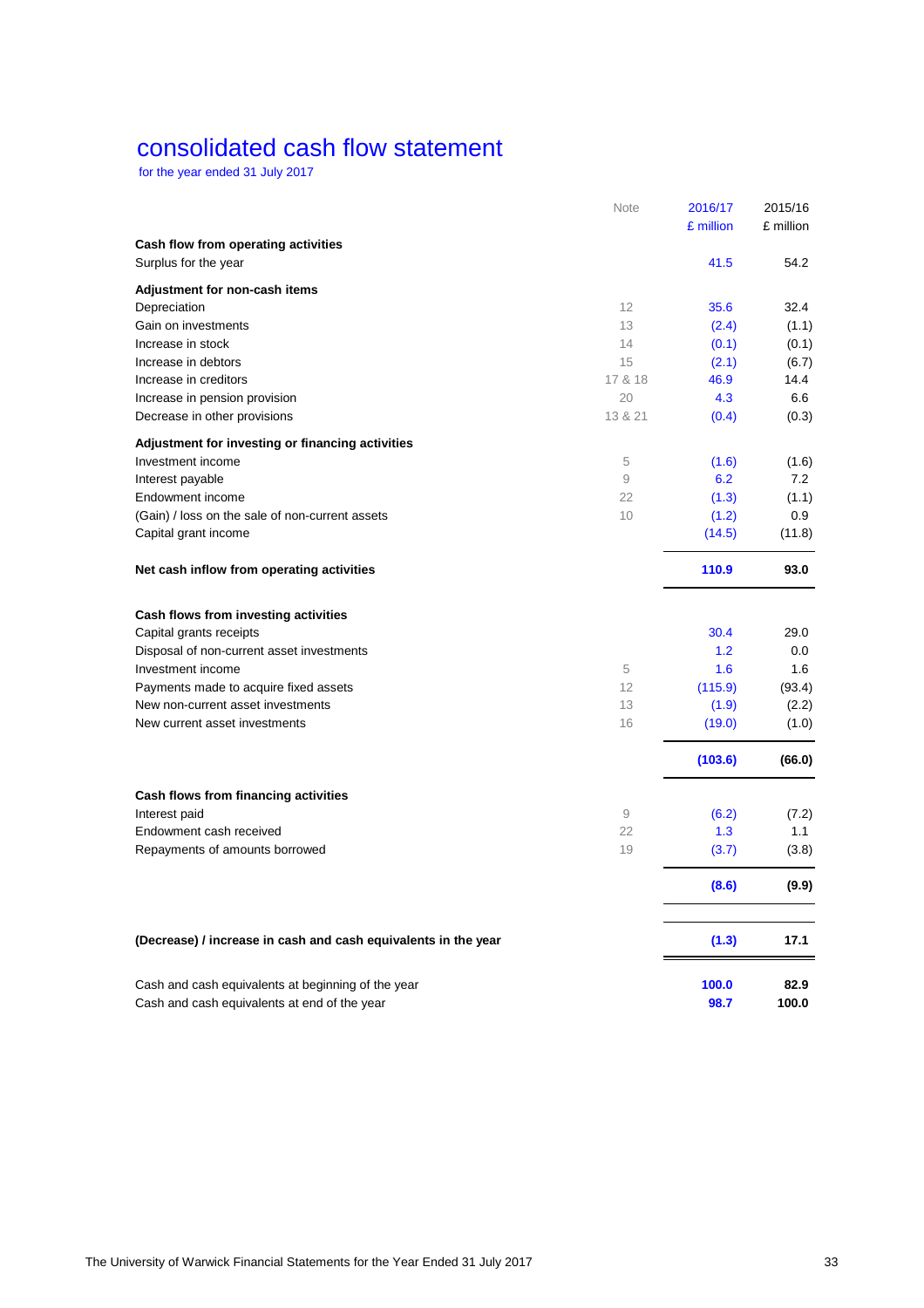### 1. **TUITION FEES AND EDUCATIONAL CONTRACTS** Consolidated University

| 2016/17<br>£ million | 2015/16<br>£ million | 2016/17<br>£ million | 2015/16<br>£ million |
|----------------------|----------------------|----------------------|----------------------|
| 135.7                | 127.5                | 135.7                | 127.5                |
| 133.0                | 127.5                | 133.0                | 127.5                |
| 3.6                  | 4.5                  | 3.6                  | 4.5                  |
| 3.3                  | 2.7                  | 3.3                  | 2.7                  |
| 11.3                 | 12.5                 | 11.3                 | 12.5                 |
| 0.6                  | 0.5                  | 0.6                  | 0.5                  |
| 287.5                | 275.2                | 287.5                | 275.2                |
|                      |                      |                      |                      |

| <b>FUNDING BODY GRANTS</b><br>2.              | Consolidated         |                      | University           |                      |  |  |  |  |
|-----------------------------------------------|----------------------|----------------------|----------------------|----------------------|--|--|--|--|
| Higher Education Funding Council for England: | 2016/17<br>£ million | 2015/16<br>£ million | 2016/17<br>£ million | 2015/16<br>£ million |  |  |  |  |
| <b>Recurrent grants:</b>                      |                      |                      |                      |                      |  |  |  |  |
| Teaching                                      | 13.4                 | 12.9                 | 13.4                 | 12.9                 |  |  |  |  |
| Research                                      | 35.9                 | 34.9                 | 35.9                 | 34.9                 |  |  |  |  |
| Specific grants:                              |                      |                      |                      |                      |  |  |  |  |
| <b>HE Innovation Fund</b>                     | 3.2                  | 3.5                  | 3.2                  | 3.5                  |  |  |  |  |
| <b>HEFCE Catalyst Fund</b>                    | 0.3                  | 1.1                  | 0.3                  | 1.1                  |  |  |  |  |
| Postgraduate Support Scheme                   | 0.0                  | 0.5                  | 0.0                  | 0.5                  |  |  |  |  |
| Other specific grants                         | 0.3                  | 0.3                  | 0.3                  | 0.3                  |  |  |  |  |
| Capital grants released in year:              |                      |                      |                      |                      |  |  |  |  |
| <b>Buildings</b>                              | 3.6                  | 3.3                  | 3.6                  | 3.3                  |  |  |  |  |
| Equipment                                     | 1.7                  | 1.4                  | 1.7                  | 1.4                  |  |  |  |  |
|                                               | 58.4                 | 57.9                 | 58.4                 | 57.9                 |  |  |  |  |

| <b>RESEARCH GRANTS AND CONTRACTS</b><br>3.                    | Consolidated |           | University |           |
|---------------------------------------------------------------|--------------|-----------|------------|-----------|
|                                                               | 2016/17      | 2015/16   | 2016/17    | 2015/16   |
|                                                               | £ million    | £ million | £ million  | £ million |
| Research councils                                             | 39.2         | 39.6      | 39.2       | 39.6      |
| Central government, local authorities and public corporations | 36.5         | 32.2      | 36.5       | 32.2      |
| UK charitable bodies                                          | 9.3          | 7.3       | 9.3        | 7.3       |
| European Union                                                | 16.9         | 14.7      | 16.9       | 14.7      |
| UK industry and commerce                                      | 9.9          | 8.5       | 9.9        | 8.5       |
| Overseas                                                      | 7.6          | 5.7       | 7.6        | 5.7       |
| <b>Others</b>                                                 | 0.9          | 0.5       | 0.9        | 0.5       |
| Research and Development Expenditure Credit (RDEC)            | 0.0          | 8.6       | 0.0        | 8.6       |
|                                                               | 120.3        | 117.1     | 120.3      | 117.1     |

Income from research grants and contracts includes £8.3m in respect of capital grants released in the year (2015/16: £6.3m)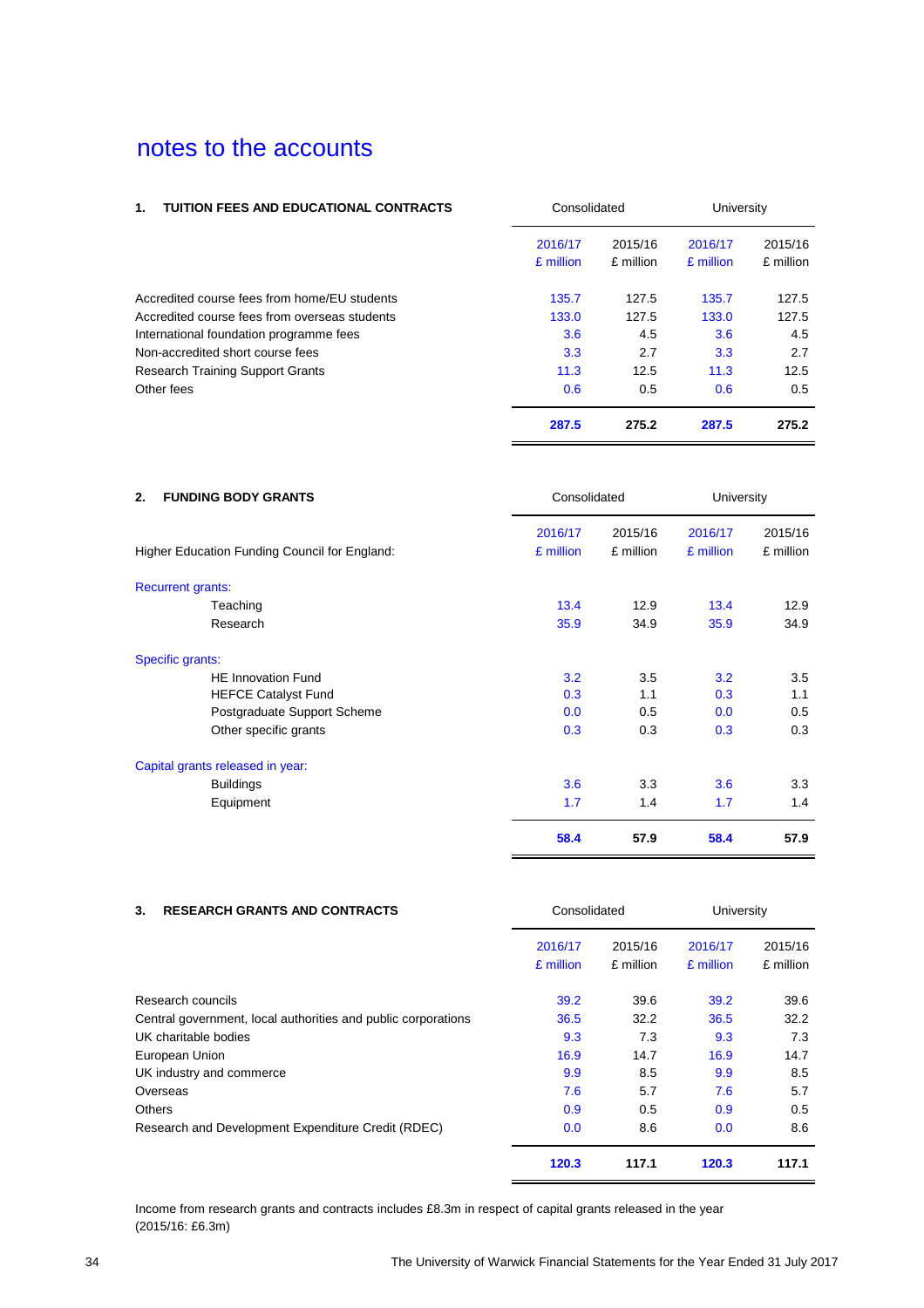(continued)

| <b>OTHER INCOME</b><br>4.            | Consolidated         |                      | University           |                      |
|--------------------------------------|----------------------|----------------------|----------------------|----------------------|
|                                      | 2016/17<br>£ million | 2015/16<br>£ million | 2016/17<br>£ million | 2015/16<br>£ million |
| Residences, catering and conferences | 44.4                 | 42.1                 | 44.4                 | 42.1                 |
| Other services rendered              | 3.0                  | 4.5                  | 3.0                  | 4.4                  |
| Other capital grants                 | 0.8                  | 0.8                  | 0.6                  | 0.6                  |
| Retail operations                    | 38.2                 | 35.4                 | 16.1                 | 15.3                 |
| Post-experience centres              | 10.1                 | 10.6                 | 0.0                  | 0.0                  |
| Other income                         | 23.8                 | 23.6                 | 32.1                 | 29.7                 |
| Covenant income                      | 0.0                  | 0.0                  | 9.7                  | 8.4                  |
|                                      | 120.3                | 117.0                | 105.9                | 100.5                |

| 5.<br><b>INVESTMENT INCOME</b>                              |                      | Consolidated         |                      | University           |  |
|-------------------------------------------------------------|----------------------|----------------------|----------------------|----------------------|--|
|                                                             | 2016/17<br>£ million | 2015/16<br>£ million | 2016/17<br>£ million | 2015/16<br>£ million |  |
| Restricted permanent endowment investment income (note 22)  | 0.2                  | 0.1                  | 0.0                  | 0.0                  |  |
| Restricted expendable endowment investment income (note 22) | 0.0                  | 0.1                  | 0.0                  | 0.0                  |  |
| Other investment income                                     | 1.4                  | 1.4                  | 1.3                  | 1.4                  |  |
|                                                             | 1.6                  | 1.6                  | 1.3                  | 1.4                  |  |

| <b>DONATIONS AND ENDOWMENTS</b><br>6. | Consolidated         |                      | University           |                      |
|---------------------------------------|----------------------|----------------------|----------------------|----------------------|
|                                       | 2016/17<br>£ million | 2015/16<br>£ million | 2016/17<br>£ million | 2015/16<br>£ million |
| New endowments                        | 1.3                  | 1.1                  | 1.2                  | 1.0                  |
| Unrestricted donations                | 1.6                  | 3.7                  | 1.6                  | 3.7                  |
|                                       | 2.9                  | 4.8                  | 2.8                  | 4.7                  |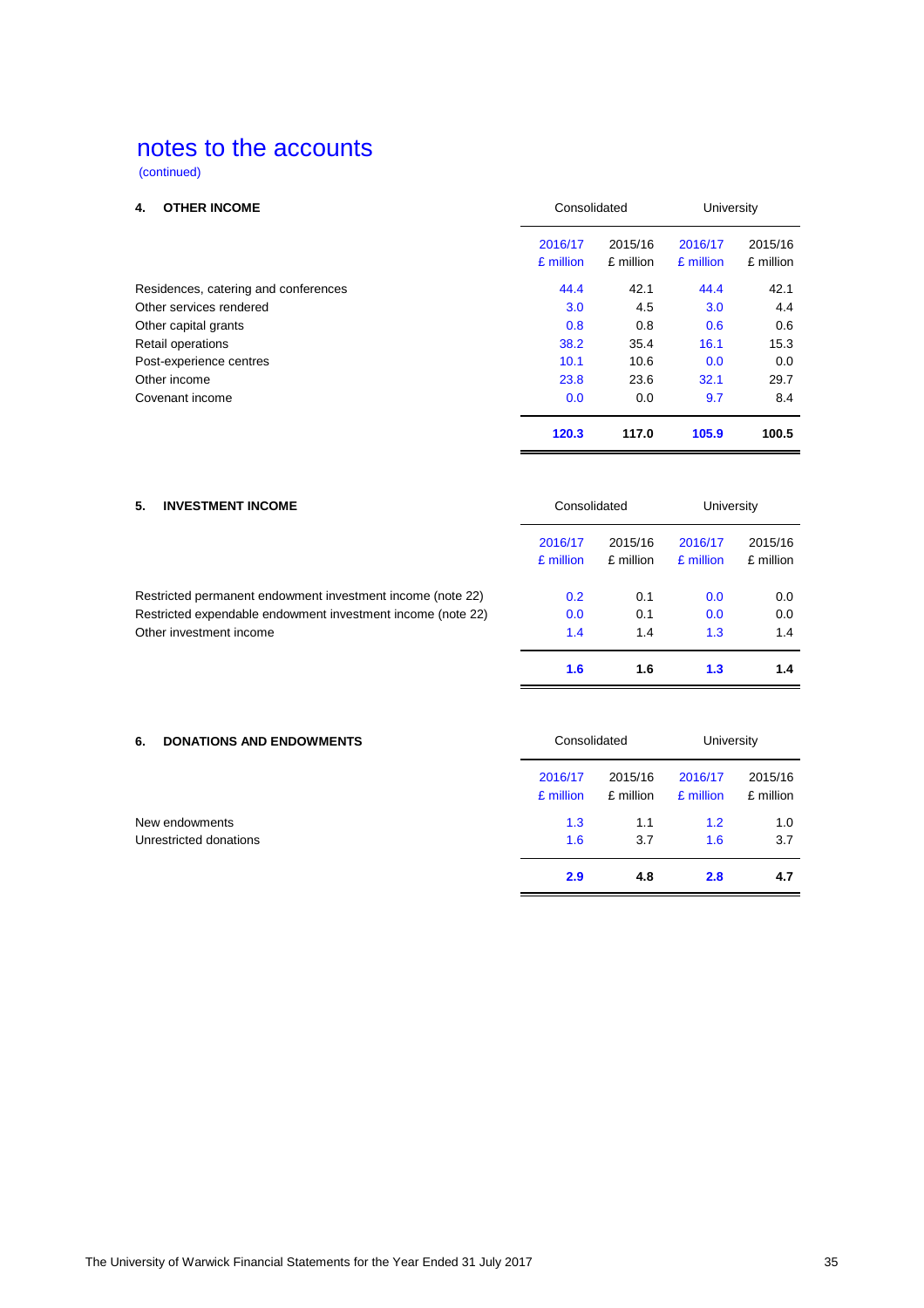(continued)

| <b>STAFF</b><br>7. |                       |                      | Consolidated         |                      | University           |
|--------------------|-----------------------|----------------------|----------------------|----------------------|----------------------|
|                    |                       | 2016/17<br>£ million | 2015/16<br>£ million | 2016/17<br>£ million | 2015/16<br>£ million |
| Staff costs:       | Salaries and wages    | 237.6                | 225.5                | 223.8                | 210.8                |
|                    | Social Security costs | 22.9                 | 19.4                 | 22.0                 | 18.5                 |
|                    | Other pension costs   | 37.5                 | 35.1                 | 36.9                 | 34.9                 |
|                    |                       | 298.0                | 280.0                | 282.7                | 264.2                |

|                                                                                      | Consolidated             |                   |
|--------------------------------------------------------------------------------------|--------------------------|-------------------|
| The number of full time equivalent staff, by area of activity, can be summarised as: | 2016/17<br><b>Number</b> | 2015/16<br>Number |
| Academic staff within academic departments                                           | 2.264                    | 2,196             |
| Other staff within academic departments                                              | 1.050                    | 992               |
| Academic services                                                                    | 379                      | 371               |
| Premises management and maintenance                                                  | 478                      | 433               |
| Residences and catering                                                              | 443                      | 433               |
| Other services and activities, including commercial operations                       | 1.076                    | 978               |
|                                                                                      | 5.690                    | 5,403             |

The total staff costs of the University include amounts payable to the Vice-Chancellor and President, who is the senior post-holder at the University. The total emoluments paid in the year to the holder of this title were:

| Professor Stuart Croft (from 1st February 2016)                            | 2016/17        | 2015/16        |
|----------------------------------------------------------------------------|----------------|----------------|
|                                                                            | £000           | £000           |
| Salary<br>Pension compensation (paid as salary)<br>Other taxable benefits  | 283<br>37<br>6 | 140<br>12<br>1 |
| Total emoluments (including benefits-in-kind) before pension contributions | 326            | 153            |
| Pension contributions in respect of the Vice-Chancellor and President      | 6              | 9              |
| Total emoluments (including benefits-in-kind)                              | 332            | 162            |
| Professor Nigel Thrift (to 31st January 2016)                              | 2016/17        | 2015/16        |
|                                                                            | £000           | £000           |
| Salary                                                                     | $\mathbf{0}$   | 245            |
| Pension compensation (paid as salary)                                      | $\mathbf{0}$   | 23             |
| Other taxable benefits                                                     | $\Omega$       | 18             |
| Total emoluments (including benefits-in-kind)                              | $\mathbf 0$    | 286            |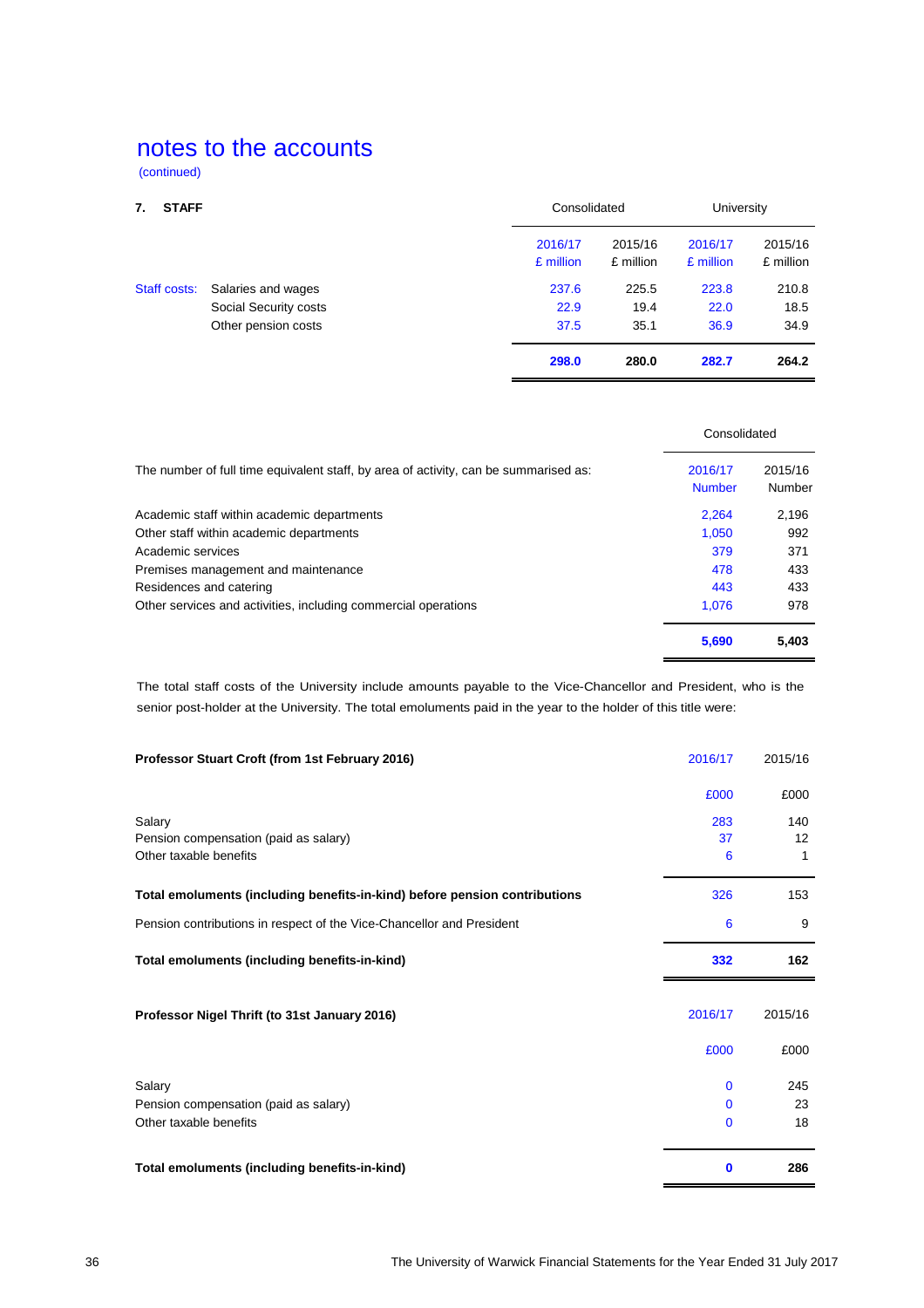(continued)

### **7. STAFF - continued**

Emoluments of other Higher Paid Staff (excluding the employer's pension contributions but including benefits-in- kind and any additional salary in lieu of pension contributions for certain staff) and payments made on behalf of the NHS in respect of its contractual obligations to University staff under separate NHS contracts of employment:

|                     | 2016/17<br>Number | 2015/16<br>Number |
|---------------------|-------------------|-------------------|
| £400,000 - £409,999 | 0                 | 1                 |
| £350,000 - £359,999 | 1                 | 0                 |
| £340,000 - £349,999 | $\Omega$          | 1                 |
| £220,000 - £229,999 | 4                 | 3                 |
| £210,000 - £219,999 | 0                 | 2                 |
| £200,000 - £209,999 | 3                 | 3                 |
| £190,000 - £199,999 | 3                 | 2                 |
| £180,000 - £189,999 | 8                 | 3                 |
| £170,000 - £179,999 | 5                 | 7                 |
| £160,000 - £169,999 | 7                 | 11                |
| £150,000 - £159,999 | 11                | 17                |
| £140,000 - £149,999 | 16                | 6                 |
| £130,000 - £139,999 | 14                | 22                |
| £120,000 - £129,999 | 18                | 20                |
| £110,000 - £119,999 | 46                | 38                |
| £100,000 - £109,999 | 50                | 49                |
|                     |                   |                   |

Excluded from the previous list are higher paid employees who started or left during the year and therefore did not exceed the threshold during the financial year. £94,381 in compensation for loss of office was paid to one higher paid employee, in addition to their emolument entitlement for the year. In 2015/16, one employee was paid £202,379.

All amounts for early retirement and compensation for loss of office in respect of higher paid staff are approved by the University's Remuneration Committee.

Key management personnel are those persons having authority and responsibility for planning, directing and controlling the activities of the University. Staff costs includes compensation paid to key management personnel. Key management personnel for the University consist of the following senior officers: Vice Chancellor and President, Provost, Registrar, Group Finance Director, Strategy Director and Pro-Vice Chancellors. Compensation paid to key management personnel during the year (including any employer's pension contributions, social security contributions, compensation for loss of office payments, benefits-inkind and additional salary in lieu of pension contributions for certain staff) is disclosed below:

|                          | 2016/17 | 2015/16 |
|--------------------------|---------|---------|
|                          | £000    | £000    |
| Key management personnel | 1.787   | 2,524   |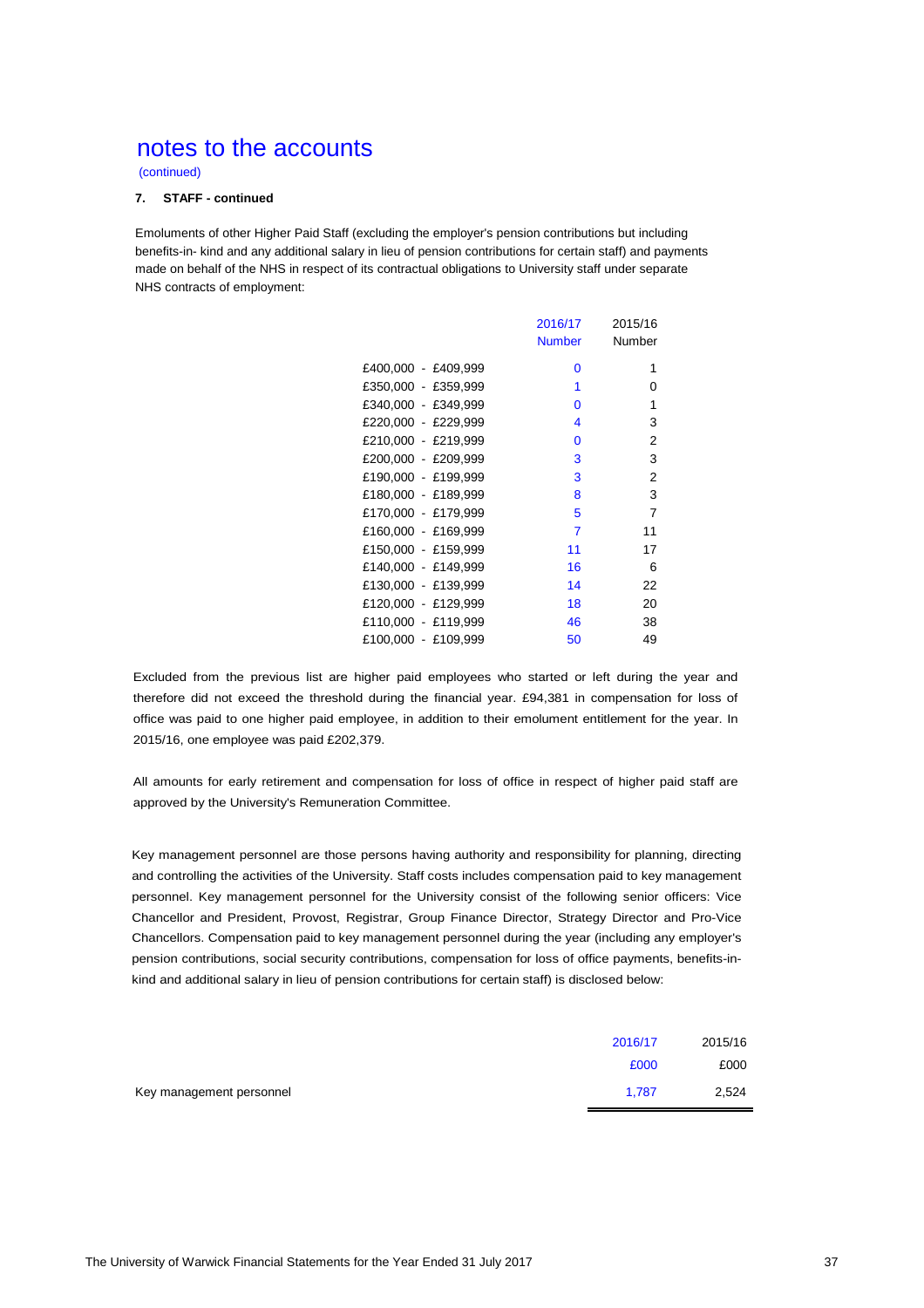(continued)

### **8. ANALYSIS OF EXPENDITURE BY ACTIVITY**

|                                          | Consolidated |           | <b>University</b> |           |
|------------------------------------------|--------------|-----------|-------------------|-----------|
|                                          | 2016/17      | 2015/16   | 2016/17           | 2015/16   |
|                                          | <b>Total</b> | Total     | <b>Total</b>      | Total     |
|                                          | £ million    | £ million | £ million         | £ million |
| Academic departments                     | 213.1        | 198.2     | 213.1             | 198.2     |
| Research grants and contracts            | 99.0         | 89.0      | 99.0              | 89.0      |
| Total teaching and research              | 312.1        | 287.2     | 312.1             | 287.2     |
| Academic services                        | 36.9         | 36.9      | 36.9              | 37.0      |
| Central administration and services      | 35.1         | 29.4      | 34.6              | 29.0      |
| General educational expenditure          | 29.1         | 27.7      | 29.0              | 27.7      |
| Staff and student facilities             | 15.5         | 15.1      | 15.5              | 15.1      |
| Premises                                 | 48.3         | 45.9      | 49.3              | 47.2      |
| Residences, catering and conferences     | 31.9         | 29.6      | 31.9              | 29.7      |
| Other services rendered                  | 2.3          | 3.7       | 2.8               | 4.7       |
| Retail operations                        | 25.5         | 23.1      | 15.8              | 10.6      |
| Post-experience centres                  | 8.6          | 8.8       | 1.8               | 1.7       |
| Other activities                         | 7.8          | 10.3      | 7.9               | 10.1      |
| Total per income and expenditure account | 553.1        | 517.7     | 537.6             | 500.0     |

| Other operating expenses include:                                                                                                                          | 2016/17<br>£000 | 2015/16<br>£000 |
|------------------------------------------------------------------------------------------------------------------------------------------------------------|-----------------|-----------------|
| Auditor's remuneration for the University of Warwick Group<br>(An amount of £44k (2015/16: £43k) relates to the Auditor's remuneration for the University) | 93              | 85              |
| Auditor's remuneration in respect of non-audit services appointed by the University                                                                        | 82              | 11              |
| <b>Grants to Warwick Students' Union</b>                                                                                                                   | 2.875           | 2.593           |

During the year the University made payments totalling £10,000 (rounded to the nearest £1,000) including reimbursement of expenses, on behalf of twelve independent members of the Council (2015/16: ten members claimed a combined total of £8,000). This does not represent the total expenses individuals incurred, only what they claimed from the University. Additionally, the University provides members (not by way of expenses on an individual basis) with food and accommodation for the activities they attend on the University's campus. Members of the University's Council are the University's Trustees. The University does not remunerate independent members of the University Council. Reasonable travel and subsistence expenses incurred in attending meetings relating to the work of the Council and associated charitable events in members' official capacity are reimbursed upon request, as supported by appropriate evidence of expenditure. The salaries of members of the staff of the University who serve on the Council do not include any element specific to their trusteeship, but are determined following an agreed process.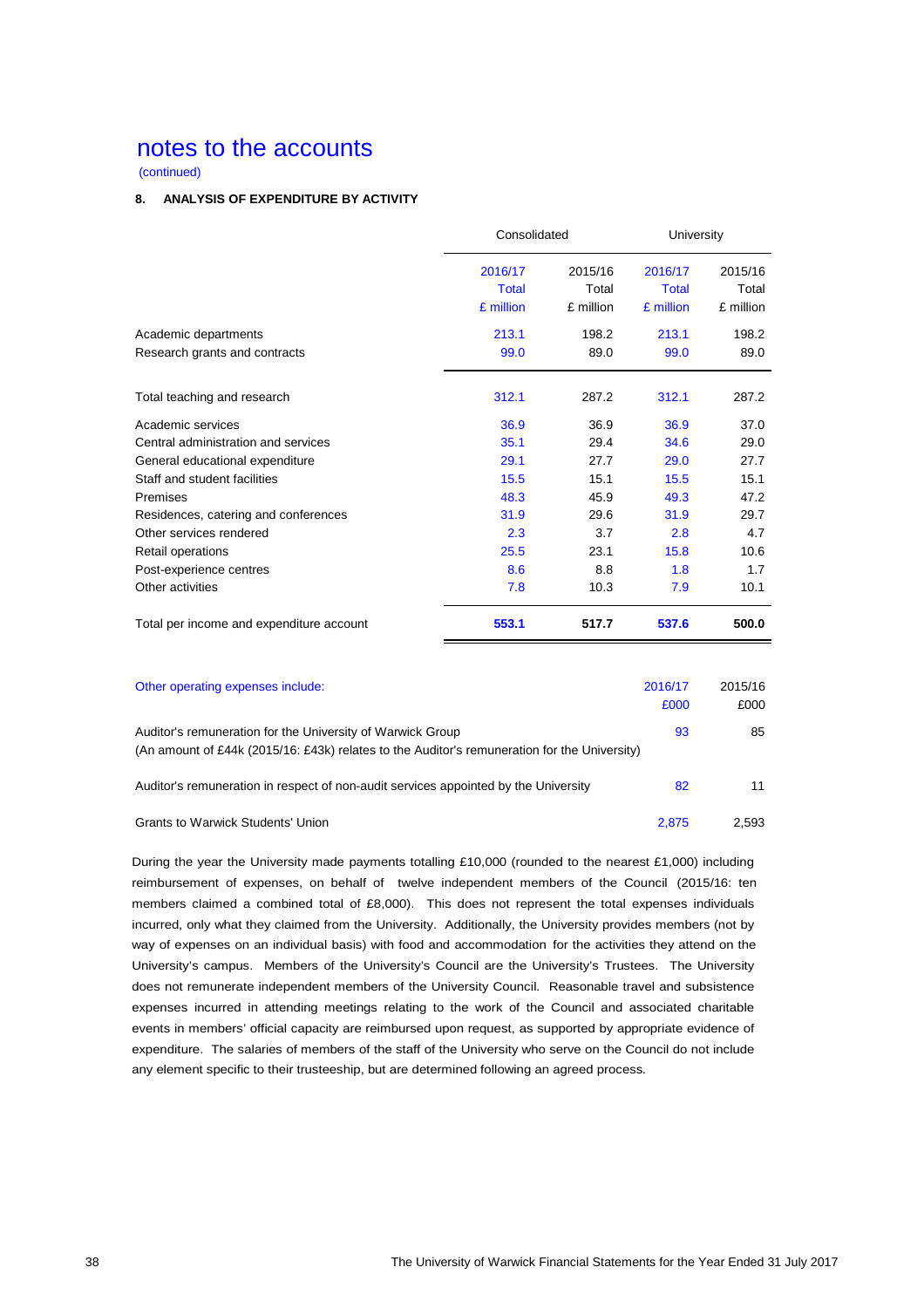(continued)

| 9.<br><b>INTEREST AND OTHER FINANCE COSTS</b>      |                      | Consolidated         |                      | University           |  |
|----------------------------------------------------|----------------------|----------------------|----------------------|----------------------|--|
|                                                    | 2016/17<br>£ million | 2015/16<br>£ million | 2016/17<br>£ million | 2015/16<br>£ million |  |
| Loan interest                                      | 6.2                  | 7.2                  | 6.2                  | 7.2                  |  |
| Net charge on University of Warwick Pension Scheme | 0.9                  | 0.8                  | 0.9                  | 0.8                  |  |
| Administration costs paid from scheme assets       | 0.6                  | 0.6                  | 0.6                  | 0.6                  |  |
| Net charge on USS pension scheme                   | 1.1                  | 1.5                  | 1.1                  | 1.5                  |  |
|                                                    | 8.8                  | 10.1                 | 8.8                  | 10.1                 |  |

The administration costs are in relation to the University of Warwick Pension Scheme (UWPS).

| <b>DISPOSAL OF NON-CURRENT ASSETS</b><br>10. |           | Consolidated |           | University |  |
|----------------------------------------------|-----------|--------------|-----------|------------|--|
|                                              | 2016/17   | 2015/16      | 2016/17   | 2015/16    |  |
|                                              | £ million | £ million    | £ million | £ million  |  |
| Gain on disposal of non-current investment   | 1.2       | 0.0          | 1.2       | 0.0        |  |
| Loss on disposal of fixed assets             | 0.0       | (0.9)        | 0.0       | (0.9)      |  |
|                                              | 1.2       | (0.9)        | 1.2       | (0.9)      |  |

| <b>TAXATION</b><br>11.                                         | Consolidated         |                      | University           |                      |  |
|----------------------------------------------------------------|----------------------|----------------------|----------------------|----------------------|--|
| Recognised in the statement of comprehensive income            | 2016/17<br>£ million | 2015/16<br>£ million | 2016/17<br>£ million | 2015/16<br>£ million |  |
| Tax in relation to Research and Development Expenditure Credit | 0.0                  | 1.9                  | 0.0                  | 1.9                  |  |
| Total tax payable for year                                     | 0.0                  | 1.9                  | 0.0                  | 1.9                  |  |

The claim recognised in the prior year relates to the financial years 2012/13, 2013/14 and 201 4/15. The tax rates have been 23.67% in 2012/13, 22.33% in 2013/14 and 20.7% in 2014/15 and have been applied against research income for the relevant year.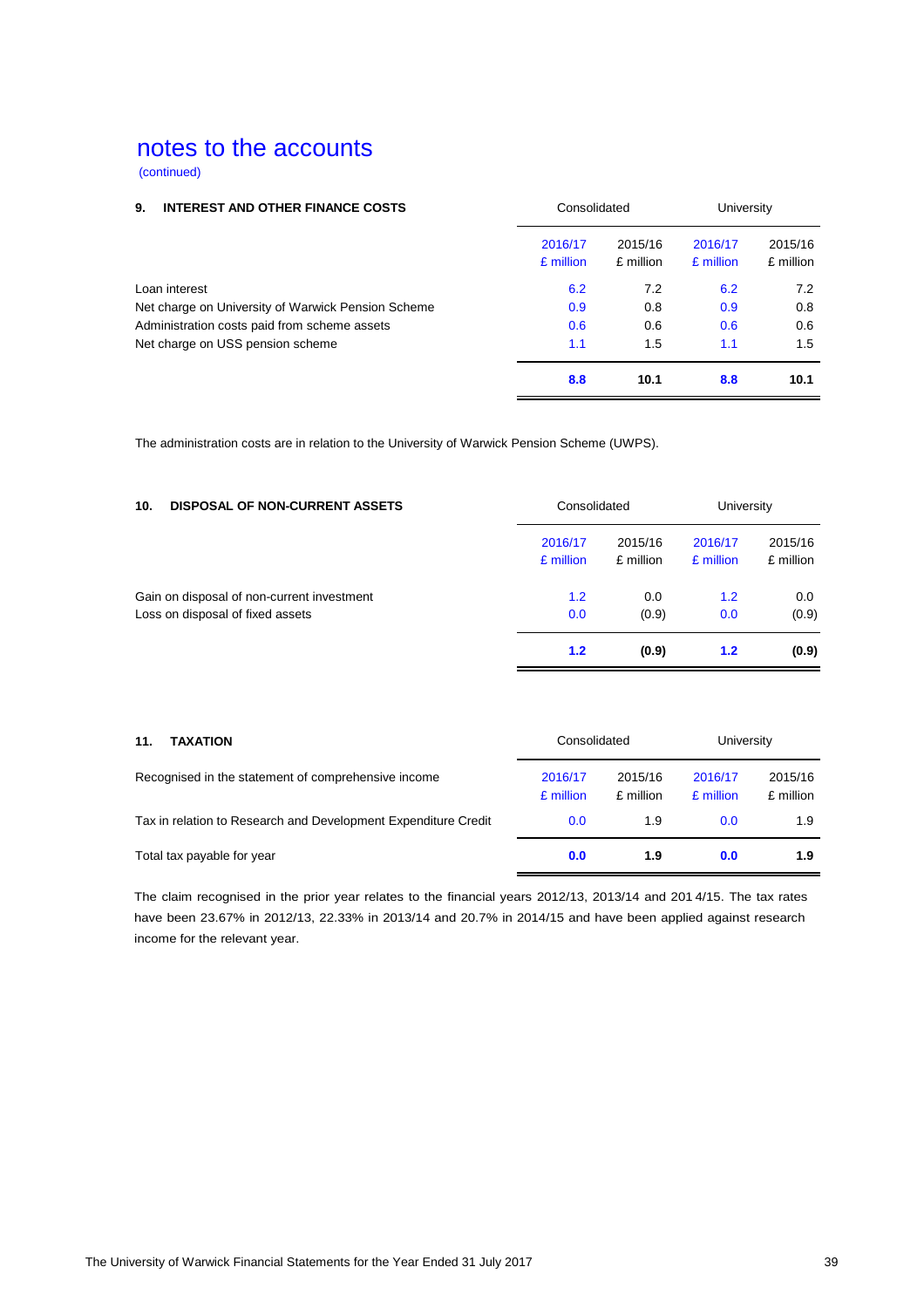(continued)

### **12. FIXED ASSETS**

### **CONSOLIDATED** Fixtures, Assets under

|                                        |              | Land &           | Fittings & | the Course of |
|----------------------------------------|--------------|------------------|------------|---------------|
|                                        | <b>Total</b> | <b>Buildings</b> | Equipment  | Construction  |
|                                        | £ million    | £ million        | £ million  | £ million     |
| <b>Cost</b>                            |              |                  |            |               |
| At 1 August 2016                       | 848.0        | 573.1            | 191.0      | 83.9          |
| Additions at cost                      | 115.9        | 2.3              | 16.7       | 96.9          |
| Asset transfers                        | 0.0          | 30.7             | 3.0        | (33.7)        |
| Write offs and disposals at cost       | (1.3)        | (0.1)            | (1.2)      | 0.0           |
| At 31 July 2017                        | 962.6        | 606.0            | 209.5      | 147.1         |
| <b>Depreciation</b>                    |              |                  |            |               |
| At 1 August 2016                       | 337.5        | 185.5            | 152.0      | 0.0           |
| Charge for the year                    | 35.6         | 18.2             | 17.4       | 0.0           |
| Eliminated on write offs and disposals | (1.2)        | 0.0              | (1.2)      | 0.0           |
| At 31 July 2017                        | 371.9        | 203.7            | 168.2      | 0.0           |
| Net Book Value at 31 July 2017         | 590.7        | 402.3            | 41.3       | 147.1         |
| Net Book Value at 31 July 2016         | 510.5        | 387.6            | 39.0       | 83.9          |

### **UNIVERSITY External System Control Control Control Control Control Control Control Control Control Control Control Control Control Control Control Control Control Control Control Control Control Control Control Control**

|                                        | <b>Total</b> | Land &<br><b>Buildings</b> | Fittings &<br>Equipment | the Course of<br>Construction |
|----------------------------------------|--------------|----------------------------|-------------------------|-------------------------------|
|                                        | £ million    | £ million                  | £ million               | £ million                     |
| Cost                                   |              |                            |                         |                               |
| At 1 August 2016                       | 813.9        | 540.9                      | 189.1                   | 83.9                          |
| Additions at cost                      | 115.4        | 1.8                        | 16.7                    | 96.9                          |
| Asset transfers                        | 0.0          | 30.7                       | 3.0                     | (33.7)                        |
| Write offs and disposals at cost       | (1.3)        | (0.1)                      | (1.2)                   | 0.0                           |
| At 31 July 2017                        | 928.0        | 573.3                      | 207.6                   | 147.1                         |
| <b>Depreciation</b>                    |              |                            |                         |                               |
| At 1 August 2016                       | 320.4        | 170.4                      | 150.0                   | 0.0                           |
| Charge for the year                    | 34.5         | 17.1                       | 17.4                    | 0.0                           |
| Eliminated on write offs and disposals | (1.3)        | (0.1)                      | (1.2)                   | 0.0                           |
| At 31 July 2017                        | 353.6        | 187.4                      | 166.2                   | 0.0                           |
| Net book value at 31 July 2017         | 574.4        | 385.9                      | 41.4                    | 147.1                         |
| Net book value at 31 July 2016         | 493.5        | 370.5                      | 39.1                    | 83.9                          |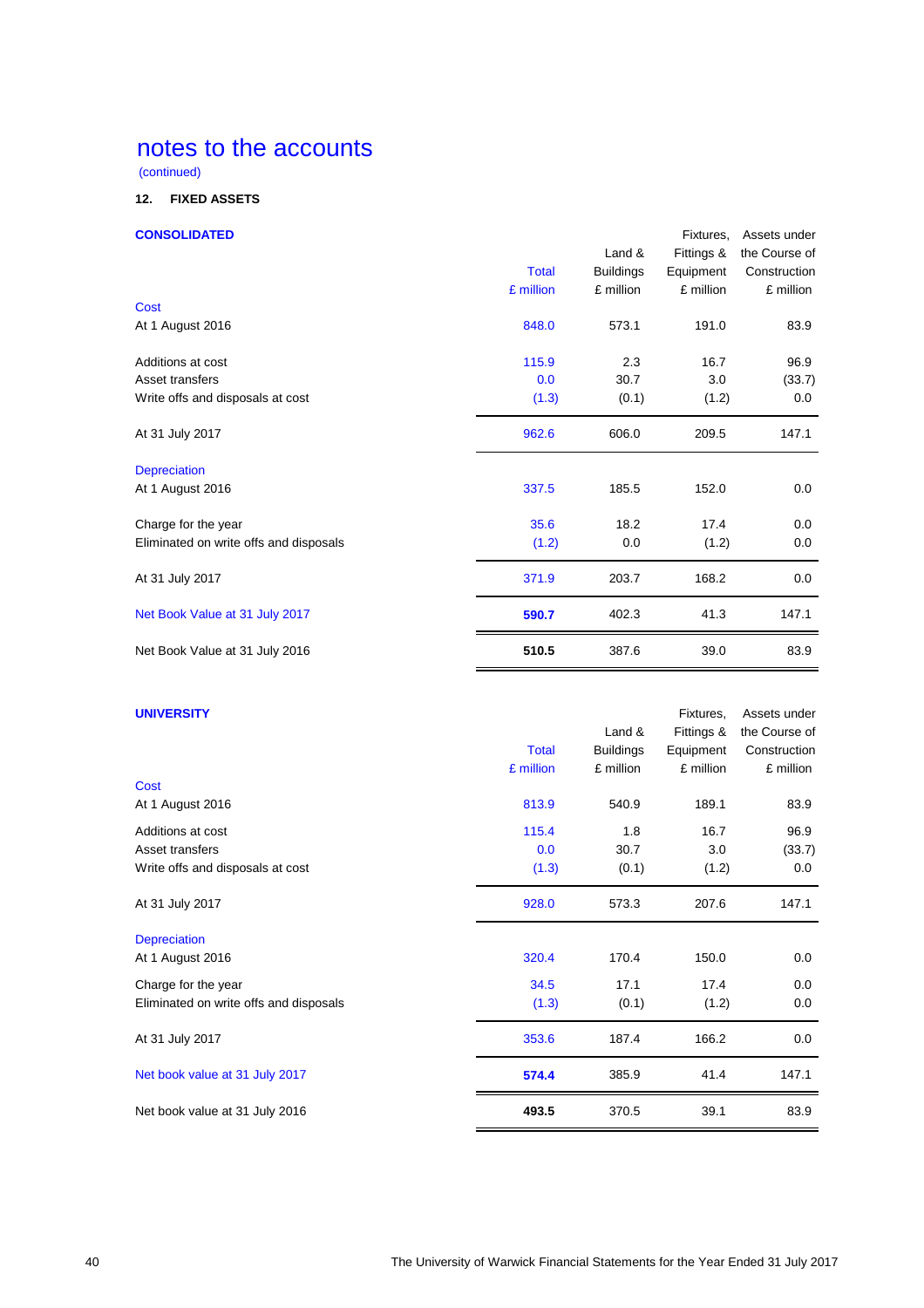(continued)

| 13.<br><b>NON-CURRENT INVESTMENTS</b>             | Consolidated |           | University |           |
|---------------------------------------------------|--------------|-----------|------------|-----------|
|                                                   | 2017         | 2016      | 2017       | 2016      |
|                                                   | £ million    | £ million | £ million  | £ million |
| <b>Balance at 1 August</b>                        | 19.7         | 16.3      | 21.1       | 18.0      |
| Net additions in the year                         | 1.9          | 2.2       | 2.7        | 2.1       |
| Increase in market value                          | 2.4          | 1.1       | 2.0        | 0.9       |
| Decrease in provision for diminution in value     | 0.1          | 0.1       | 0.1        | 0.1       |
| <b>Balance at 31 July</b>                         | 24.1         | 19.7      | 25.9       | 21.1      |
| Represented by:                                   |              |           |            |           |
| Group undertakings                                | 0.0          | 0.0       | 6.7        | 5.9       |
| Associated undertakings                           | 1.7          | 1.7       | 0.7        | 0.7       |
| Other equity investments                          | 0.8          | 0.9       | 0.6        | 0.7       |
| Cash held within managed funds                    | 0.6          | 0.3       | 0.6        | 0.1       |
| Bonds held within managed funds                   | 0.6          | 0.5       | 0.2        | 0.2       |
| Equity investments held within managed funds      | 21.1         | 17.3      | 17.1       | 13.7      |
| Alternative investments held within managed funds | 1.4          | 1.2       | 1.2        | 1.1       |
|                                                   | 26.2         | 21.9      | 27.1       | 22.4      |
| Provision for diminution in value                 | (2.1)        | (2.2)     | (1.2)      | (1.3)     |
|                                                   | 24.1         | 19.7      | 25.9       | 21.1      |

Associated undertakings include:

### Teaching Shakespeare LLP

In March 2012 the University acquired a 40% interest in Teaching Shakespeare LLP. The University's interest in the Partnership is shown within the Associated Undertakings figures in the consolidated group accounts. As at 31 July 2017 the University's full investment of £650k has been fully provided against within the accounts of the University. The partnership is no longer trading and is being wound-up.

#### University of Warwick Science Park Associates

On 1 February 2012, the University acquired full ownership of the University of Warwick Science Park Limited and its associated undertakings including the University of Warwick Science Park Business Innovation Centre Limited (UWSP BIC) and University of Warwick Science Park Innovation Centre Limited (UWSP IC). From the date of acquisition, the Science Park was treated as a group investment at cost within the University's figures and is accounted for as a fully consolidated subsidiary within the group accounts (see note 25). UWSP BIC and UWSP IC are not consolidated into the results of the University nor the University of Warwick Science Park Limited on the grounds of materiality.

Other Equity Investments include:

### CVCP Properties plc

50,766 ordinary shares of £1 each

### The Mercia Fund 1

This is a limited partnership between the Universities of Birmingham and Warwick and the General Partner, Mercia Fund Management Limited. Warwick's investment comprises of an initial capital contribution of £100 and a grant of £199,900. The Universities each hold one Class 'B' share of £1 (there are 2 Class 'B' shares in issue) in Mercia Fund Management Limited. All the Class 'A' shares are held by Mercia Fund Management Limited. Since initial set up, the University has invested a further £200k into Mercia Fund 1.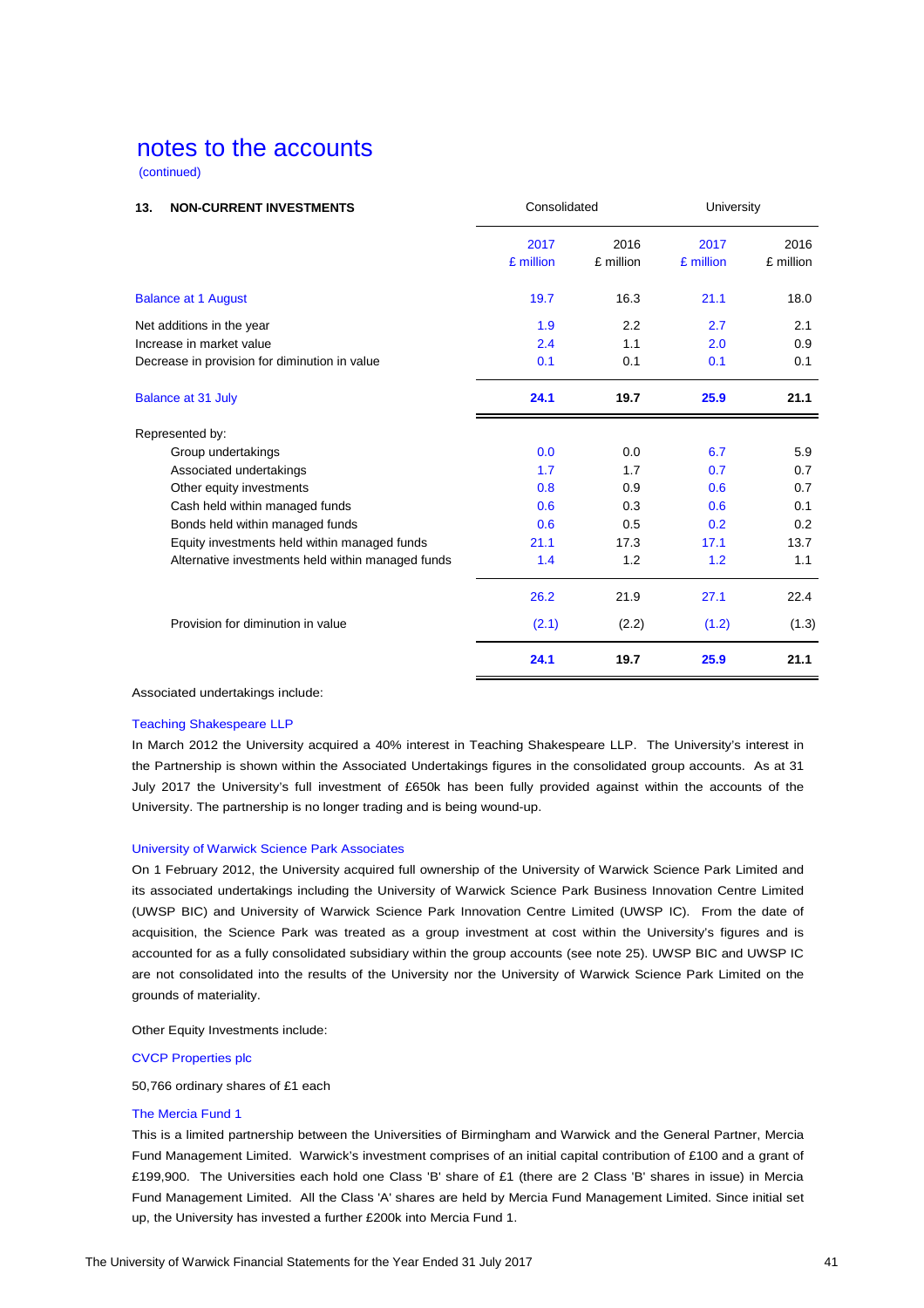(continued)

### **13. NON-CURRENT INVESTMENTS - continued**

#### Investment in spin-out companies

The University holds a range of shareholdings in a number of spin- out companies, set up to maximise the return on intellectual property that is the result of the University's previous research activities. The University cu rrently holds investments in 33 active spin-out companies, all of which are incorporated in Great Britain and registered in England. In total these spin-out companies employ almost 105 staff, mainly within the West Midlands.

Further details of the University's investment in spin-out companies can be found at http://www2.warwick.ac.uk/services/ventures/spinout-companies/spin-out-companies-a-z-list/ .

The University provides for investment in spin-out companies immediately upon acquisition and, whilst shareholdings vary in range, up to 50.0%, all spin- out investments are carried within the University's consolidated group accounts at nil value, given the uncertain nature of any valuation or return. The results of these companies are not being consolidated in the accounts on the basis of materiality. This will be reviewed on an annual basis.

| 14.<br><b>STOCK</b>              |                   | Consolidated      |                   | University        |  |
|----------------------------------|-------------------|-------------------|-------------------|-------------------|--|
|                                  | 2017<br>£ million | 2016<br>£ million | 2017<br>£ million | 2016<br>£ million |  |
| Consumables and goods for resale | 1.1               | 1.0               | 0.6               | 0.5               |  |

### **15. TRADE AND OTHER RECEIVABLES Consolidated** University

|                                      | 2017<br>£ million | 2016<br>£ million | 2017<br>£ million | 2016<br>£ million |
|--------------------------------------|-------------------|-------------------|-------------------|-------------------|
| Amounts falling due within one year: |                   |                   |                   |                   |
| Other trade receivables              | 19.3              | 16.6              | 16.7              | 13.9              |
| VAT and other taxes                  | 0.8               | 0.0               | 0.8               | 0.0               |
| Prepayments and accrued income       | 27.8              | 29.2              | 27.0              | 28.5              |
| Amounts owed by group undertakings   | 0.0               | 0.0               | 10.4              | 8.8               |
|                                      | 47.9              | 45.8              | 54.9              | 51.2              |

| 16.<br><b>CURRENT INVESTMENTS</b> | Consolidated      |                   | University        |                   |
|-----------------------------------|-------------------|-------------------|-------------------|-------------------|
|                                   | 2017<br>£ million | 2016<br>£ million | 2017<br>£ million | 2016<br>£ million |
| Short term deposits               | 89.0              | 70.0              | 89.0              | 70.0              |

Short term deposits are held with banks and building societies operating in the London market and licensed by the Prudential Regulation Authority, with more than three months maturity on placement.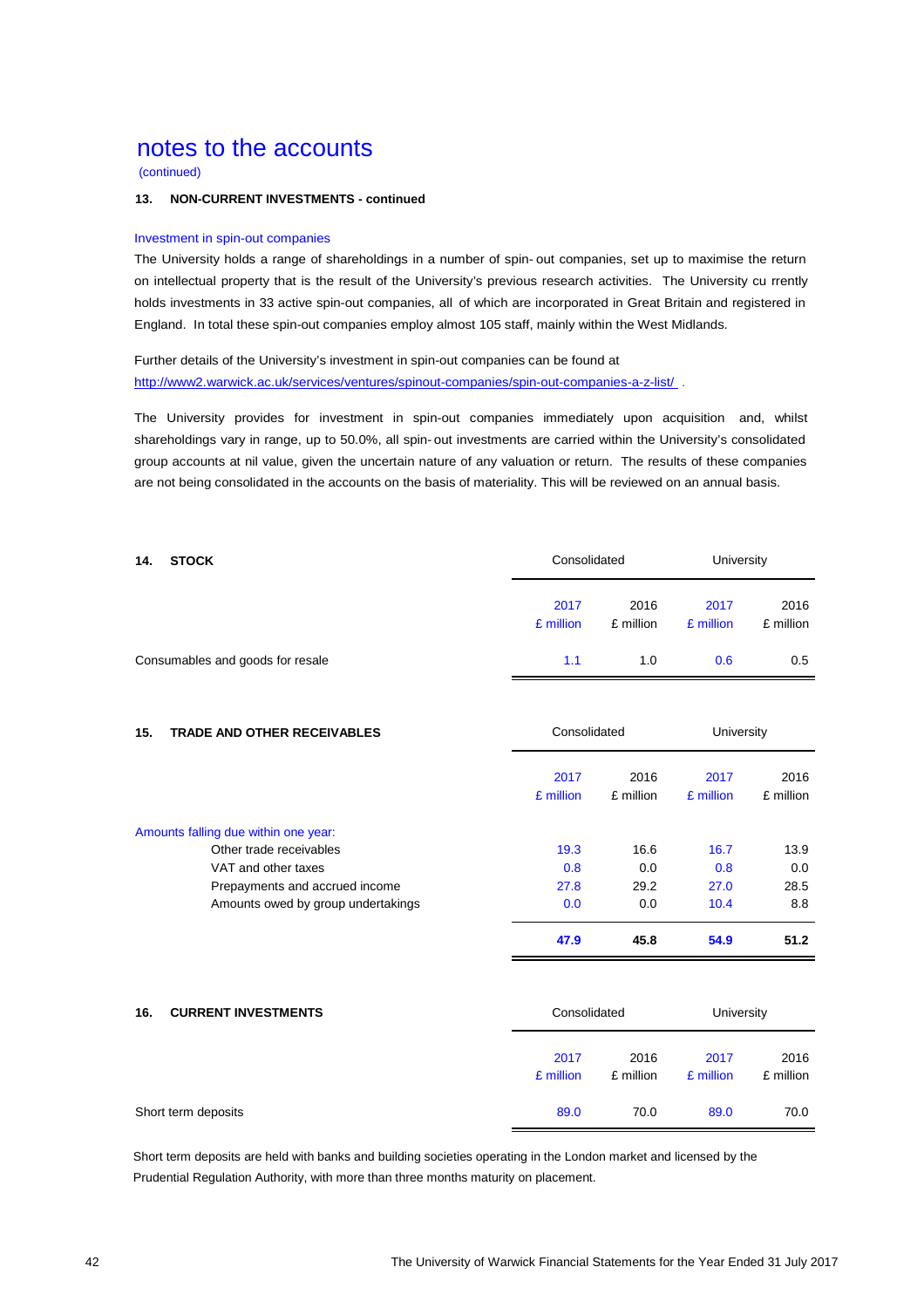(continued)

### **17. CREDITORS: AMOUNTS FALLING DUE**

| <b>WITHIN ONE YEAR</b>                     | Consolidated |           | University |           |
|--------------------------------------------|--------------|-----------|------------|-----------|
|                                            | 2017         | 2016      | 2017       | 2016      |
|                                            | £ million    | £ million | £ million  | £ million |
| Unsecured loans (note 19)                  | 3.6          | 3.7       | 3.6        | 3.7       |
| Deferred income                            | 78.9         | 76.2      | 77.0       | 74.5      |
| Receipts in advance - capital              | 12.8         | 11.2      | 12.7       | 11.1      |
| Trade payables                             | 14.6         | 15.9      | 14.3       | 15.5      |
| Social security and other taxation payable | 7.5          | 8.9       | 6.6        | 8.0       |
| Accruals                                   | 43.1         | 30.6      | 41.9       | 29.3      |
| Amounts owed to group undertakings         | 0.0          | 0.0       | 32.7       | 31.7      |
|                                            | 160.5        | 146.5     | 188.8      | 173.8     |

### **18. CREDITORS: AMOUNTS FALLING DUE AFTER MORE THAN ONE YEAR** Consolidated University

| AFIER MURE INAN UNE TEAR      | Consolidated      |                   | UNIVERSITY        |                   |
|-------------------------------|-------------------|-------------------|-------------------|-------------------|
|                               | 2017<br>£ million | 2016<br>£ million | 2017<br>£ million | 2016<br>£ million |
| <b>Derivatives</b>            | 50.0              | 64.6              | 50.0              | 64.6              |
| Unsecured loans (note 19)     | 115.6             | 119.2             | 115.6             | 119.2             |
| Deferred income               | 75.3              | 39.9              | 75.3              | 39.9              |
| Receipts in advance - capital | 146.3             | 132.1             | 145.1             | 130.7             |
| Other payables                | 2.0               | 3.0               | 2.0               | 2.9               |
|                               | 389.2             | 358.8             | 388.0             | 357.3             |

The University holds derivative instruments (interest rate swaps) on its borrowings to convert its floating rate debt to fixed rate in order to hedge against the interest-rate risk arising. The fair value of the derivative instruments (hedging instrument) at the 31 July 2017 was £50.0m (2015/16: £64.6m). The change in fair value of the hedging instrument during the financial year of £14.6m favourable (2015/16: £21.2m adverse) is shown within the Consolidated Statement of Comprehensive Income.

### **19. ANALYSIS OF UNSECURED LOANS**

Amounts owing on unsecured loans as at 31 July 2017 fall due as follows:

|                                            | Consolidated      |                   | University        |                   |
|--------------------------------------------|-------------------|-------------------|-------------------|-------------------|
|                                            | 2017<br>£ million | 2016<br>£ million | 2017<br>£ million | 2016<br>£ million |
| Due within one year or on demand (note 17) | 3.6               | 3.7               | 3.6               | 3.7               |
| Due between one and two years (note 18)    | 3.6               | 3.6               | 3.6               | 3.6               |
| Due between two and five years (note 18)   | 10.7              | 10.8              | 10.7              | 10.8              |
| Due in five years or more (note 18)        | 101.3             | 104.8             | 101.3             | 104.8             |
|                                            | 119.2             | 122.9             | 119.2             | 122.9             |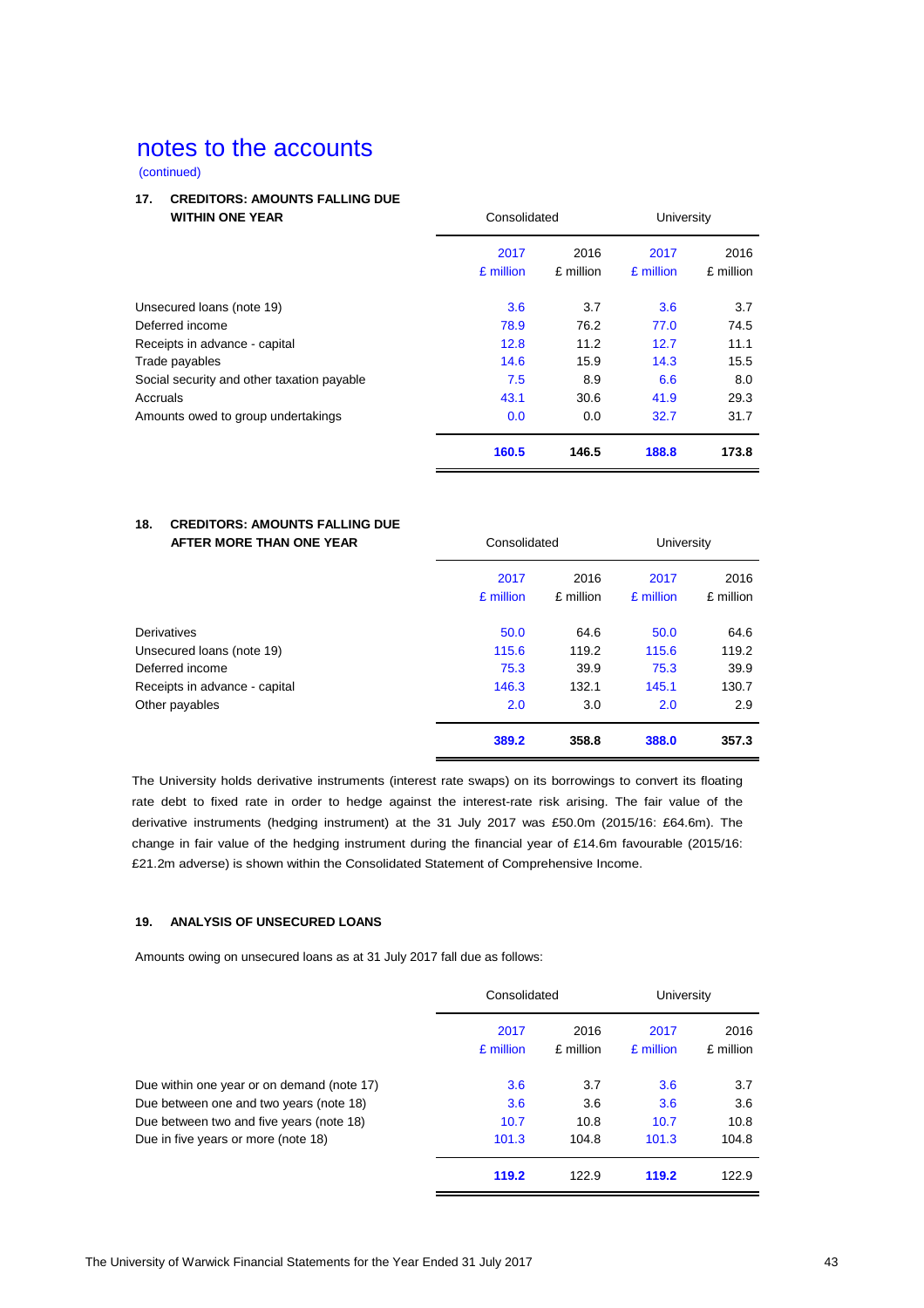(continued)

### **19. ANALYSIS OF UNSECURED LOANS - continued**

The University takes professional advice on the hedging of interest rates on its borrowing, with a view to reducing the risk of unexpected finance costs. The University has entered into long term interest swap agreements which result in effectively fixed rate borrowing over the life of the loans as shown below.

Bank loan arrangements for the University as at 31 July 2017:

| <b>Total original</b> | Outstanding  |            |
|-----------------------|--------------|------------|
| facility              | 31 July 2017 | Effective  |
| £ million             | £ million    | Fixed rate |
| 40.0                  | 26.3         | 5.37%      |
| 10.0                  | 10.0         | 4.82%      |
| 5.0                   | 5.0          | 4.92%      |
| 15.0                  | 15.0         | 4.92%      |
| 10.0                  | 10.0         | 4.84%      |
|                       |              |            |
| 60.0                  | 52.2         | 5.19%      |
| 140.0                 | 118.5        |            |
|                       |              |            |

The University has a negative pledge arrangement in respect of the bank loan facilities.

During the financial year the University also had the following borrowing arrangements in place:

- 1. A £0.4m loan from the Lawn Tennis Association, amortising over 13 years from September 2008, at a 0% rate of interest, specifically for the purpose of building an indoor tennis centre. £0.2m remain s outstanding as at 31 July 2017.
- 2. A £0.5m loan received from HEFCE, as part of HEFCE's partnership with Salix Finance Ltd, sp ecifically for the purpose of funding energy efficiency and low carbon technology. The loan is at a 0% rate of interest and is repayable in greater than five years, being the period during which compliant projects have already been planned.
- 3. Loans totalling £1.1m from Salix Finance Ltd, as part of the Energy Efficient Loans Scheme, specifically for the purpose of funding energy saving projects. The loans were at a 0% rate of interest and were repayable in instalments from March 2011 with the final repayment in September 2016.
- 4. A loan of £0.4m from HEFCE, as part of HEFCE's partnership with Salix Finance Ltd. This loan was at a 0% rate of interest and was repayable in eight equal instalments from May 2013 with the final repayment in November 2016.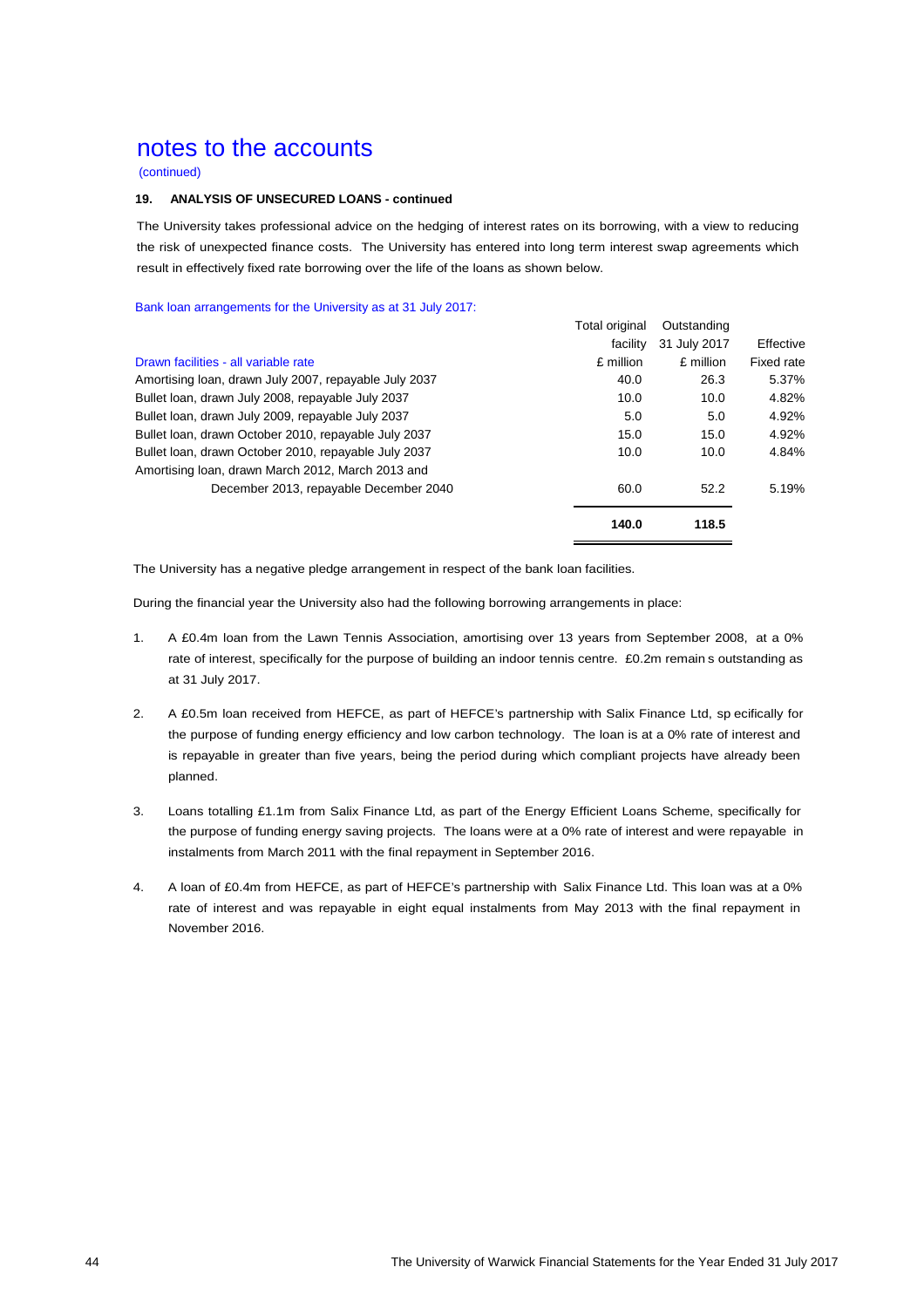(continued)

| £ million<br>Obligation to fund deficit on USS Pension (Note 27)<br>At 1 August 2016<br>62.0<br>Unwinding of discount factor<br>1.1<br>Deficit contributions paid<br>(3.7)<br>New provisions in year<br>5.4<br>64.8<br>At 31 July 2017<br>Defined benefit obligations (Note 27)<br>At 1 August 2016<br>38.5<br>Net return on assets<br>0.9<br>0.6<br>Administrative expenses<br>Actuarial gain<br>(19.5)<br>20.5<br>At 31 July 2017<br>85.3<br>Total of above pension provisions carried forward at 31 July 2017<br>21.<br><b>OTHER PROVISIONS</b><br>Consolidated<br>£ million<br>Early leavers and retirements provision<br>At 1 August 2016<br>0.3<br>Utilised in year<br>(0.2)<br>0.1<br>At 31 July 2017<br>Life Sciences restructuring provision<br>At 1 August 2016<br>3.4<br>Utilised in year<br>(0.1)<br>3.3<br>At 31 July 2017 | 20. | <b>PENSION PROVISIONS</b> | Consolidated | University |
|-----------------------------------------------------------------------------------------------------------------------------------------------------------------------------------------------------------------------------------------------------------------------------------------------------------------------------------------------------------------------------------------------------------------------------------------------------------------------------------------------------------------------------------------------------------------------------------------------------------------------------------------------------------------------------------------------------------------------------------------------------------------------------------------------------------------------------------------|-----|---------------------------|--------------|------------|
|                                                                                                                                                                                                                                                                                                                                                                                                                                                                                                                                                                                                                                                                                                                                                                                                                                         |     |                           |              | £ million  |
|                                                                                                                                                                                                                                                                                                                                                                                                                                                                                                                                                                                                                                                                                                                                                                                                                                         |     |                           |              |            |
|                                                                                                                                                                                                                                                                                                                                                                                                                                                                                                                                                                                                                                                                                                                                                                                                                                         |     |                           |              | 62.0       |
|                                                                                                                                                                                                                                                                                                                                                                                                                                                                                                                                                                                                                                                                                                                                                                                                                                         |     |                           |              | 1.1        |
|                                                                                                                                                                                                                                                                                                                                                                                                                                                                                                                                                                                                                                                                                                                                                                                                                                         |     |                           |              | (3.7)      |
|                                                                                                                                                                                                                                                                                                                                                                                                                                                                                                                                                                                                                                                                                                                                                                                                                                         |     |                           |              | 5.4        |
|                                                                                                                                                                                                                                                                                                                                                                                                                                                                                                                                                                                                                                                                                                                                                                                                                                         |     |                           |              | 64.8       |
|                                                                                                                                                                                                                                                                                                                                                                                                                                                                                                                                                                                                                                                                                                                                                                                                                                         |     |                           |              |            |
|                                                                                                                                                                                                                                                                                                                                                                                                                                                                                                                                                                                                                                                                                                                                                                                                                                         |     |                           |              | 38.5       |
|                                                                                                                                                                                                                                                                                                                                                                                                                                                                                                                                                                                                                                                                                                                                                                                                                                         |     |                           |              | 0.9        |
|                                                                                                                                                                                                                                                                                                                                                                                                                                                                                                                                                                                                                                                                                                                                                                                                                                         |     |                           |              | 0.6        |
|                                                                                                                                                                                                                                                                                                                                                                                                                                                                                                                                                                                                                                                                                                                                                                                                                                         |     |                           |              | (19.5)     |
|                                                                                                                                                                                                                                                                                                                                                                                                                                                                                                                                                                                                                                                                                                                                                                                                                                         |     |                           |              | 20.5       |
|                                                                                                                                                                                                                                                                                                                                                                                                                                                                                                                                                                                                                                                                                                                                                                                                                                         |     |                           |              | 85.3       |
|                                                                                                                                                                                                                                                                                                                                                                                                                                                                                                                                                                                                                                                                                                                                                                                                                                         |     |                           |              | University |
|                                                                                                                                                                                                                                                                                                                                                                                                                                                                                                                                                                                                                                                                                                                                                                                                                                         |     |                           |              | £ million  |
|                                                                                                                                                                                                                                                                                                                                                                                                                                                                                                                                                                                                                                                                                                                                                                                                                                         |     |                           |              |            |
|                                                                                                                                                                                                                                                                                                                                                                                                                                                                                                                                                                                                                                                                                                                                                                                                                                         |     |                           |              | 0.3        |
|                                                                                                                                                                                                                                                                                                                                                                                                                                                                                                                                                                                                                                                                                                                                                                                                                                         |     |                           |              | (0.2)      |
|                                                                                                                                                                                                                                                                                                                                                                                                                                                                                                                                                                                                                                                                                                                                                                                                                                         |     |                           |              | 0.1        |
|                                                                                                                                                                                                                                                                                                                                                                                                                                                                                                                                                                                                                                                                                                                                                                                                                                         |     |                           |              |            |
|                                                                                                                                                                                                                                                                                                                                                                                                                                                                                                                                                                                                                                                                                                                                                                                                                                         |     |                           |              | 3.4        |
|                                                                                                                                                                                                                                                                                                                                                                                                                                                                                                                                                                                                                                                                                                                                                                                                                                         |     |                           |              | (0.1)      |
|                                                                                                                                                                                                                                                                                                                                                                                                                                                                                                                                                                                                                                                                                                                                                                                                                                         |     |                           |              | 3.3        |
| Total of above provisions carried forward at 31 July 2017                                                                                                                                                                                                                                                                                                                                                                                                                                                                                                                                                                                                                                                                                                                                                                               |     |                           | 3.4          | 3.4        |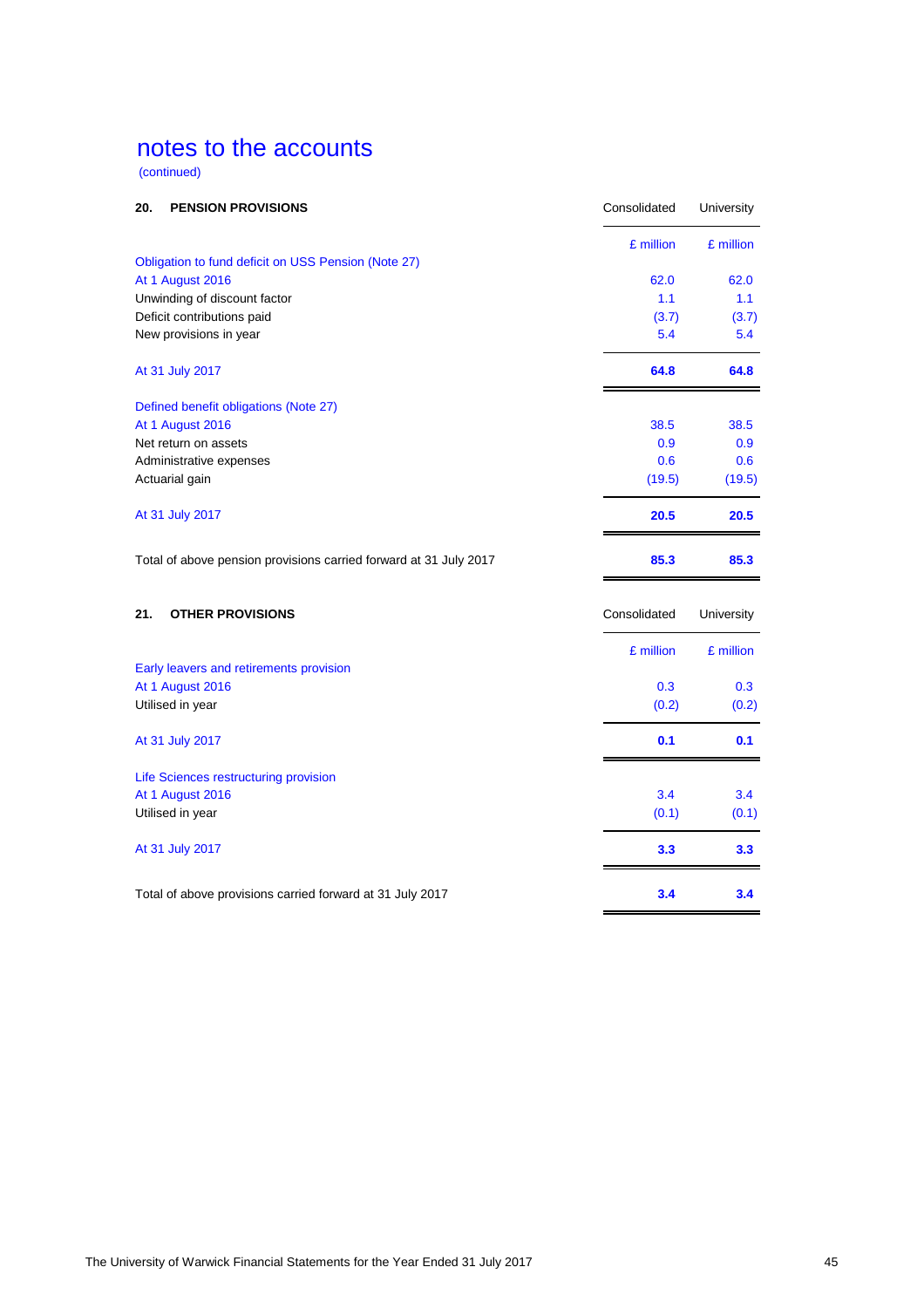(continued)

### **22. ENDOWMENTS**

| <b>CONSOLIDATED</b>                     | Restricted | Restricted<br>Permanent Expendable | 2017<br><b>Total</b> | 2016<br>Total |
|-----------------------------------------|------------|------------------------------------|----------------------|---------------|
| As at 1 August                          | £ million  | £ million                          | £ million            | £ million     |
| Capital                                 | 4.3        | 4.6                                | 8.9                  | 8.4           |
| Accumulated income                      | 0.4        | 0.1                                | 0.5                  | 0.5           |
|                                         | 4.7        | 4.7                                | 9.4                  | 8.9           |
| New endowments                          | 0.2        | 1.1                                | 1.3                  | 1.1           |
| Investment income                       | 0.2        | 0.0                                | 0.2                  | 0.2           |
| Expenditure                             | 0.0        | (1.0)                              | (1.0)                | (1.0)         |
| Increase in market value of investments | 0.3        | 0.2                                | 0.5                  | 0.2           |
| As at 31 July                           | 5.4        | 5.0                                | 10.4                 | 9.4           |
|                                         |            |                                    |                      |               |
|                                         | Restricted | Restricted                         | 2017                 | 2016          |
|                                         |            | Permanent Expendable               | <b>Total</b>         | Total         |

| Represented by:                                 | £ million         | £ million         | £ million         | £ million         |
|-------------------------------------------------|-------------------|-------------------|-------------------|-------------------|
| Capital                                         | 4.8               | 4.9               | 9.7               | 8.9               |
| Accumulated income                              | 0.6               | 0.1               | 0.7               | 0.5               |
| <b>Total</b>                                    | 5.4               | 5.0               | 10.4              | 9.4               |
| Analysis of endowment funds by type and purpose |                   |                   |                   |                   |
| Chairs and lectureships                         | 2.0               | 1.0               | 3.0               | 2.6               |
| Scholarships and bursaries                      | 1.8               | 1.7               | 3.5               | 3.3               |
| Prize funds                                     | 1.4               | 0.1               | 1.5               | 1.4               |
| General                                         | 0.2               | 1.8               | 2.0               | 1.7               |
| Research support                                | 0.0               | 0.4               | 0.4               | 0.4               |
| <b>Total</b>                                    | 5.4               | 5.0               | 10.4              | 9.4               |
|                                                 | Consolidated      |                   | University        |                   |
|                                                 | 2017<br>£ million | 2016<br>£ million | 2017<br>£ million | 2016<br>£ million |

|                                           | $\sim$ $\cdots$ |     | $\sim$ 111111011 |     |
|-------------------------------------------|-----------------|-----|------------------|-----|
| Analysis by asset                         |                 |     |                  |     |
| Current and non-current asset investments | 6.0             | 5.5 | 1.6              | 1.4 |
| Cash and cash equivalents                 | 4.4             | 3.9 | 3.2              | 2.9 |
| Total endowment asset investments         | 10.4            | 9.4 | 4.8              | 4.3 |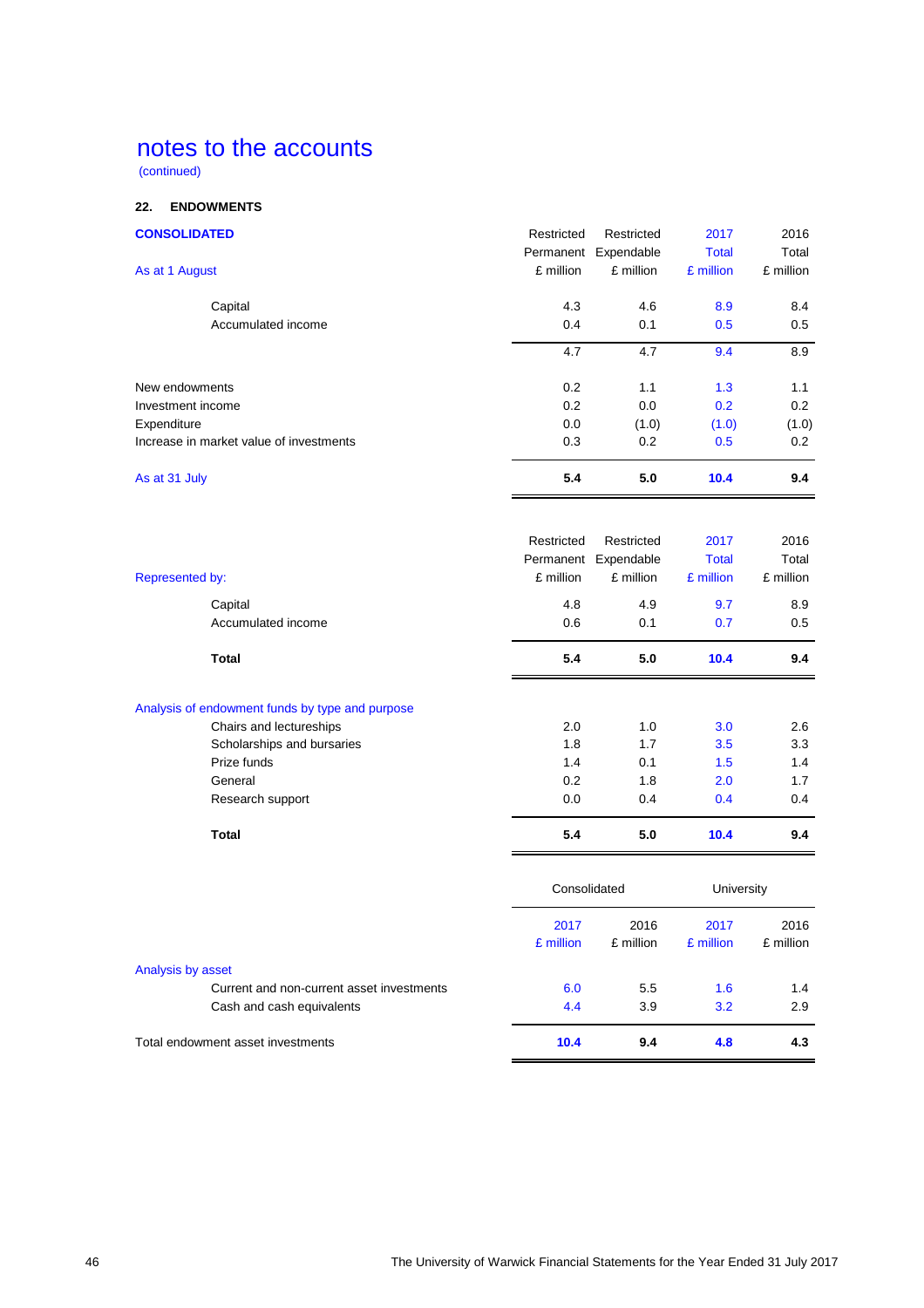(continued)

### **22. ENDOWMENTS - continued**

| <b>UNIVERSITY</b>                       | Restricted | Restricted | 2017         | 2016      |
|-----------------------------------------|------------|------------|--------------|-----------|
|                                         | Permanent  | Expendable | <b>Total</b> | Total     |
| As at 1 August                          | £ million  | £ million  | £ million    | £ million |
| Capital                                 | 1.7        | 2.5        | 4.2          | 3.8       |
| Accumulated Income                      | 0.1        | 0.0        | 0.1          | 0.1       |
|                                         | 1.8        | 2.5        | 4.3          | 3.9       |
| New endowments                          | 0.2        | 1.1        | 1.3          | 1.1       |
| Expenditure                             | 0.0        | (0.9)      | (0.9)        | (0.8)     |
| Increase in market value of investments | 0.1        | 0.0        | 0.1          | 0.1       |
| As at 31 July                           | 2.1        | 2.7        | 4.8          | 4.3       |
|                                         | Restricted | Restricted | 2017         | 2016      |
|                                         | Permanent  | Expendable | <b>Total</b> | Total     |
| Represented by:                         | £ million  | £ million  | £ million    | £ million |
| Capital                                 | 2.0        | 2.7        | 4.7          | 4.2       |
| Accumulated income                      | 0.1        | 0.0        | 0.1          | 0.1       |
| <b>Total</b>                            | 2.1        | 2.7        | 4.8          | 4.3       |

| 23.<br><b>CAPITAL COMMITMENTS</b> | Consolidated      |                   | University        |                   |
|-----------------------------------|-------------------|-------------------|-------------------|-------------------|
|                                   | 2017<br>£ million | 2016<br>£ million | 2017<br>£ million | 2016<br>£ million |
| Commitments contracted at 31 July | 124.8             | 121.6             | 124.8             | 121.6             |

| 24. | <b>LEASE OBLIGATIONS</b>                                                        | Consolidated      |                   | University        |                   |
|-----|---------------------------------------------------------------------------------|-------------------|-------------------|-------------------|-------------------|
|     |                                                                                 | 2017<br>£ million | 2016<br>£ million | 2017<br>£ million | 2016<br>£ million |
|     | Operating lease commitments in respect of buildings<br>and equipment on leases: |                   |                   |                   |                   |
|     | Within one year                                                                 | 11.1              | 10.5              | 11.0              | 10.4              |
|     | Between one and five years                                                      | 16.2              | 16.1              | 16.2              | 16.0              |
|     | Over five years                                                                 | 21.9              | 23.9              | 21.9              | 23.9              |
|     |                                                                                 | 49.2              | 50.5              | 49.1              | 50.3              |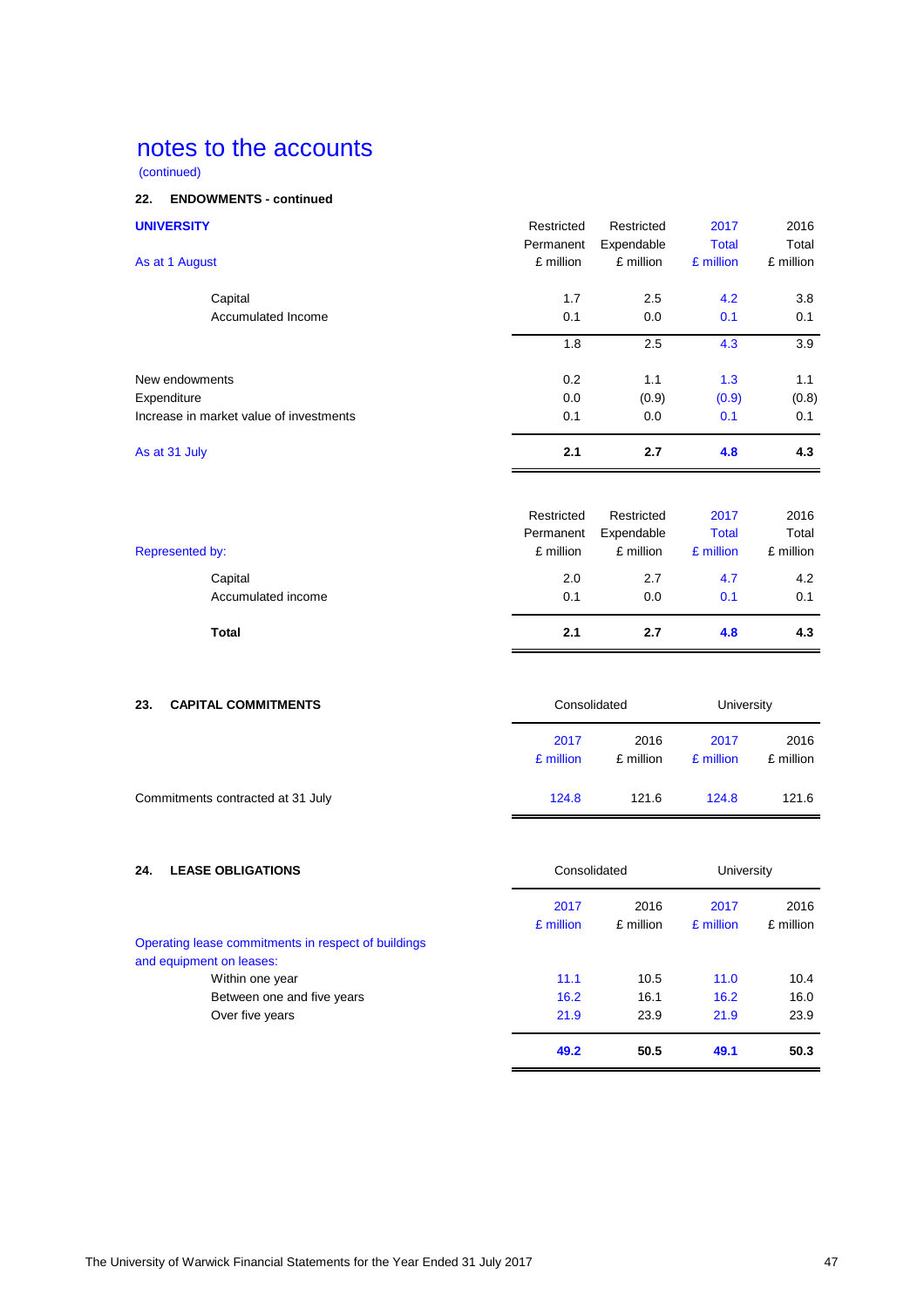#### (continued)

### **25. SUBSIDIARY COMPANIES AND ASSOCIATED BODIES**

The University owns 100% of the issued share capital of the following companies which are registered in England and operating in the UK, unless dormant as stated: No. of £1 Ordinary Shares

| <b>Warwick University Training Limited</b>        | 600,004              |
|---------------------------------------------------|----------------------|
| <b>Warwick University Services Limited</b>        | 125,000              |
| <b>Warwick University Enterprises Limited</b>     | 20,000               |
| <b>Warwick Learning Limited</b>                   | 2,200                |
| Warwick Ventures Limited (Dormant)                | 10                   |
| University of Warwick Science Park Limited        | 27,997               |
| Research-TV Limited (Dormant)                     | 3                    |
| Warwick Conferences Limited (Dormant)             | 2                    |
| The University of Warwick Press Limited (Dormant) | 2                    |
| Jobs for the Academic Community Limited (Dormant) |                      |
| World First Racing Limited (Dormant)              | 100                  |
| <b>WMG-Tech Limited (Dormant)</b>                 |                      |
| Warwick Innovation Network Limited (Dormant)      |                      |
| Warwick Event Solutions Limited (Dormant)         |                      |
| <b>UWSP Connect Limited (Dormant)</b>             |                      |
| HRI Limited (Dormant)                             | 3                    |
| <b>UPS Pension Trustee Limited (Dormant)</b>      |                      |
| Horticulture Research International (Dormant)     | Limited by guarantee |
|                                                   |                      |

The University owns 100% of the issued share capital of the following company which is registered in Australia and operating in Australia: No. of \$1(Aus) Ordinary Shares

| Warwick University Enterprises (Australia) Pty Ltd | 1,100,000 |
|----------------------------------------------------|-----------|
|                                                    |           |

#### University of Warwick Foundation

In addition, the consolidated accounts include the accounts of The University of Warwic k Foundation, an exempt Charity. The Foundation is a linked charity as defined under paragraph 28 of the Charities Act 2011 and, as such more information is disclosed in respect of the Foundation at note 26 of these accounts.

#### Warwick Ventures Limited

On the 9<sup>th</sup> April 2017, Warwick Ventures Limited ceased trading and transferred its activities to the University of Warwick. With effect from 1<sup>st</sup> August 2017 the company is dormant.

### Teaching Shakespeare LLP (Note 13)

As of March 2012, the University entered into an education partnership with the Royal Shakespeare Company to deliver high quality professional development to teachers of Shakespeare . The University owns 40% of Teaching Shakespeare LLP, a partnership originally incorporated on 24 October 2011 and began trading in August 2012. T he University has invested £650k into systems and course development, which has been fully provided against w ithin the University's accounts. The partnership is no longer trading and is being wound-up.

#### WMG Academy for Young Engineers (WMG Academy)

WMG Academy was formed on 6 February 2012 and is a private company , limited by guarantee and also an exempt charity where the University is one of three members. The University does not consider the entity to be an associate due to lack of substantial control and therefore is not included in the consolidated results. It is a University Technical College specialising in engineering and opened in September 2014.

#### Other Associated Bodies

Due to the nature of its activities, the University is a member of, or holds other minor interests in, a number of other joint ventures and companies involved in academic related activities. The individual detail of these other holdings is not disclosed, nor consolidated into the accounts of the University, purely on the grounds of materiality.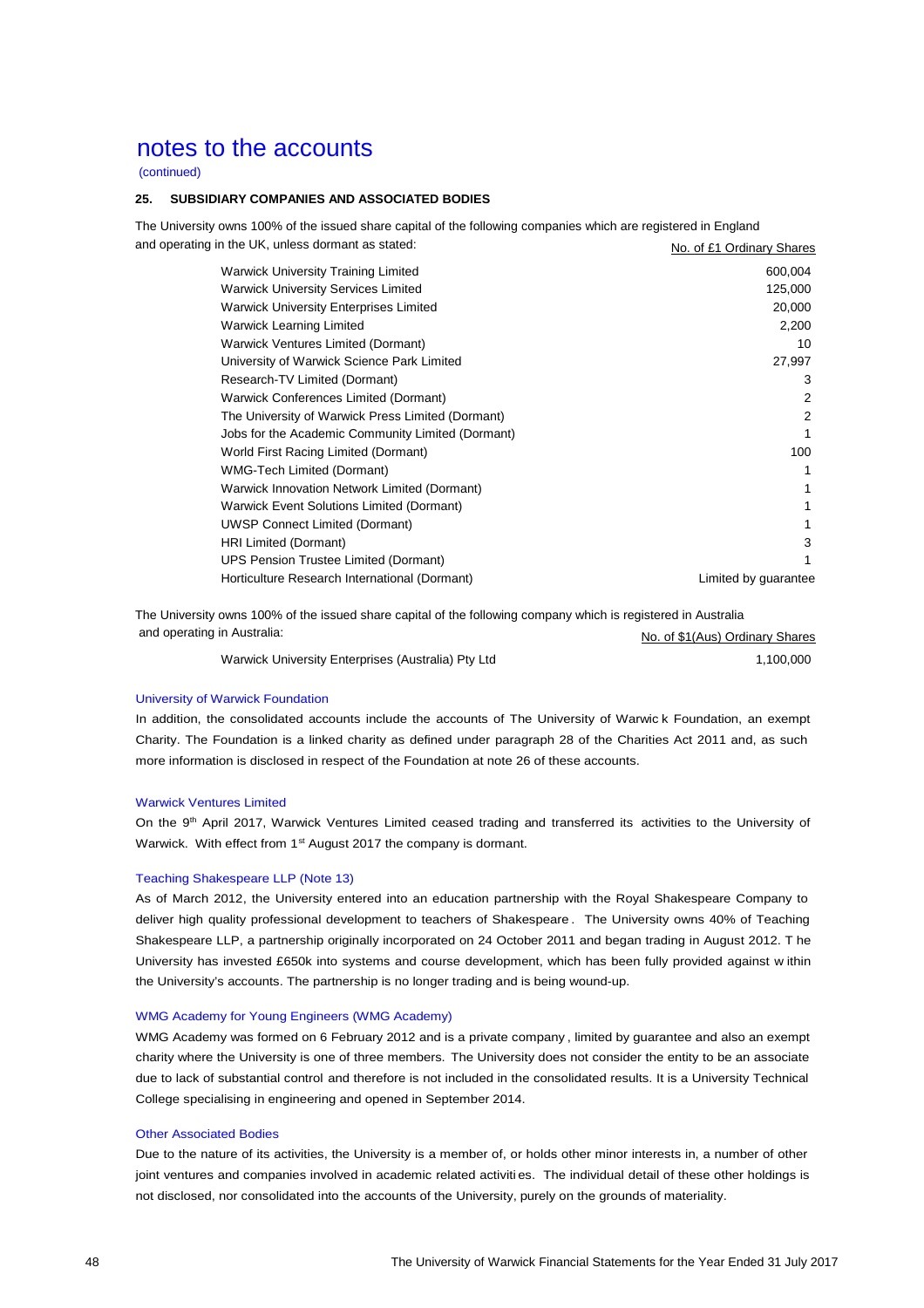(continued)

### **26. CONNECTED CHARITABLE INSTITUTIONS**

The University is required to disclose details of connected charitable institutions , in order to allow for appropriate review by the Higher Education Funding Council for England, which acts as principal regulator of the University of Warwick and its connected institutions, on behalf of the Charity Commission.

### University of Warwick Foundation

It is the University's view that the University of Warwick Foundation is a connected institution to the University as defined under paragraph 28 of the Charities Act 2011 and, accordingly, further details are disclosed below.

The University of Warwick Foundation is an exempt charity, by virtue of Schedule 3 of the Charities Act 2011; the purposes of the Foundation are to:

- (a) hold endowments and other donations received for the development of the University of Warwick; and
- (b) provide funding for the development of buildings at the University of Warwick.

The activities of the Foundation, a financial summary of which is shown below, are consolidated into the University's group accounts, as described in note 25.

| <b>Consolidated results</b><br>Net assets | 2016/17<br>£ million | 2015/16<br>£ million |
|-------------------------------------------|----------------------|----------------------|
| As at 1 August                            | 34.7                 | 34.9                 |
|                                           |                      |                      |
| Income                                    | 0.7                  | 0.8                  |
| Expenditure                               | (1.1)                | (1.2)                |
| Gain on investments                       | 0.4                  | 0.2                  |
| As at 31 July                             | 34.7                 | 34.7                 |

| <b>Endowment Funds</b> | Restricted<br>Permanent<br>£ million | Restricted<br>Expendable<br>£ million | 2016/17<br><b>Total</b><br>£ million | 2015/16<br>Total<br>£ million |
|------------------------|--------------------------------------|---------------------------------------|--------------------------------------|-------------------------------|
| As at 1 August         | 3.0                                  | 2.1                                   | 5.1                                  | 5.0                           |
| Income                 | 0.1                                  | 0.1                                   | 0.2                                  | 0.1                           |
| Expenditure            | 0.0                                  | (0.1)                                 | (0.1)                                | (0.2)                         |
| Gain on investments    | 0.2                                  | 0.2                                   | 0.4                                  | 0.2                           |
| As at 31 July          | 3.3                                  | 2.3                                   | 5.6                                  | 5.1                           |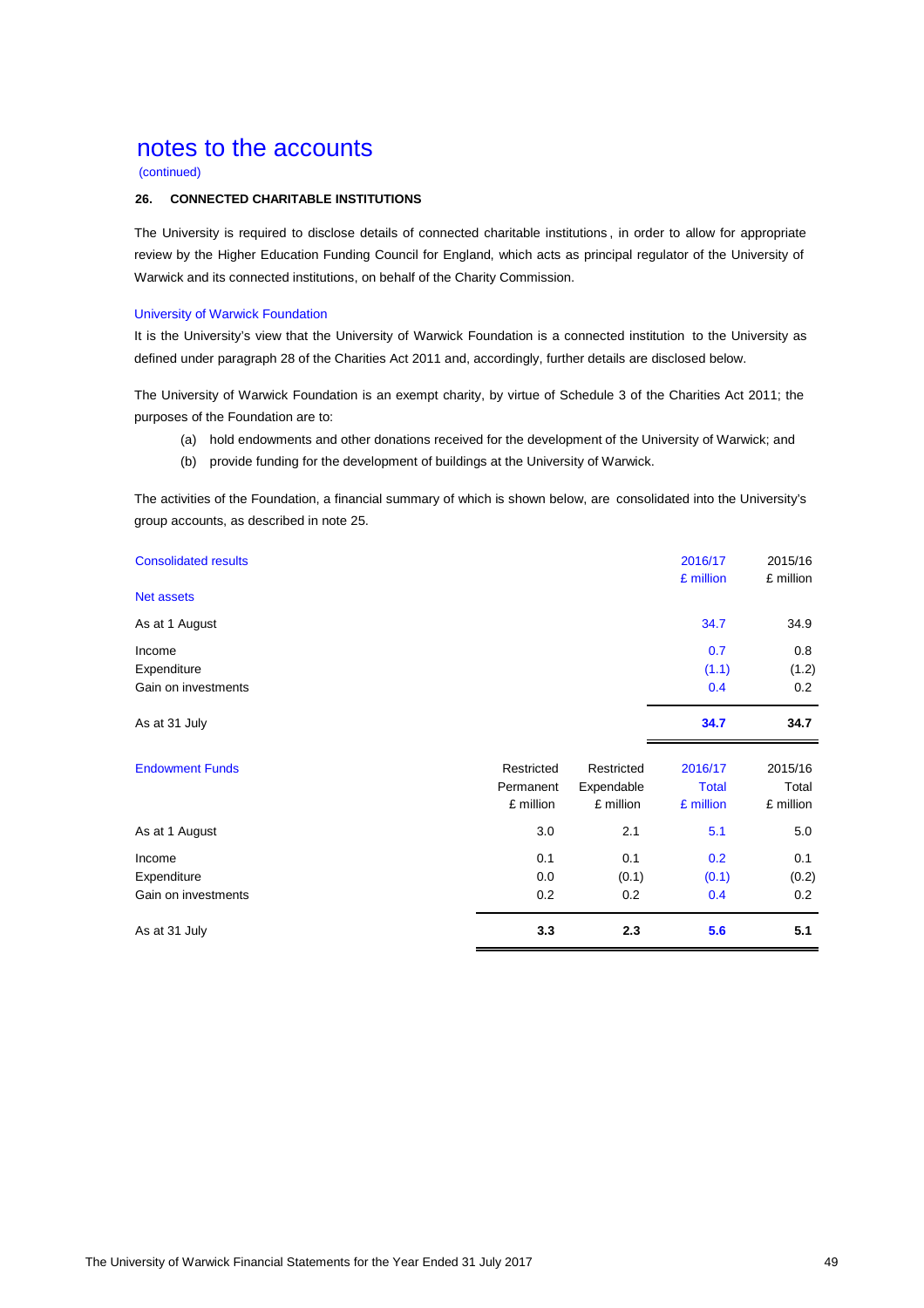(continued)

### **27. PENSION SCHEMES**

#### Universities Superannuation Scheme (USS)

The total cost charged to the profit and loss account is £2.8m (2015/16: £5.8m) as shown in note 20.

The University participates in the USS, With effect from 1 October 2016, the scheme changed from a defined benefit only scheme to a hybrid pension scheme, providing defined benefits (for all members) as well as defined Universities Superannuation Scheme Limited. USS has over 190,000 active members (2016: 180,000+) and the University had 4,043 active members participating in the scheme as at 31 July 2017 (2016: 3,945). contribution benefits. The assets of the scheme are held in a separate fund administered by the trustee,

The latest available full actuarial valuation of the scheme was at 31 March 2014 (the valuation date), which was carried out using the projected unit method. The valuation as at 31 March 2017 is underway.

The 2014 value the 2014 value third value the scheme intervals under the schemes per the scheme intervals regime intervals regime intervals regime intervals regime intervals in the schemes of the schemes of the schemes of Since the University is unable to identify its share of the scheme assets and liabilities, the following disclosures reflect those relevant for the scheme as a whole.

The 2014 valuation was the third valuation for USS under the scheme ‐specific funding regime introduced by the and the term consumer the cover the cover their technical provisions of provisions. The cover the cover the co<br>Pensions Act 2004, which requires schemes to adopt a statutory funding objective, which is to have sufficient a appropriate assets to cover their technical provisions.

| Latest actuarial valuation date for which information is available | 31 March 2014         |
|--------------------------------------------------------------------|-----------------------|
| Valuation method                                                   | <b>Projected Unit</b> |
| Value of scheme assets                                             | £41.6bn               |
| Value of technical provisions                                      | £46.9bn               |
| Net pension deficit                                                | £5.3bn                |
| Funding level from accrued benefits                                | 89.0%                 |

Defined benefit liability numbers for the scheme have been produced using the following assumptions:

|                           | 2017  | 2016 |
|---------------------------|-------|------|
| Discount rate             | 2.57% | 3.6% |
| Pensionable salary growth | N/A   | N/A  |
| Price inflation (CPI)     | 2.41% | 2.2% |

The main demographic assumption used relates to the mortality assumptions. Mortality in retirement is assumed to be in line with the Continuous Mortality Investigation's (CMI) S1NA tables, with female members' mortality rated down by one year and no age rating adjustment made with respect to male members' mortality. Use of these mortality tables reasonably reflects the actual USS experience. To allow for further improvements in mortality rates, the CMI 2014 projections with a 1.5% pa long term rate were also adopted. The current life expectancies on retirement at age 65 are:

| Males (females) currently aged 65: | 24.4 (26.6) years |
|------------------------------------|-------------------|
| Males (females) currently aged 45: | 26.5 (29.0) years |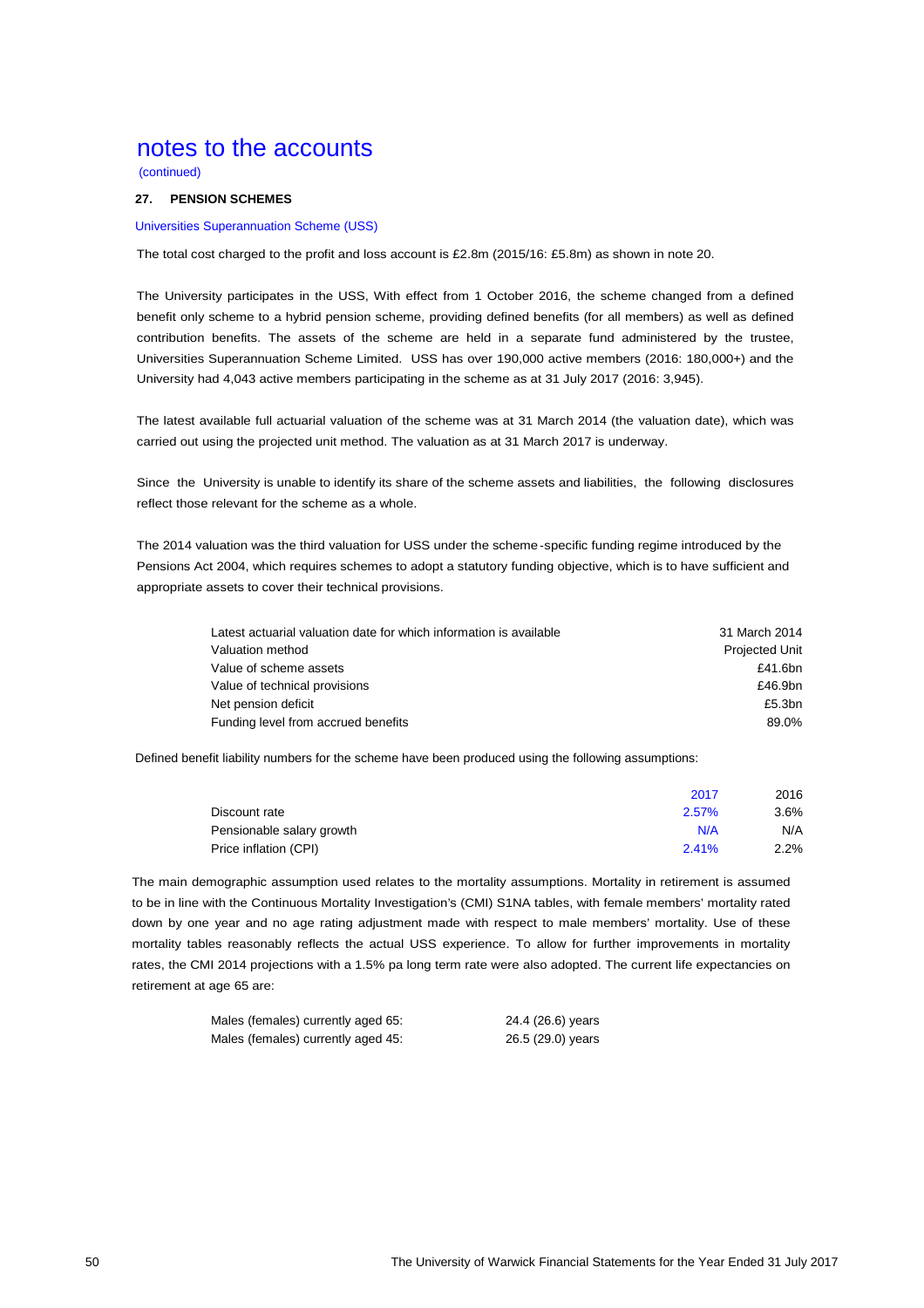(continued)

### **27. PENSION SCHEMES - continued**

| The existing position is as follows: | 2017                | 2016    |
|--------------------------------------|---------------------|---------|
| Scheme assets                        | £60.0 <sub>bn</sub> | £49.8bn |
| Total scheme liabilities             | £77.5bn             | £58.3bn |
| FRS 102 total scheme deficit         | £17.5 $bn$          | £8.5bn  |
| FRS 102 total funding level          | 77%                 | 85%     |
|                                      |                     |         |

Surpluses or deficits which arise at future valuations may impact on the University's future contribution commitment. A deficit may require additional funding in the form of higher contribution requirements, where a surplus could, perhaps, be used to similarly reduce contribution requirements. The University has provided £64.8m in the current year (2015/16: £62.0m).

The University's liability calculation assumes a salary inflation rate growing to 4.7%, an annual increase in staff FTE in line with the University five-year plan and 0.5% beyond and a discount rate of 1.85%.

A change in the assumption for salary inflation by +/ - 0.5% would increase the obligation to fund the USS deficit by +/- £2.5m. Similarly changes to the assumptions to the increase in staff FTE numbers by +/-0.5% would impact the provision by +/- £2.6m as at 31 July 2017.

### University of Warwick Pension Scheme (UWPS)

As of 1 April 2010 the University introduced changes to the benefit structure for existing members of UWPS and introduced a new Defined Contribution Section (DCS) to the Scheme for new hires from this date. The University closed the Defined Benefit Section (DBS) of the Scheme to new hires from 1 April 2010, but continues to operate this DBS in the UK for eligible members at the point of closure and the following disclosure relates to this ongoing DBS. Under FRS 102, the current service costs arising from employee service for the current period (less contributions paid into the scheme), expected interest costs on the scheme liabilities and the expected rate of return on scheme assets are charged and credited to the Consolidated Statement of Comprehensive Inc ome and Expenditure of the University. Other changes in the forecast scheme liability recorded on the Balance Sheet, as a result of changes in assumptions, are also recorded in the Consolidated Statement of Comprehensive Income. The contributions are determined by an independent qualified actuary on the basis of triennial valuations using the projected unit method. This valuation has been updated to 31 July 2017 by a qualified independent actuary, for calculating FRS 102 accounting entries. The main results and assumptions of the most recently available full valuation figures of the UWPS are as follows:

| Latest actuarial valuation date                                   |              | 31 March 2016         |
|-------------------------------------------------------------------|--------------|-----------------------|
| Valuation method                                                  |              | <b>Projected Unit</b> |
| Value of notional assets                                          |              | £177.1m               |
| Funding level from accrued benefits                               |              | 87%                   |
| Discount rates per annum                                          | - short term | 3.65%                 |
|                                                                   | - long term  | 2.15%                 |
| Salary scale increases per annum                                  |              | 1.90%                 |
| Pension increases per annum (subject to limited price indexation) |              | 3.00%                 |

All assumptions have been derived with reference to the full gilt yield curve and implied inflation curve, from the Willis Towers Watson Investment Model. Detailed in the above table are the single equivalent financial assumptions. These represent the equivalent single assumptions which taken in isolation would produce the same liability figure as that derived from using the full curves for each respective financial assumption.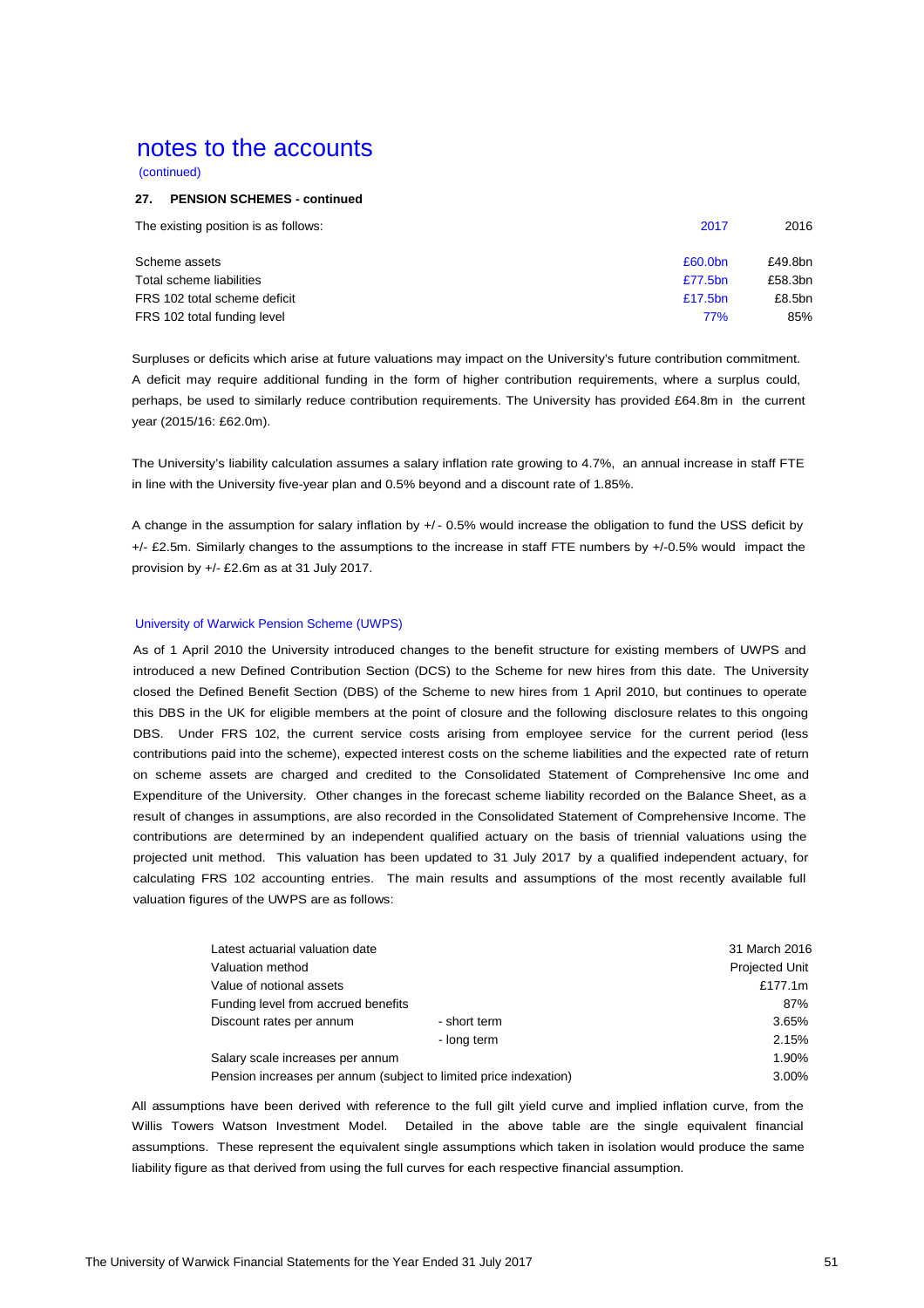(continued)

### **27. PENSION SCHEMES - continued**

As at 31 July 2017 there were 555 members of staff actively contributing to the DBS of the Scheme (2016: 609), with a further 1,434 staff being active members of the DCS (2016: 1355).

Following the Scheme's March 2016 actuarial valuation, the University will maintain an overall flat contribution rate of £3.29m into the DBS of the Scheme, inclusive of deficit recovery contributions. With effect from 1 April 2017, the University's £3.29m DBS contribution is made up 20.4% ordinary annual contributions and the balance in deficit recovery contributions.

The DCS of the Scheme is treated and accounted for as a normal and separate defined contribution scheme. The University's contributions to the Heritage section, are between 2% and 10% of pensionable salary, dependent upon the level of employee contributions chosen by the scheme member. The University's contributions to the Enterprise section are based on the statutory minimum basis. Contributions to both sections are recognised through expenditure in the Consolidated Statement of Comprehensive Income as paid over to the external scheme provider.

### The major assumptions used by the actuary (in nominal terms) for the latest updates of the DBS of the scheme were:

|                              | 2017  | 2016  | 2015  | 2014  | 2013  |
|------------------------------|-------|-------|-------|-------|-------|
| Rate of increase in salaries | 3.15% | 2.70% | 3.25% | 3.30% | 3.40% |
| Discount rate                | 2.60% | 2.55% | 3.80% | 4.30% | 4.60% |
| Inflation assumption (RPI)   | 3.15% | 2.70% | 3.25% | 3.30% | 3.40% |
| Inflation assumption (CPI) * | 2.15% | 1.70% | 2.25% | 2.30% | 2.40% |

\* CPI used for revaluation of deferred pensions where appropriate.

To develop the expected long-term rate of return on assets assumption, the University considered the current level of expected returns on risk free investments (government bonds), the historical level of risk premium associated with the other asset classes in which the portfolio is invested (including equities, property, liability driven investments (LDI), infrastructure, commodities and reinsurance) and the expectations for future returns on each asset class. The expected return for each asset class was then weighted based on the actual asset allocation to develop the expected long-term rate of return on assets assumption for the portfolio.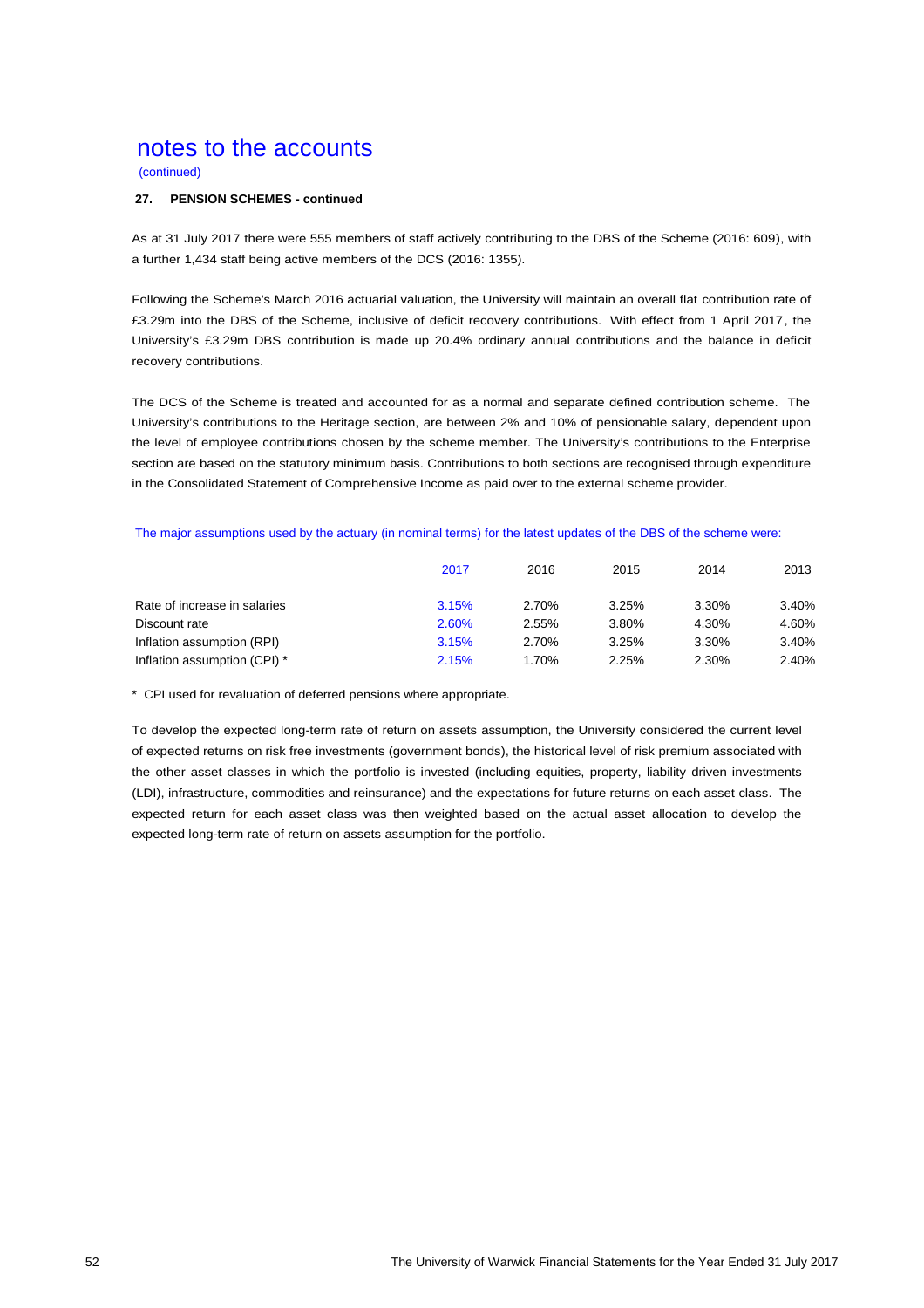(continued)

### **27. PENSION SCHEMES - continued**

The current mortality assumptions include sufficient allowance for future improvements in mortality rates. The assumed life expectations on retirement at age 65 are:

|                                |                       | 2017<br>Years | 2016<br>Years | 2015<br>Years | 2014<br>Years | 2013<br>Years |
|--------------------------------|-----------------------|---------------|---------------|---------------|---------------|---------------|
| Male member aged 45            |                       | 23.2          | 23.2          | 23.1          | 23.0          | 23.5          |
| Female member aged 45          |                       | 27.0          | 27.0          | 26.9          | 26.8          | 26.0          |
| Male member aged 65            |                       | 21.1          | 21.0          | 20.9          | 20.8          | 21.6          |
| Female member aged 65          |                       | 24.6          | 24.7          | 24.6          | 24.5          | 24.2          |
| The assets in the Scheme were: |                       | 2017          | 2016          | 2015          | 2014          | 2013          |
|                                |                       | £ million     | £ million     | £ million     | £ million     | £ million     |
| Value of assets                | - Equities            | 59.0          | 53.4          | 53.3          | 41.0          | 34.3          |
|                                | - Other growth assets | 69.7          | 79.8          | 55.0          | 42.5          | 34.3          |
|                                | - Bonds and other     | 75.5          | 66.8          | 58.7          | 63.0          | 68.5          |
| Total market value of assets   |                       | 204.2         | 200.0         | 167.0         | 146.5         | 137.1         |
| Value of liabilities           |                       | (224.7)       | (238.5)       | (190.2)       | (168.4)       | (159.6)       |
| Net pension deficit            |                       | (20.5)        | (38.5)        | (23.2)        | (21.9)        | (22.5)        |

| Analysis of movement in the market value of scheme assets | 2016/17   | 2015/16   |
|-----------------------------------------------------------|-----------|-----------|
|                                                           | £ million | £ million |
| Fair value of plan assets at beginning of the year        | 200.0     | 167.0     |
| Expected rate of return on scheme assets *                | 5.1       | 6.3       |
| Actuarial gains                                           | 1.6       | 28.3      |
| Contribution paid by the employer                         | 3.5       | 3.5       |
| Contributions by scheme participants                      | 0.1       | 0.1       |
| Benefits paid                                             | (5.5)     | (4.6)     |
| Administrative expenses paid from plan assets             | (0.6)     | (0.6)     |
| Fair value of plan assets at end of the year              | 204.2     | 200.0     |

\* Non-investment expenses incurred in the year have been offset within the expected returns of assets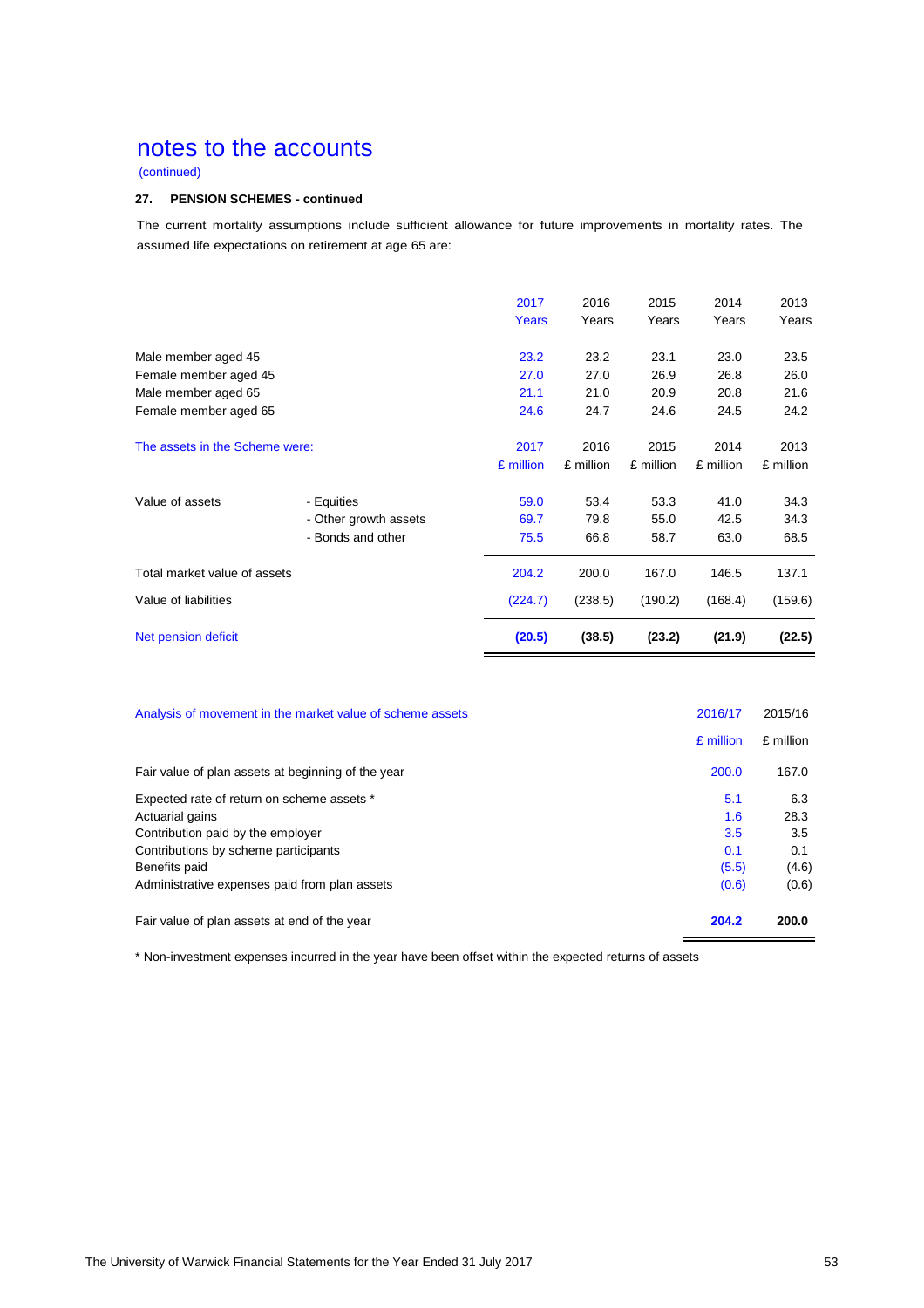(continued)

### **27. PENSION SCHEMES - continued**

| Analysis of movement in the present value of scheme liabilities      |                      | 2016/17<br>£ million | 2015/16<br>£ million |
|----------------------------------------------------------------------|----------------------|----------------------|----------------------|
| Benefit obligation at beginning of the year                          |                      | 238.5                | 190.2                |
| Current service costs                                                |                      | 3.5                  | 2.9                  |
| Interest cost                                                        |                      | 6.0                  | 7.1                  |
| Contributions by scheme participants                                 |                      | 0.1                  | 0.1                  |
| Actuarial (gain) / losses                                            |                      | (17.9)               | 42.8                 |
| Benefits paid                                                        |                      | (5.5)                | (4.6)                |
| Benefit obligation at end of the year                                |                      | 224.7                | 238.5                |
| Analysis of amount recognised in Other Comprehensive Income          |                      | 2016/17<br>£ million | 2015/16<br>£ million |
| Actual gain on scheme assets                                         |                      | 6.7                  | 34.6                 |
| Expected return on assets                                            |                      | (5.1)                | (6.3)                |
| Experienced gains and losses on liabilities                          |                      | 24.2                 | 0.0                  |
| Changes in assumptions                                               |                      | (6.3)                | (42.8)               |
| Net actuarial gain / (loss) recognised in Other Comprehensive Income |                      | 19.5                 | (14.5)               |
| Summary of movement in net liability during the year                 |                      | 2016/17              | 2015/16              |
|                                                                      |                      | £ million            | £ million            |
| Current service cost                                                 |                      | (3.5)                | (2.9)                |
| Contributions                                                        |                      | 3.5                  | 3.5                  |
| Net return on assets                                                 |                      | (0.9)                | (0.8)                |
| Administrative expenses                                              |                      | (0.6)                | (0.6)                |
| Net charge                                                           |                      | (1.5)                | (0.8)                |
| Actuarial gain / (loss) recognised in Other Comprehensive Income     |                      | 19.5                 | (14.5)               |
| Deficit in scheme at 1 August                                        |                      | (38.5)               | (23.2)               |
| Deficit in scheme at 31 July                                         |                      | (20.5)               | (38.5)               |
| History of experience of gains and losses                            | 2016/17<br>£ million | 2015/16<br>£ million | 2014/15<br>£ million |
| Actual return less expected return on scheme assets                  | 1.6                  | 28.3                 | 16.3                 |
| % of scheme assets:                                                  | 0.8%                 | 14.2%                | 9.8%                 |
| Experience of gains and losses on liabilities                        | 24.2                 | 0.0                  | 0.0                  |
| % of scheme liabilities:                                             | 10.8%                | 0.0%                 | 0.0%                 |
| Changes in assumptions                                               | (6.3)                | (42.8)               | (17.2)               |
| Total amount recognised in Total Comprehensive Income                | 19.5                 | (14.5)               | (0.9)                |
| % of scheme liabilities:                                             | 8.7%                 | $(6.1\%)$            | $(0.5\%)$            |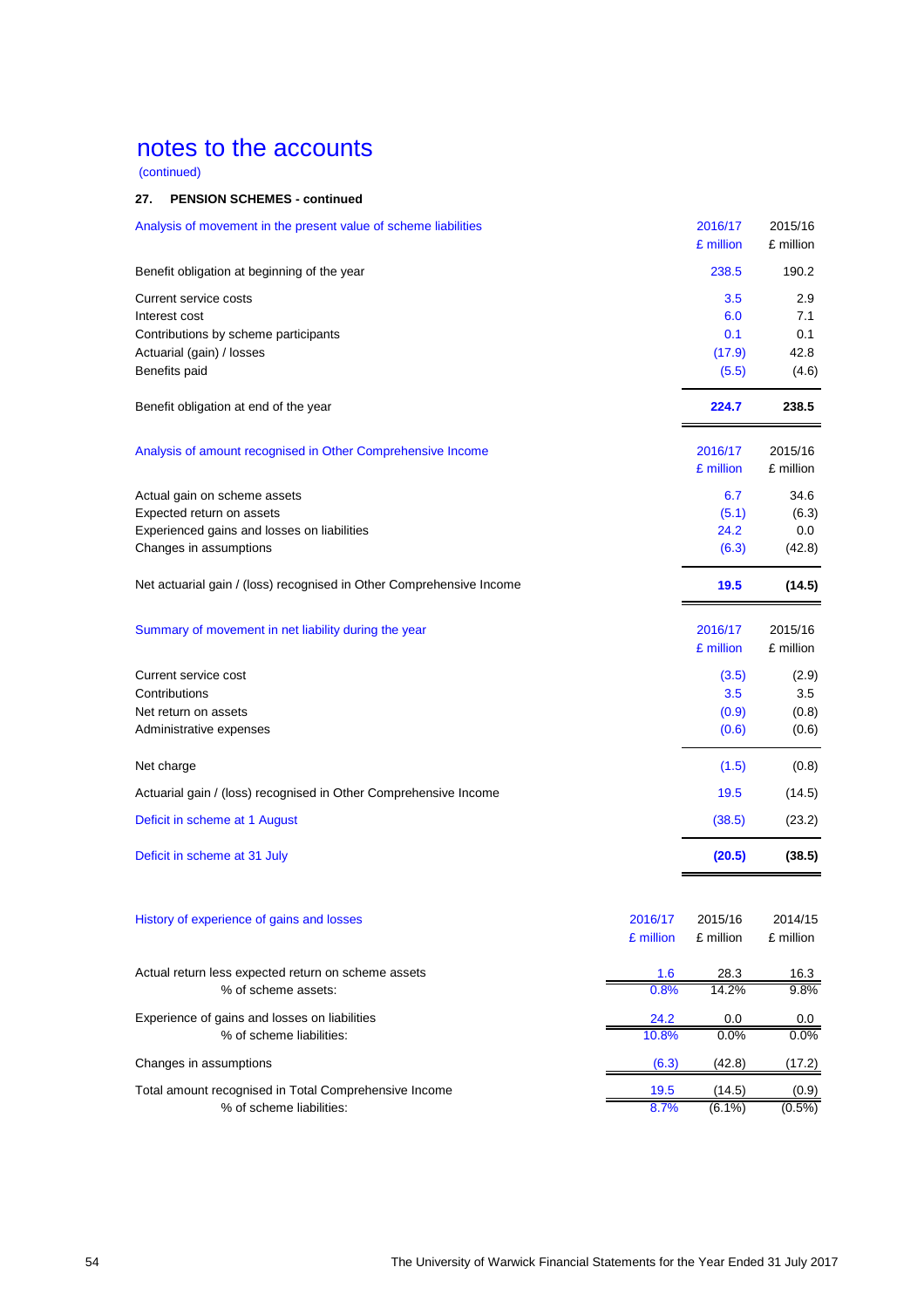(continued)

### **27. PENSION SCHEMES - continued**

Excluding salary sacrifice contributions on behalf of employees, the University's contribution and movement on provisioning in respect of costs to the various schemes for its own staff were:

|                                                                          | 2016/17   | 2015/16   |
|--------------------------------------------------------------------------|-----------|-----------|
|                                                                          | £ million | £ million |
| Universities Superannuation Scheme (USS)                                 | 30.5      | 26.5      |
| University of Warwick Pension Scheme (UWPS) Defined Benefit Section      | 3.0       | 2.8       |
| University of Warwick Pension Scheme (UWPS) Defined Contribution Section | 1.7       | 1.5       |
| Other schemes                                                            | 0.6       | 0.6       |
|                                                                          | 35.8      | 31.4      |
| Increase in pension provision for staff costs                            | 1.7       | 3.7       |
| Pension cost for year (note 7)                                           | 37.5      | 35.1      |

Due to the low value of contributions and small number of participants in defined benefit schemes other than the Universities Superannuation Scheme (USS) and the University's own scheme (UWPS), as shown above, no disclosures have been made on the grounds of materiality.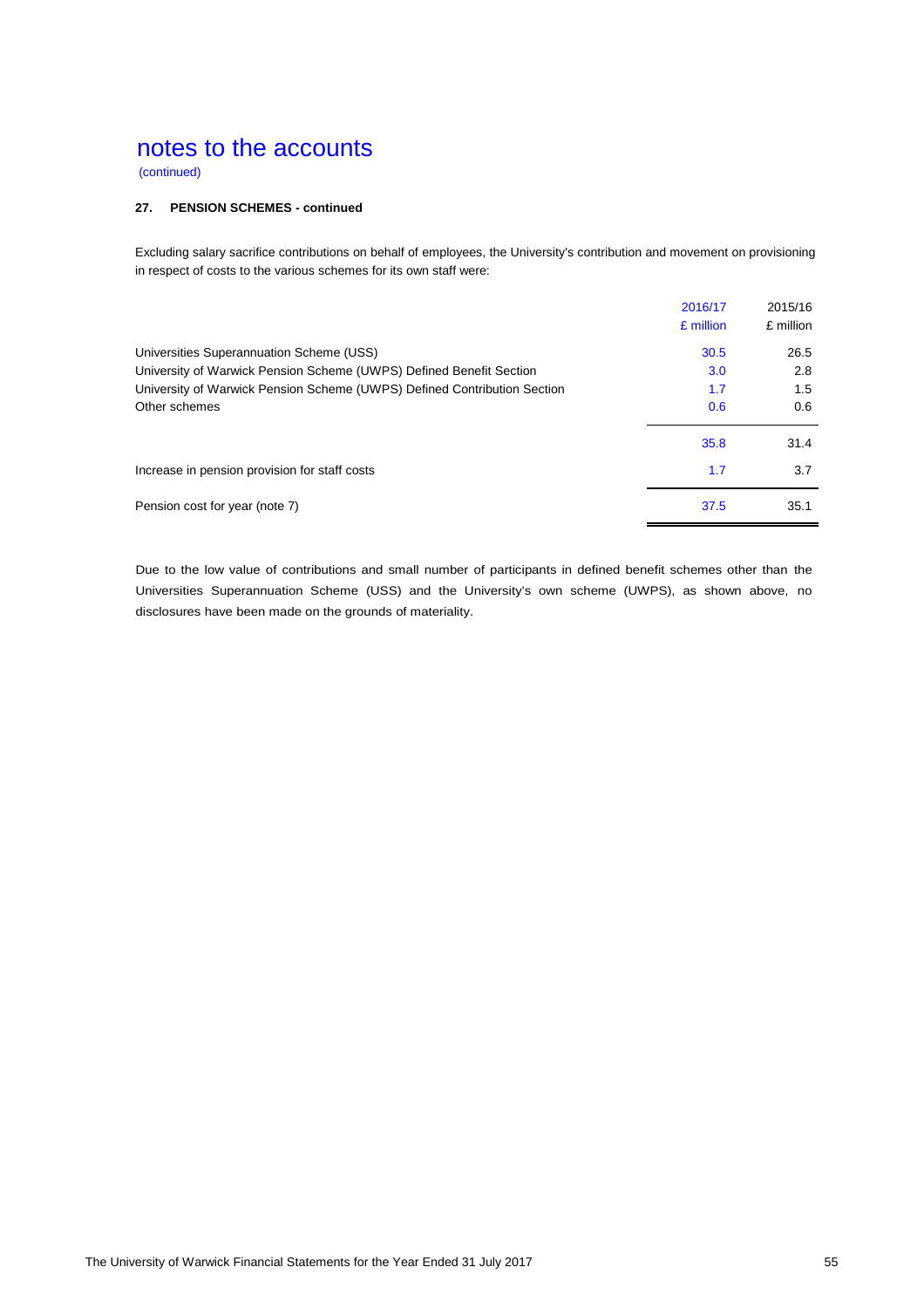(continued)

### **28. RELATED PARTIES**

#### Members of Council

Due to the nature of the University's operations and the composition of the University's Council (being drawn from local, public and private sector organisations) it is inevitable that transactions will take place with organisations in which a member of Council may have an interest. All transactions involving organisations in which a member of Council may have an interest are conducted at arm's length and in accordance with the University's financial regulations and normal procurement procedures. Total expenses paid direct to members of the University's Council, who are also the University's Trustees, are shown in note 8.

Professor Jan Palmowski, an Academic Vice-President of the University, is Secretary General to the Guild of European Research Intensive Universities founded in 2016 and comprising 19 of Europe's most distinguished research-intensive universities in 14 countries. During the year invoices to the value of £0.2m were raised from the University, being recharges for set up costs incurred and administration fees for his time. In addition, the University received invoices to the value of £0.1m being the University's share of set up costs incurred along with a subscription fee for the current year. Outstanding balances at the year-end are a debtor of £0.1m.

WMG Academy is a private company, limited by guarantee and also an exempt charity where the University is one of the members. It operates two University Technical Colleges specialising in engineering. During the year ended July 2017, invoices were raised from the University to the WMG Academy for the value of £0.1m (2015/16: £0.1m). There was a balance of £10k outstanding at the year-end.

The President of the Union of Students and another student elected by the Union of Students are members of the University's Council. During the year ended July 2017, payments were made to the Warwick Students' Union for the value of £2.9m (2015/16: £2.6m), invoices were raised from the University for the value of £0.4m (2015/16: £0.4m).

### Spin-out companies

The University made no direct investments in spin-out companies during the year that totalled more than £50k.

The University supplies facilities, goods and services to a number of its spin-out companies, within which the University holds varying levels of share interest (see note 13). All of these goods and services are provided on an arm's length basis and the total value of sales to such individual companies, in excess of £50k for the reported financial year, is summarised below:

|                            | 2016/17<br>£ million | 2015/16<br>£ million |
|----------------------------|----------------------|----------------------|
| Allinea Software Limited   | 0.0                  | 0.1                  |
| Sarissa Biomedical Limited | 0.0                  | 0.1                  |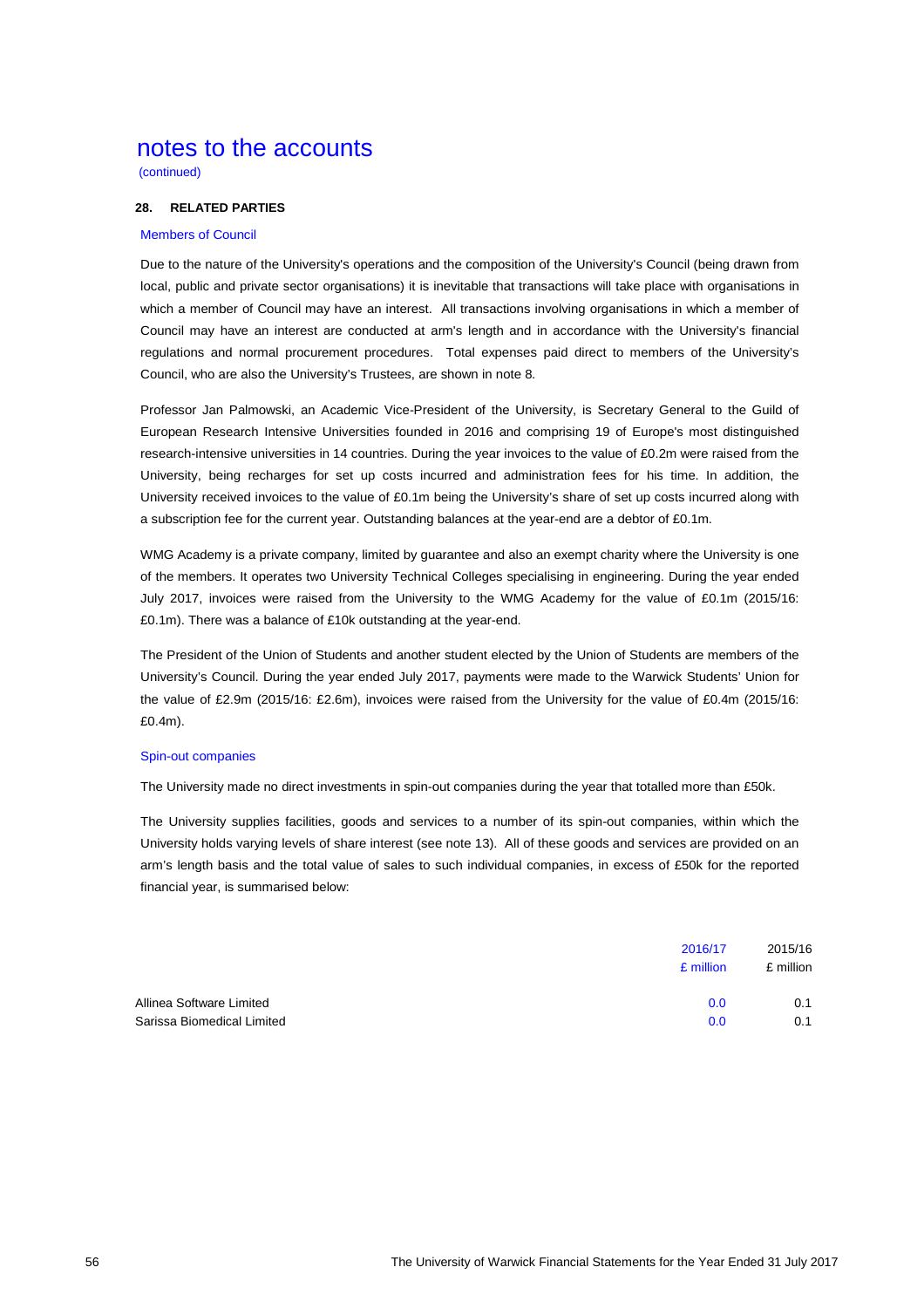(continued)

### **29. CONTINGENT LIABILITIES**

### Clawback on freehold land:-

On 31 March 2004 the University acquired the freehold land and buildings at Wellesbourne, on which Warwick Horticulture Research International was based, from The Secretary of State for Environment , Food and Rural Affairs. Under the terms of the agreement with the Department for Environment, Food and Rural Affairs (DEFRA), if any part of the acquired land and buildings are disposed of, or are the subject of grant or planning consent, within an agreed clawback period, then the U niversity will be liable to pay 50% of the increase in value of the property over the higher of current existing use value or the value at acquisition, to DEFRA.

The terms of the remaining contingent clawback and the increase in value recognised since acquisition, relative to the valuation at acquisition, can be summarised as follows:

|                                | Valuation on | recognised | Clawback       |
|--------------------------------|--------------|------------|----------------|
|                                | acquisition  | to date    | period expires |
| Wellesbourne land and property | £20.4m       | £nil       | 31 March 2019  |

### **30. HERITAGE ASSETS**

The University of Warwick is in possession of an art collection which is on view to staff, students and visitors who have access to the various buildings where the work is exhibited.

The collection displays a variety of media including paintings, prints, textiles and ceramics and there are also a number of sculptures exhibited in external locations across campus. The combined value of heritage assets is not considered to be material and is of too uncertain value to warrant separate disclosure within the financial statements.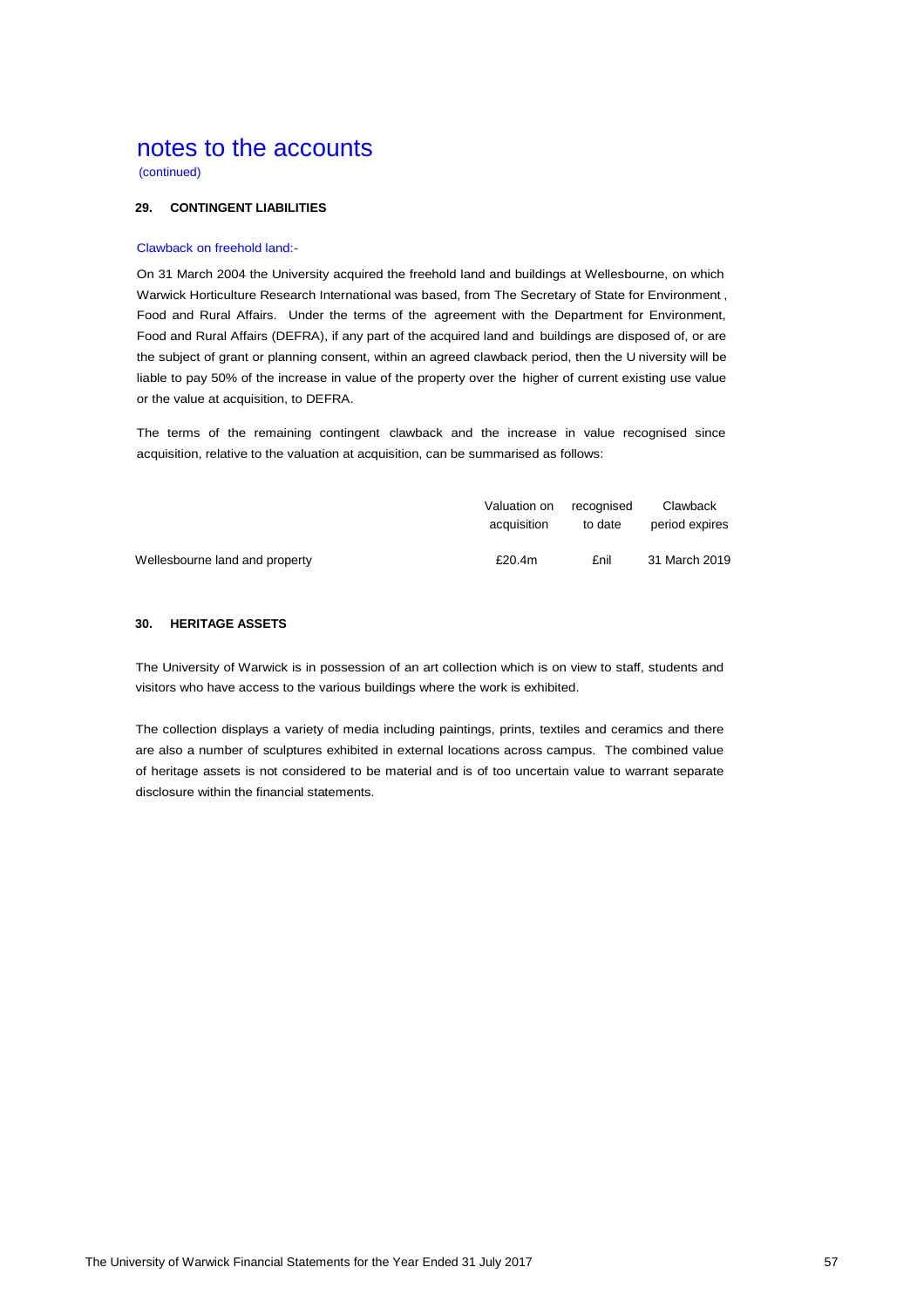(continued)

### **31. CONSOLIDATED THREE YEAR RESULTS**

|                                                         | 2016/17   | 2015/16   | 2014/15   |
|---------------------------------------------------------|-----------|-----------|-----------|
|                                                         | £ million | £ million | £ million |
| Income<br>Tuition fees and educational contracts        | 287.5     | 275.2     | 240.1     |
| Funding body grants                                     | 58.4      | 57.9      | 59.1      |
| Research grants and contracts                           | 120.3     | 117.1     | 100.9     |
| Other income                                            | 120.3     | 117.0     | 108.9     |
| Investment income                                       | 1.6       | 1.6       | 1.6       |
| Donations and endowments                                | 2.9       | 4.8       | 2.6       |
|                                                         |           |           |           |
| <b>Total income</b>                                     | 591.0     | 573.6     | 513.2     |
| <b>Expenditure</b>                                      |           |           |           |
| Staff costs                                             | 298.0     | 280.0     | 292.3     |
| Other operating expenses                                | 210.7     | 195.2     | 195.8     |
| Depreciation                                            | 35.6      | 32.4      | 29.7      |
| Interest and other finance costs                        | 8.8       | 10.1      | 8.8       |
| <b>Total expenditure</b>                                | 553.1     | 517.7     | 526.6     |
| Surplus / (deficit) before other gains or losses        | 37.9      | 55.9      | (13.4)    |
| Gain / (loss) on disposal of non-current assets         | 1.2       | (0.9)     | (0.3)     |
| Gain on investments                                     | 2.4       | 1.1       | 0.9       |
| Taxation                                                | 0.0       | (1.9)     | 0.0       |
| Actuarial gain / (loss) in respect of pension schemes   | 19.5      | (14.5)    | (0.9)     |
| Change in fair value of hedging financial instruments   | 14.6      | (21.2)    | (13.0)    |
| Total comprehensive income and expenditure for the year | 75.6      | 18.5      | (26.7)    |
| <b>Assets</b>                                           |           |           |           |
| <b>Fixed Assets</b>                                     | 590.7     | 510.5     | 450.3     |
| Investments                                             | 24.1      | 19.7      | 16.3      |
| <b>Current assets</b>                                   | 236.7     | 216.8     | 191.9     |
| <b>Liabilities</b>                                      |           |           |           |
| Creditors : Amounts falling due within one year         | 160.5     | 146.5     | 156.6     |
| Creditors: Amounts falling due after more than one year | 389.2     | 358.8     | 299.6     |
| Other provisions                                        | 3.4       | 3.7       | 3.9       |
| Net assets, excluding pension provisions                | 298.4     | 238.0     | 198.4     |
| Pension provisions                                      | (85.3)    | (100.5)   | (79.4)    |
| <b>Net assets</b>                                       | 213.1     | 137.5     | 119.0     |
| Capital expenditure                                     |           |           |           |
| Land and buildings                                      | 99.2      | 79.5      | 47.3      |
| Fixtures, Fittings and Equipment                        | 16.7      | 13.9      | 14.3      |
|                                                         | 115.9     | 93.4      | 61.6      |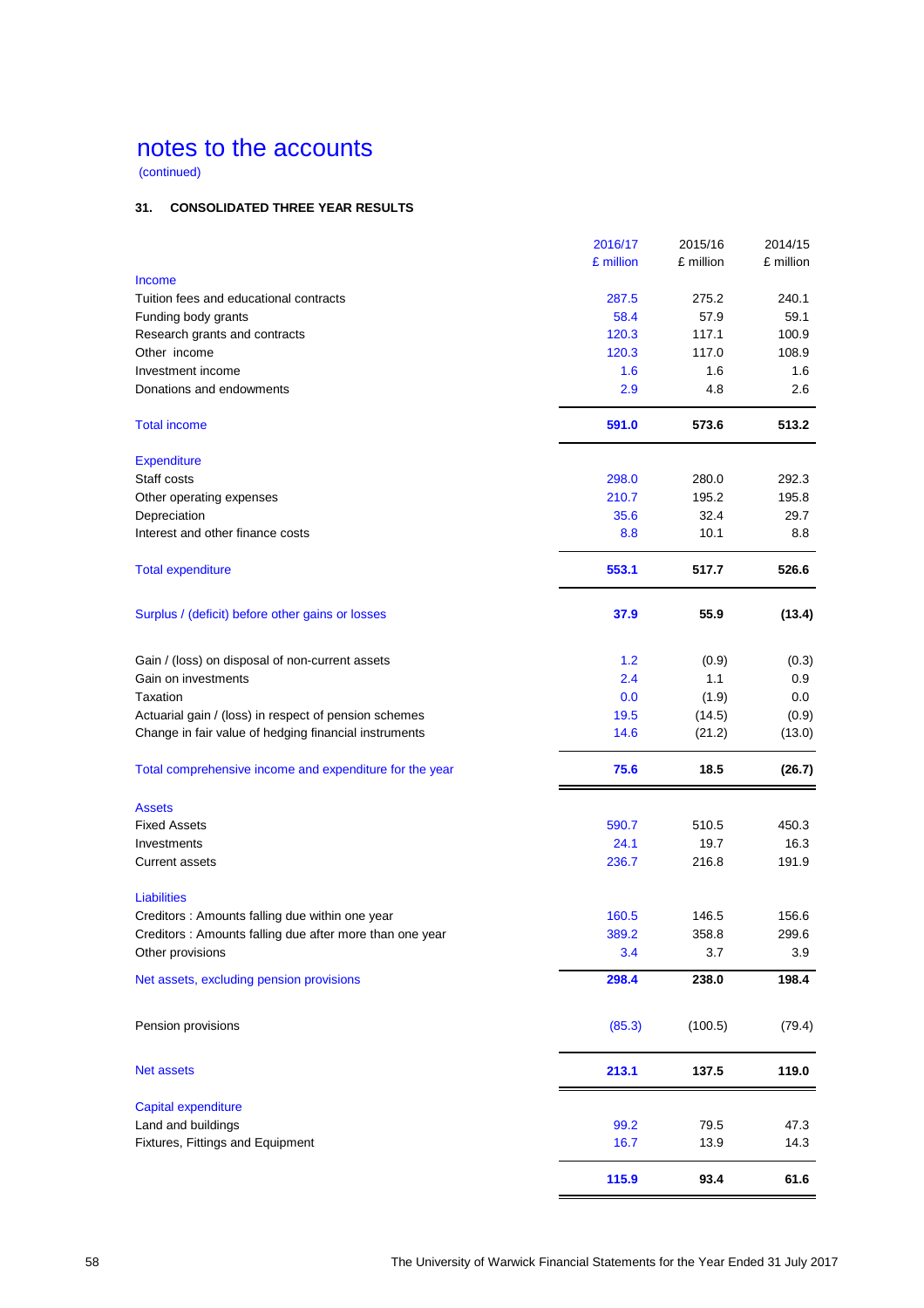# indicators of financial health

|     |                                                                             | 2016/17 | 2015/16 | 2014/15 |
|-----|-----------------------------------------------------------------------------|---------|---------|---------|
| (a) | % Ratio of Total HEFCE Grants to<br><b>Total Income</b>                     | 9.9%    | 10.1%   | 11.5%   |
| (b) | % Ratio of Total Fees from Home & EU<br><b>Students to Total Income</b>     | 23.0%   | 22.2%   | 21.7%   |
| (c) | % Ratio of Total Fees from Overseas<br><b>Students to Total Income</b>      | 22.5%   | 22.2%   | 20.8%   |
| (d) | % Ratio of Total Research Grant and<br>Contract Income to Total Income      | 20.4%   | 20.4%   | 19.7%   |
| (e) | % Ratio of Total Other Services Rendered<br>Income to Total Income          | 0.5%    | 0.8%    | 0.5%    |
| (f) | % Ratio of Total Residences and Catering<br>Income to Total Income          | 7.5%    | 7.3%    | 7.9%    |
| (g) | % Ratio of Total all Other Income to Total<br>Income                        | 16.2%   | 16.9%   | 17.9%   |
| (h) | % Ratio of Staff Costs to Total Income                                      | 50.4%   | 48.8%   | 57.0%   |
| (i) | % Ratio of Surplus to Total Income                                          | 7.0%    | 9.4%    | $-2.5%$ |
| (j) | % Ratio of Long Term Liabilities and Provisions*<br>to Total General Funds* | 193.7%  | 283.0%  | 275.7%  |
| (k) | Ratio of Liquid Assets to Current<br>Liabilities                            | 1.17    | 1.16    | 0.97    |
| (1) | Ratio of Current Assets to Current<br>Liabilities                           | 1.47    | 1.48    | 1.23    |
| (m) | Days of Total Income represented by<br><b>Debtors</b>                       | 29.6    | 29.1    | 27.8    |
| (n) | Days of Total Expenditure represented by<br>Creditors due within one year   | 105.9   | 103.3   | 108.5   |

\* excluding Pension Liability/Reserve